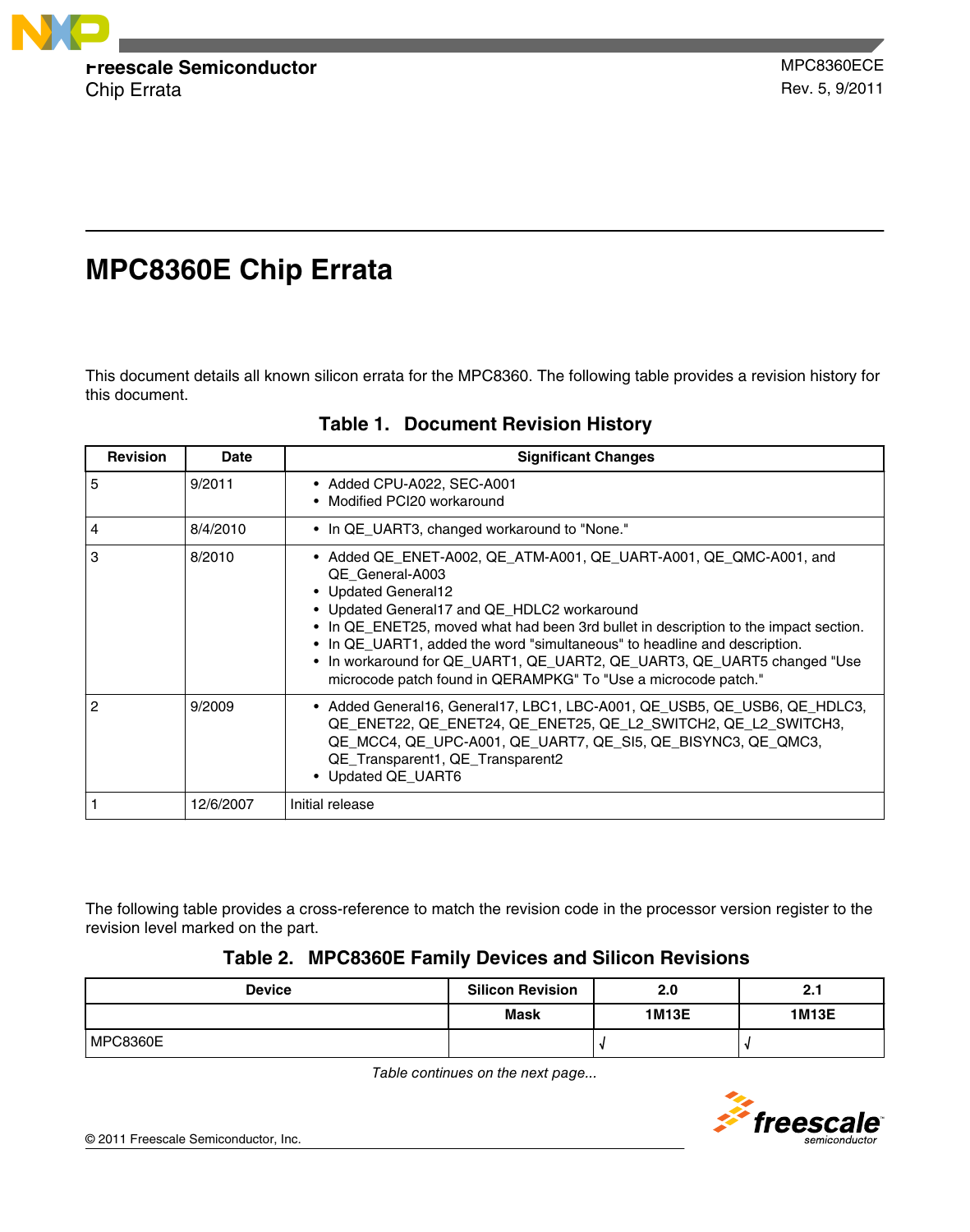

# **Table 2. MPC8360E Family Devices and Silicon Revisions (continued)**

| <b>Device</b>   | <b>Silicon Revision</b> | 2.0          | 2.1          |
|-----------------|-------------------------|--------------|--------------|
|                 | <b>Mask</b>             | <b>1M13E</b> | <b>1M13E</b> |
| <b>MPC8358E</b> |                         |              |              |

Table 3 summarizes all known errata and lists the corresponding silicon revision level to which they apply. A 'Yes' entry indicates the erratum applies to a particular revision level, and an 'No' entry means it does not apply.

# **Table 3. Summary of Silicon Errata and Applicable Revision**

| <b>Errata</b>        | <b>Name</b>                                                                                                          | <b>Projected Solution</b>                                | <b>Silicon Rev.</b> |     |  |  |
|----------------------|----------------------------------------------------------------------------------------------------------------------|----------------------------------------------------------|---------------------|-----|--|--|
|                      |                                                                                                                      |                                                          | 2.0                 | 2.1 |  |  |
|                      | <b>CPU</b>                                                                                                           |                                                          |                     |     |  |  |
| <b>CPU-A022</b>      | The e300 core may hang while using critical interrupt                                                                | No plans to fix                                          | Yes                 | Yes |  |  |
|                      | <b>DDR</b>                                                                                                           |                                                          |                     |     |  |  |
| DDR <sub>18</sub>    | MCK to MDQS (t <sub>DDKHMH</sub> ) timing does not meet the specification                                            | Hardware<br>specification<br>updated for revision<br>2.1 | Yes                 | No  |  |  |
|                      | <b>RESET</b>                                                                                                         |                                                          |                     |     |  |  |
| RESET3               | External Soft reset functionality is not functional                                                                  | No plans to fix                                          | Yes                 | Yes |  |  |
|                      | General                                                                                                              |                                                          |                     |     |  |  |
| General <sub>5</sub> | Additional 256K clock cycles of HRESET signal                                                                        | No plans to fix                                          | Yes                 | Yes |  |  |
| General <sub>9</sub> | CPU/QE maximum frequency combination of 667/500 is not<br>supported                                                  | Fixed in Rev 2.1                                         | Yes                 | No  |  |  |
| General12            | CSB deadlock                                                                                                         | No plans to fix                                          | Yes                 | Yes |  |  |
| General13            | TGATE4 is not functional if the reset configuration word is taken<br>from any hard-coded option                      | No plans to fix                                          | No                  | Yes |  |  |
| General16            | Enabling I <sup>2</sup> C could cause I <sup>2</sup> C bus freeze when other I <sup>2</sup> C<br>devices communicate | No plans to fix                                          | Yes                 | Yes |  |  |
| General17            | DUART: Break detection triggered multiple times for a single<br>break assertion                                      | No plans to fix                                          | Yes                 | Yes |  |  |
|                      | <b>SEC</b>                                                                                                           |                                                          |                     |     |  |  |
| SEC <sub>6</sub>     | AES-CTR mode data size error                                                                                         | No plans to fix                                          | Yes                 | Yes |  |  |
| SEC7                 | Single descriptor SRTP error                                                                                         | No plans to fix                                          | Yes                 | Yes |  |  |
| <b>SEC-A001</b>      | Channel Hang with Zero Length Data                                                                                   | No plans to fix                                          | Yes                 | Yes |  |  |
|                      | PCI                                                                                                                  |                                                          |                     |     |  |  |
| <b>PCI15</b>         | Assertion of STOP by a target device on the last beat of a PCI<br>memory write transaction can cause a hang          | No plans to fix                                          | Yes                 | Yes |  |  |
| <b>PCI16</b>         | PCI does not work when PCI:CSB ratio is 1:16                                                                         | No plans to fix                                          | Yes                 | Yes |  |  |

*Table continues on the next page...*

**MPC8360E Chip Errata, Rev. 5, 9/2011**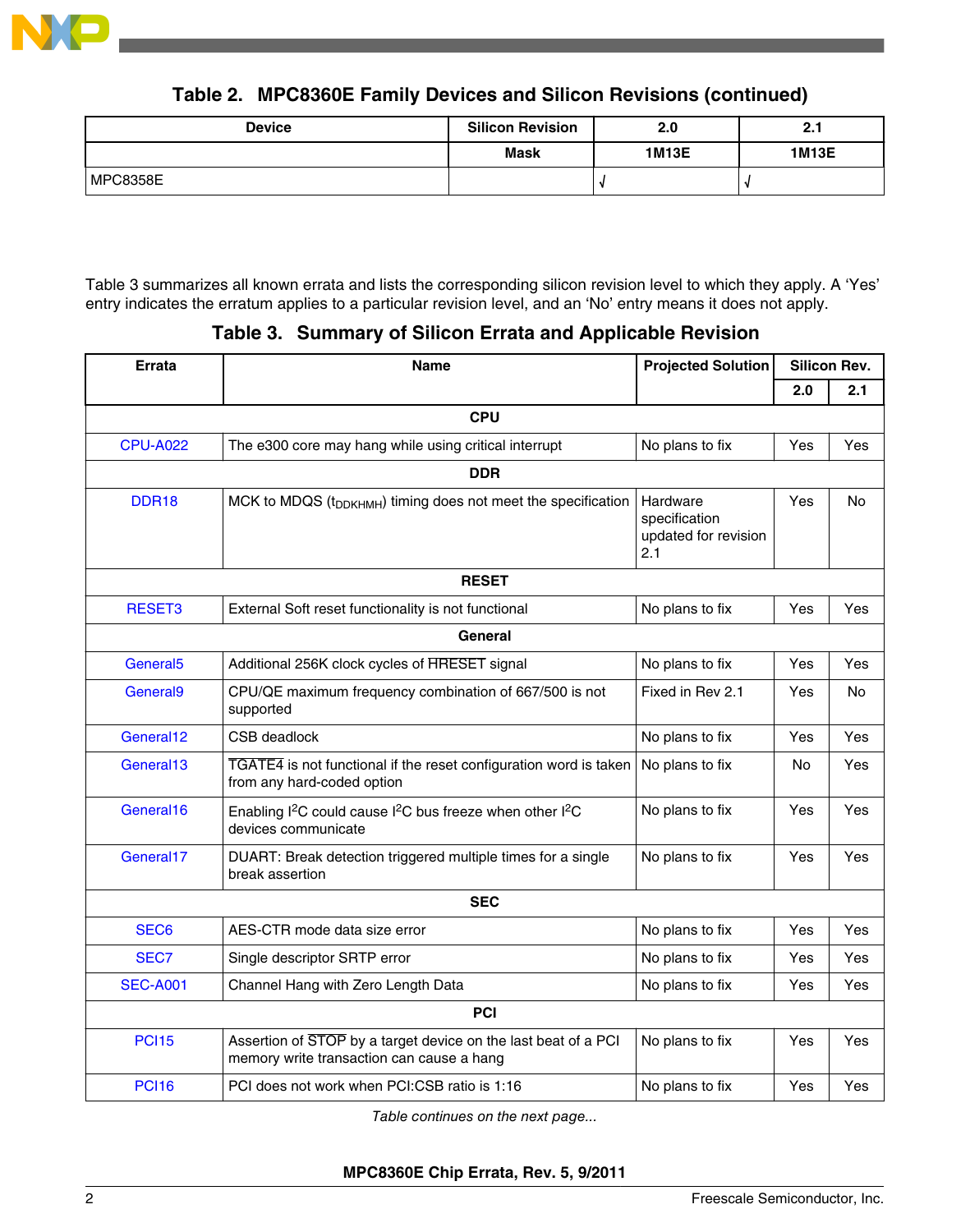

| Errata          | Name                                                                                                  | <b>Projected Solution</b> | <b>Silicon Rev.</b> |     |
|-----------------|-------------------------------------------------------------------------------------------------------|---------------------------|---------------------|-----|
|                 |                                                                                                       |                           | 2.0                 | 2.1 |
| <b>PCI17</b>    | PCI input hold timing (t <sub>PCIXKH</sub> ) does not meet the specification                          | Fixed in Rev 2.1          | Yes                 | No  |
| <b>PCI19</b>    | Dual-address cycle inbound write accesses can cause data<br>corruption                                | No plans to fix           | Yes                 | Yes |
| <b>PCI20</b>    | PCI controller may hang when returning from "PCI pins low"<br>state                                   | No plans to fix           | Yes                 | Yes |
| <b>PCI21</b>    | PCI clock to output valid ( $t_{PCKHOV}$ ) does not meet the<br>specification                         | Fixed in Rev 2.1          | Yes                 | No  |
|                 | <b>LBC</b>                                                                                            |                           |                     |     |
| LBC1            | UPM does not have indication of completion of a RUN<br>PATTERN special operation                      | No plans to fix           | Yes                 | Yes |
| <b>LBC-A001</b> | The Local Bus Controller, when configured in DLL enabled<br>mode, may not work after Reset is applied | No plans to fix           | Yes                 | Yes |
|                 | QE                                                                                                    |                           |                     |     |
| QE_USB2         | USB receive input signal is inverted                                                                  | Fixed in Rev 2.1          | Yes                 | No  |
| QE_USB5         | USB Host might halt in automatic SOF transmission mode                                                | No plans to fix           | Yes                 | Yes |
| QE_USB6         | Reset cannot be driven by the host when USB is using PG11 &<br>PG12 pins                              | No plans to fix           | Yes                 | Yes |
| QE_HDLC1        | UCC does not support HDLC bus mode through the TDM<br>interface                                       | No plans to fix           | Yes                 | Yes |
| QE_HDLC2        | UCC TxD is always set as open drain in HDLC bus NMSI mode                                             | Fixed in Rev 2.1          | Yes                 | No  |
| QE_HDLC3        | "Enter Hunt Mode" host command is not functional for UCC in<br>HDLC mode                              | No plans to fix           | Yes                 | Yes |
| QE_ENET1        | <b>RMON</b> errors                                                                                    | No plans to fix           | Yes                 | Yes |
| QE_ENET2        | Rx MAC might accept dropped frame                                                                     | No plans to fix           | Yes                 | Yes |
| QE_ENET10       | RGMII AC values do not meet the specification                                                         | Improved in Rev<br>2.1    | Yes                 | Yes |
| QE_ENET18       | GMII AC values do not meet the specification                                                          | Improved in Rev<br>2.1    | Yes                 | Yes |
| QE_ENET19       | TBI AC values do not meet the specification                                                           | Improved in Rev<br>2.1    | Yes                 | Yes |
| QE_ENET20       | UEC may stop transmitting after late collision                                                        | No plans to fix           | Yes                 | Yes |
| QE_ENET22       | Ethernet receiver may become stuck while in a multithreaded<br>configuration                          | No plans to fix           | Yes                 | Yes |
| QE_ENET24       | Magic Packet sequence embedded in partial sequence not<br>recognized                                  | No plans to fix           | Yes                 | Yes |
| QE_ENET25       | Malformed Magic Packet triggers Magic Packet exit                                                     | No plans to fix           | Yes                 | Yes |
| QE_ENET-A002    | False broadcast indication in RGMII mode                                                              | No plans to fix           | Yes                 | Yes |
| QE_L2_SWITCH2   | Invalid memory access                                                                                 | No plans to fix           | Yes                 | Yes |
| QE_L2_SWITCH3   | Error may occur for any TCBD                                                                          | No plans to fix           | Yes                 | Yes |

**Table 3. Summary of Silicon Errata and Applicable Revision (continued)**

*Table continues on the next page...*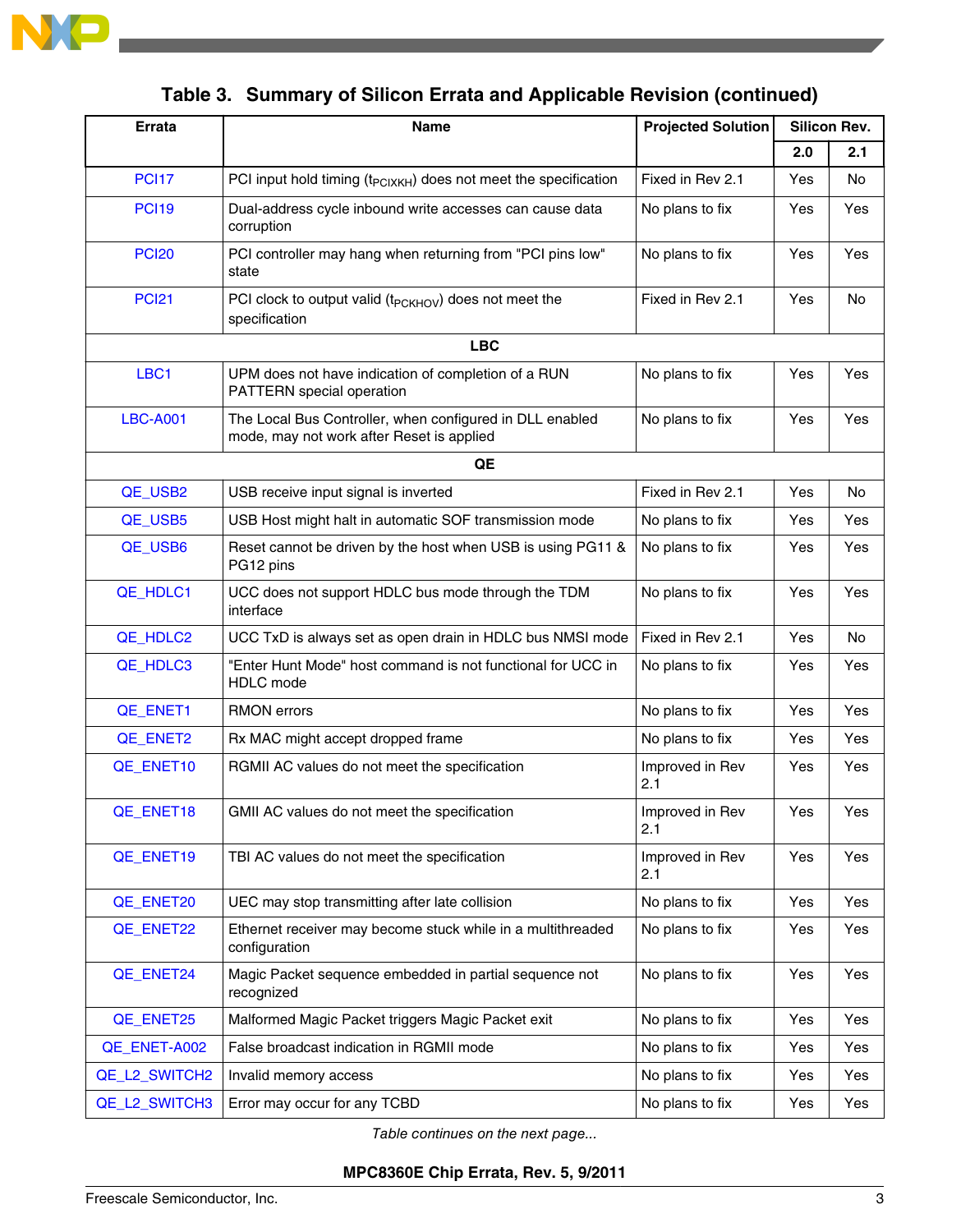

| Errata          | Name                                                                                             | <b>Projected Solution</b>                               | <b>Silicon Rev.</b> |     |
|-----------------|--------------------------------------------------------------------------------------------------|---------------------------------------------------------|---------------------|-----|
|                 |                                                                                                  |                                                         | 2.0                 | 2.1 |
| QE_MCC4         | MCC INIT host commands may cause GUN event                                                       | No plans to fix                                         | Yes                 | Yes |
| QE ATM9         | ATM policer is not functional                                                                    | Fixed in Rev 2.1                                        | Yes                 | No  |
| QE_ATM10        | AAL5 transmitter could stop transmission                                                         | Fixed in Rev 2.1                                        | Yes                 | No  |
| QE_ATM11        | <b>IDLE</b> state can halt ATM transmitter operation                                             | Fixed in Rev 2.1                                        | Yes                 | No  |
| QE_ATM12        | Cell duplication can occur when during ATM AAL2 operation on<br>IMA                              | Fixed in Rev 2.1                                        | Yes                 | No  |
| QE_ATM-A001     | ATM APC flux compensation mode is not functional                                                 | No plans to fix                                         | Yes                 | Yes |
| QE_UPC2         | User-defined cell Rx extra header size limited to 8 bytes                                        | No plans to fix                                         | Yes                 | Yes |
| QE_UPC3         | UPC AC values do not meet the specification                                                      | Package specific                                        | Yes                 | No. |
| QE_UPC-A001     | UPC may hang or receive corrupted data in receive buffer when<br><b>RVAL</b> is tri-stated       | No plans to fix                                         | Yes                 | Yes |
| QE_UART1        | Simultaneous loopback and echo mode is not functional                                            | No plans to fix                                         | Yes                 | Yes |
| QE_UART2        | Overrun indication is not reported on the current BD                                             | No plans to fix                                         | Yes                 | Yes |
| QE_UART3        | DRT mode (UPSMR[DRT] = 1) is not functional                                                      | No plans to fix                                         | Yes                 | Yes |
| QE_UART5        | Rx FIFO data can be lost when ENTER HUNT MODE<br>command is executed                             | Fixed in Rev 2.1                                        | Yes                 | No  |
| QE_UART6        | UART/AHDLC receive data corruption on QUICC Engine UCC                                           | No plans to fix                                         | Yes                 | Yes |
| QE_UART7        | UART does not set UCCE[AB] correctly for autobaud                                                | No plans to fix                                         | Yes                 | Yes |
| QE_UART-A001    | QE UART controller idle status bit may not be reliable                                           | No plans to fix                                         | Yes                 | Yes |
| QE_SI5          | Disabling the TDM interface on-the-fly may cause an MCC<br><b>GUN event</b>                      | No plans to fix                                         | Yes                 | Yes |
| QE_BISYNC2      | RxBD in continuous mode is not closed after an Rx parity error                                   | No plans to fix                                         | Yes                 | Yes |
| QE_BISYNC3      | BISYNC controller does not enter HUNT MODE                                                       | No plans to fix                                         | Yes                 | Yes |
| QE_IEEE1588_1   | Out of band detection of PTP frames is not functional on UCC1<br>and UCC2                        | Fixed in Rev 2.1                                        | Yes                 | No  |
| QE_SPI1         | SPI output hold timing (t <sub>NIKHOX</sub> ) does not meet the specification                    | Hardware<br>Specfication<br>updated for revision<br>2.1 | Yes                 | No  |
| QE_QMC1         | Corruption of interrupt queue entries                                                            | Fixed in Rev 2.1                                        | Yes                 | No  |
| QE_QMC2         | Data may be shifted if QMC is disabled and enabled during<br>reinitialization or reconfiguration | No plans to fix                                         | Yes                 | Yes |
| QE_QMC3         | Missing Interrupt after Stop Rx Host command                                                     | No plans to fix                                         | Yes                 | Yes |
| QE_QMC-A001     | QMC GOV event is not reported in the UCC event register                                          | No plans to fix.                                        | Yes                 | Yes |
| QE_Transparent1 | The CRC error is not checked in transparent mode if $\overline{CD}$ is de-<br>asserted           | No plans to fix                                         | Yes                 | Yes |
| QE_Transparent2 | QE may erroneously report CRC error if GUMR[REVD] is set to<br>1 in transparent mode             | No plans to fix                                         | Yes                 | Yes |

**Table 3. Summary of Silicon Errata and Applicable Revision (continued)**

*Table continues on the next page...*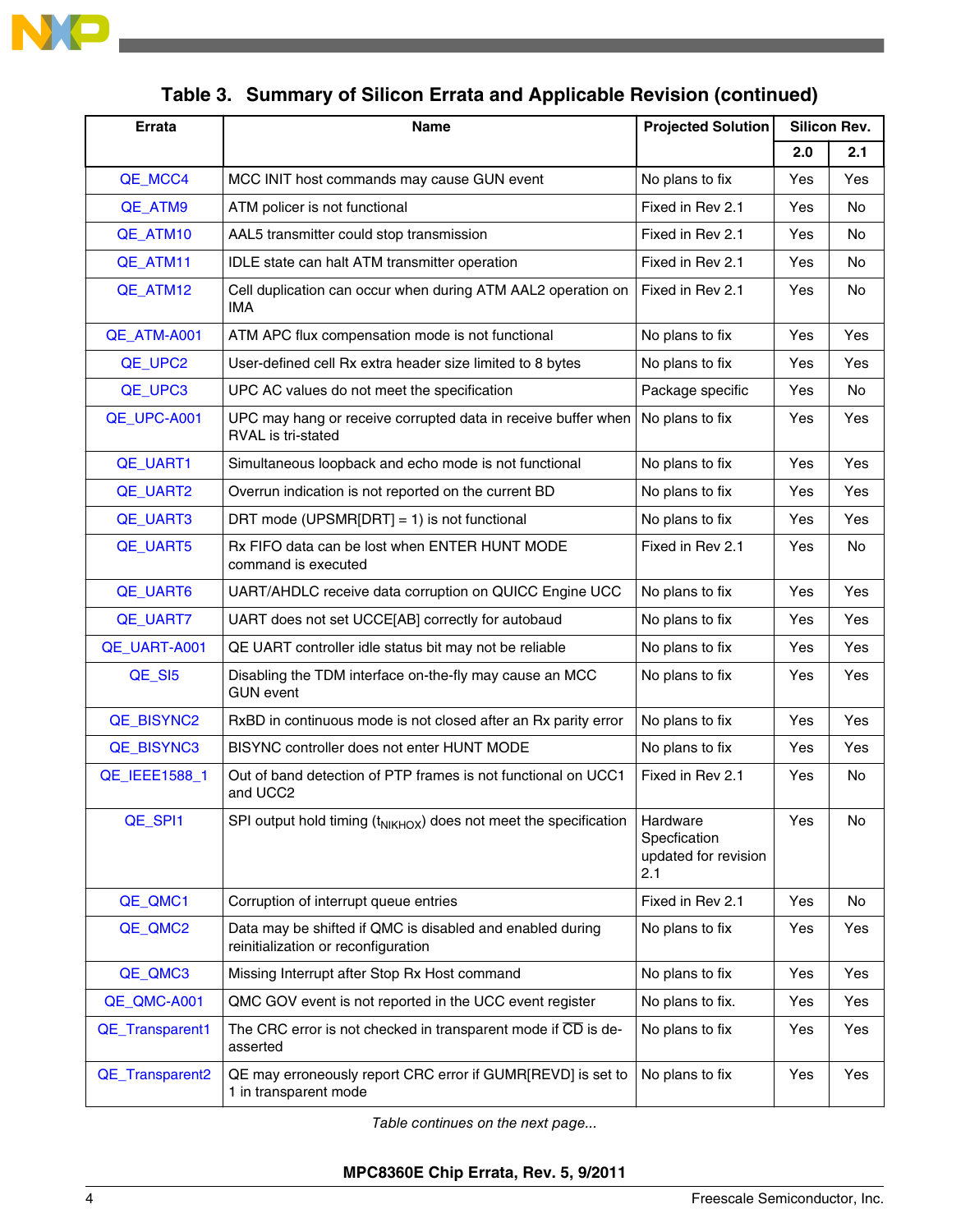

| Errata           | <b>Name</b>                                                                | <b>Projected Solution</b> | <b>Silicon Rev.</b> |     |
|------------------|----------------------------------------------------------------------------|---------------------------|---------------------|-----|
|                  |                                                                            |                           | 2.0                 | 2.1 |
| QE General4      | Potential spikes on BRG output clock when using odd divisions              | Fixed in Rev 2.1          | Yes                 | No  |
| QE General-A003  | High Tx Virtual FIFO threshold size can cause UCC to halt                  | No plans to fix           | Yes                 | Yes |
| <b>DMA</b>       |                                                                            |                           |                     |     |
| DMA <sub>2</sub> | Data corruption by DMA when destination address hold (DAHE)<br>bit is used | No plans to fix           | Yes                 | Yes |

**Table 3. Summary of Silicon Errata and Applicable Revision (continued)**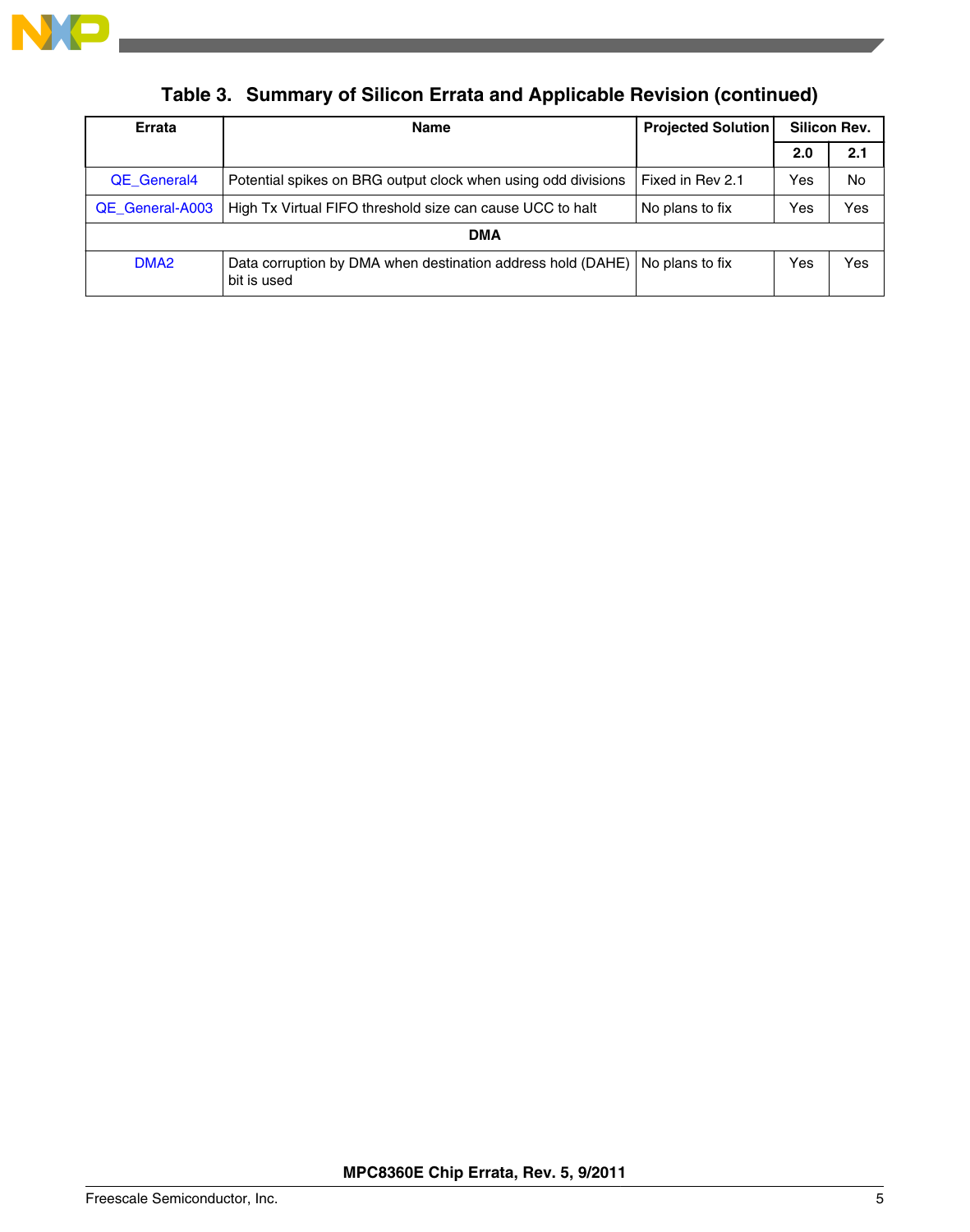<span id="page-5-0"></span>

### **CPU-A022: The e300 core may hang while using critical interrupt**

**Description:** Devices: MPC8360E, MPC8358E

If BOTH critical interrupt AND normal interrupt types are used in a system, the e300 core may hang.

- **Impact:** The processor may stop dispatching instructions until a hardware reset(HRESET). Debug tools will not be able to read any register correctly except program counter IAR which points to a location in the critical interrupt vector.
- **Workaround:** If both critical interrupt and normal interrupt types are used, then instead of using an **rfi** instruction at the end of every exception handler, replace the **rfi** with the following:
	- 1. Disable critical interrupts by setting MSR[CE] to 0 with a **mtspr** instruction.
	- 2. Copy SRR0 and SRR1 to CSRR0 and CSRR1, respectively.
	- 3. Execute an **rfci** instruction. This enables MSR[CE] and any other bits that the original **rfi** would have set including the MSR[EE].

Sample Code:

```
// Disable MSR[CE] 
mfmsr r2 
lis r3, 0xffff
ori r3, r3, 0xff7f 
and r2, r2, r3 
sync 
mtmsr r2 
isync
// Copy SRR0, SRR1 to CSRR0 and CSRR1 
mfspr r2, srr0 
mfspr r3, srr1 
mtspr csrr0, r2 
mtspr csrr1, r3 
...restore GPRs 
rfci
```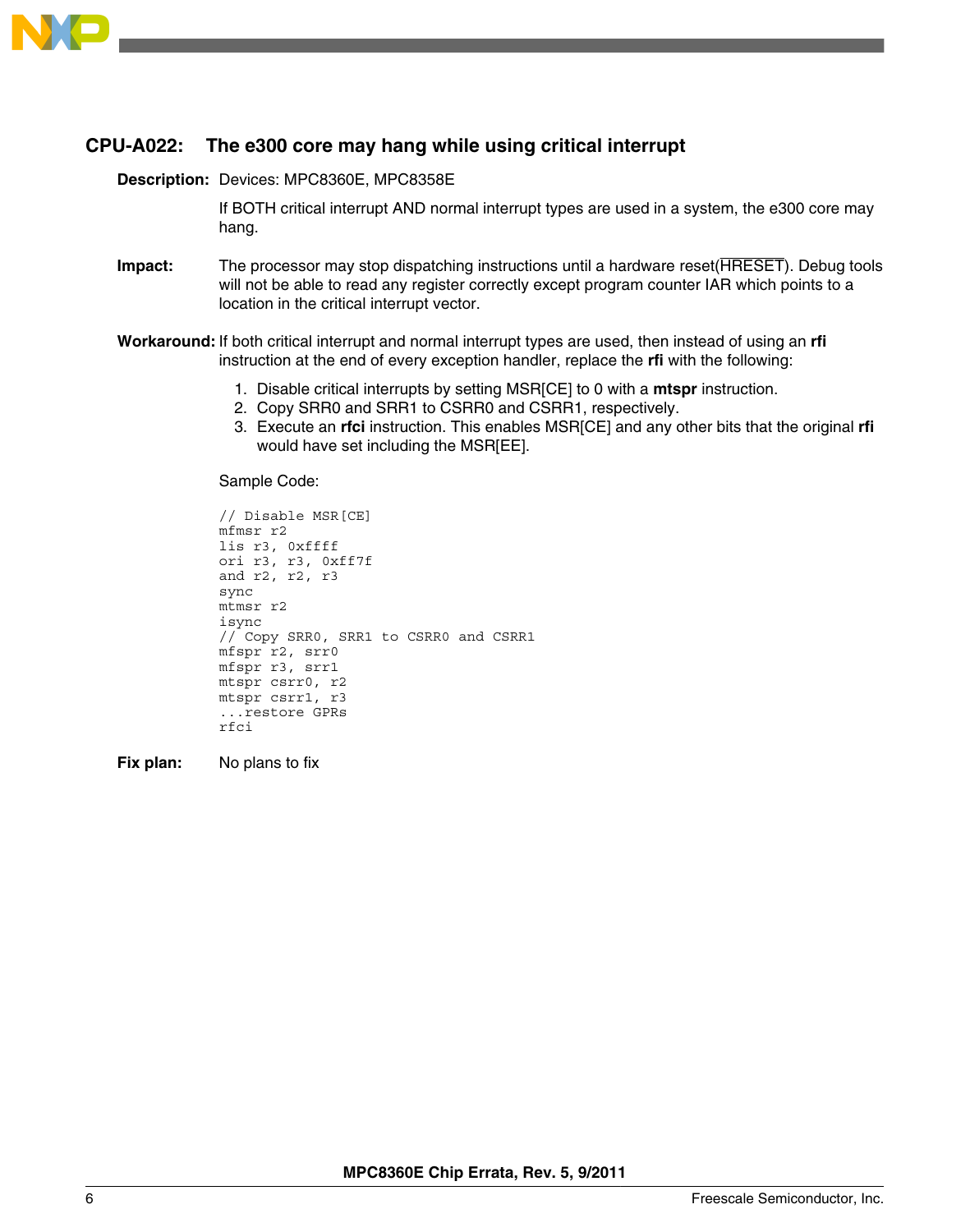<span id="page-6-0"></span>

### **DDR18:** MCK to MDQS ( $t$ <sub>DDKHMH</sub>) timing does not meet the specification

**Description:** Devices: MPC8360E, MPC8358E

MCK to MDQS timing does not meet the specification. The  $t_{DDKHMH}$  minimum value is -0.9 ns instead of -0.6 ns.

**Impact:** The timing margin between the MDQS to MCK skew and the DDR required minimum setup is reduced.

**Workaround:** None.

**Fix plan:** Hardware specification updated for revision 2.1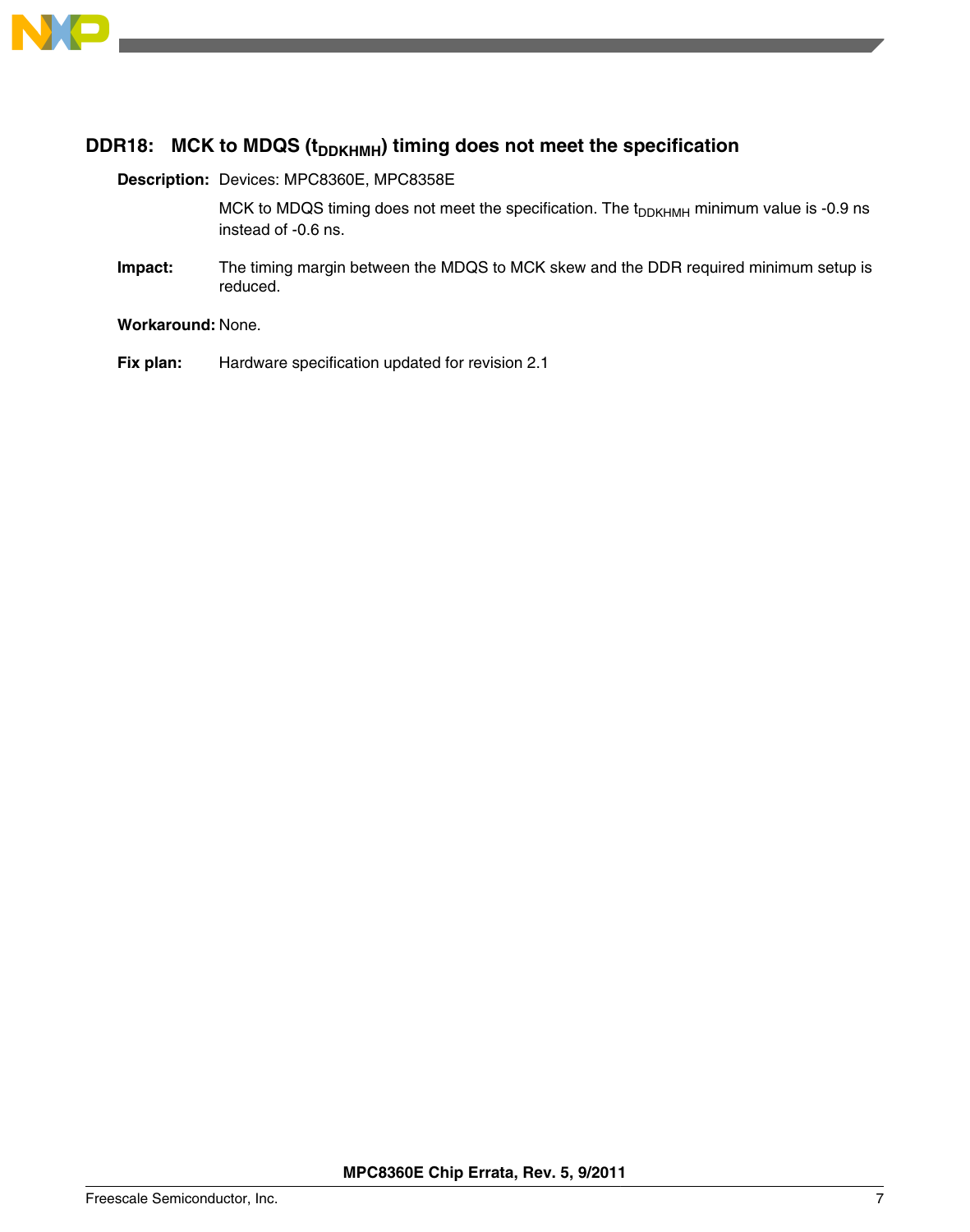<span id="page-7-0"></span>

# **RESET3: External Soft reset functionality is not functional**

#### **Description:** Devices: MPC8360E, MPC8358E

External Soft reset is defined such that the DDR controller and the local bus controller will not be reset in the event of an external soft reset. However, the internal bus masters and the internal bus components will be held in reset immediately and as long as external soft reset event is valid and the soft reset sequence is in progress. As a result, if the soft reset event happens in the middle of an outstanding write transaction which is targeted to the DDR main memory or to one of the local bus slaves, the internal bus component will transition to reset state while it needs to supply the data to be written and as a result wrong data could be written to the main memory or to the local bus slave.

External Soft reset is defined such that it has no effect on system configuration registers, including IMMRBAR. As a result, software should behave different in regards to IMMRBAR initialization when recovering from soft reset as opposed to recovering from hard reset (in which the IMMRBAR is guaranteed to be located in its default mapping). Since software cannot tell if it is recovering from soft reset or hard reset without reading the platform's RSR register, and since software has to know the IMMRBAR value in order to read the RSR register, there is no way to recover from soft reset (unless the IMMRBAR is kept in its default value at all time).

- **Impact:** Recovery from a soft reset event is not guaranteed.
- **Workaround:** Do not use soft reset at all. Use hard reset or power on reset. SRESET signal must be used as an output-only signal. Software must not write 1 to the RCR[SWSR] bit.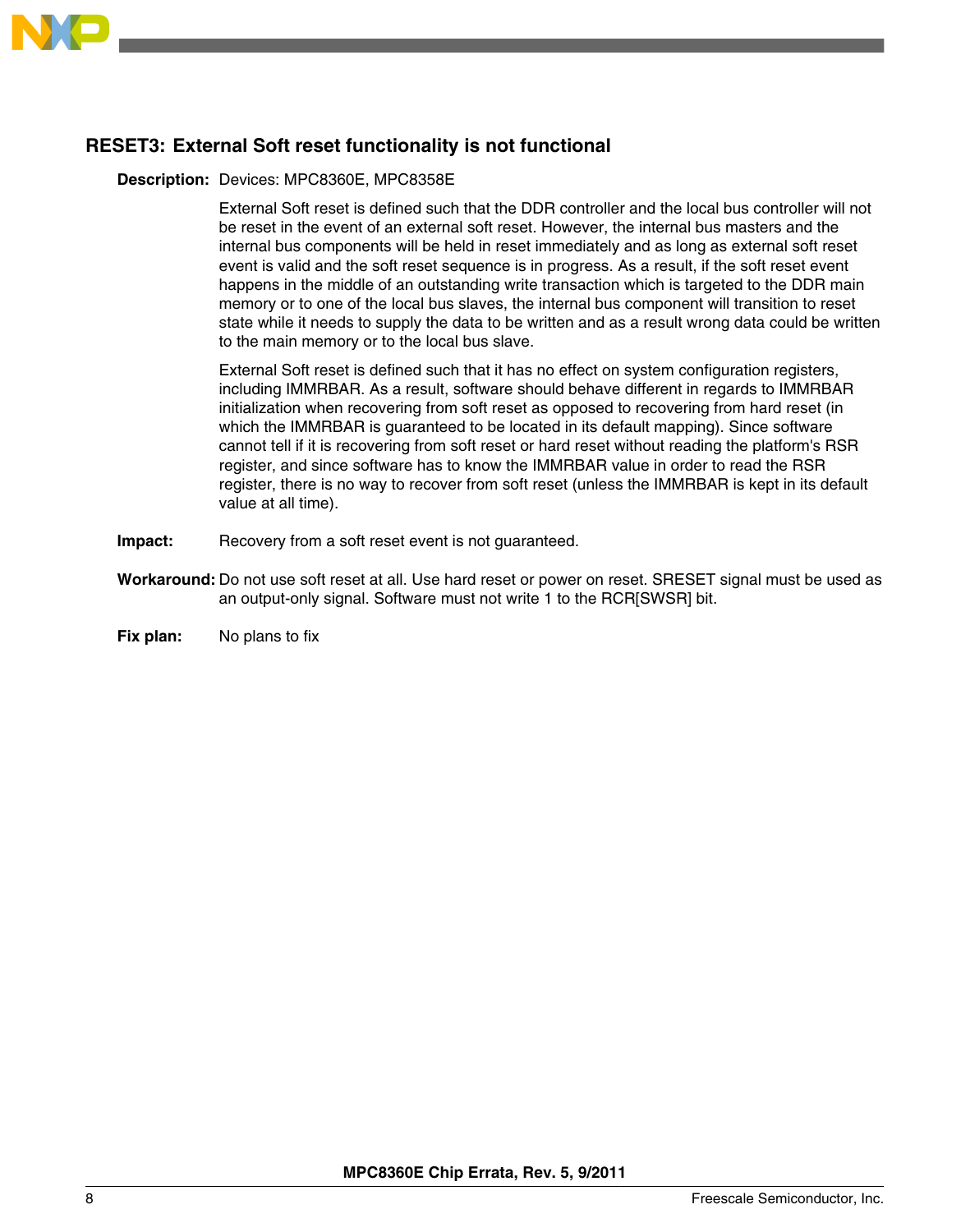<span id="page-8-0"></span>

## **General5: Additional 256K clock cycles of HRESET signal**

**Description:** Devices: MPC8360E, MPC8358E

New I<sup>2</sup>C module will cause the loading of HRCW to be extended by the additional 256K cycles of PCI\_SYNC\_IN (in the worst case).

**Impact:** HRCW loading time will be extended by an additional 256K PCI\_SYNC\_IN clock cycles.

**Workaround:** None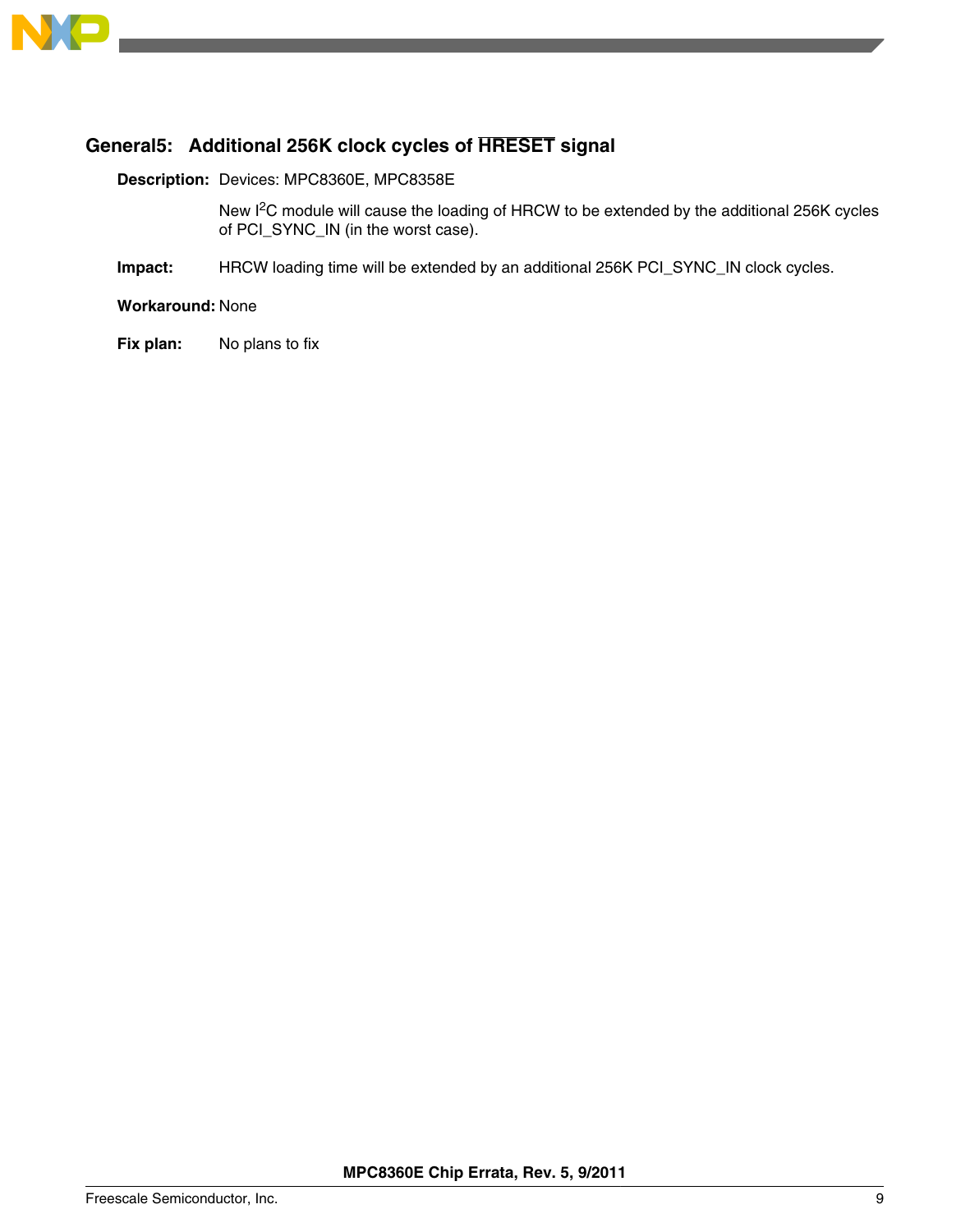<span id="page-9-0"></span>

### **General9: CPU/QE maximum frequency combination of 667/500 is not supported**

#### **Description:** Devices: MPC8360E

Achieving a 667 MHz CPU and 500 MHz QE frequency across full voltage and full temperature per the hardware specification range will not be supported with rev 2.0 silicon. A relaxation of either maximum junction temperature or minimum operating voltage, or some combination of those two, will be required to achieve either 667 MHz CPU or 500 MHz QE performance.

- **Impact:** A CPU/QE frequency combination of 667/500 MHz is not supported.
- **Workaround:** Relax either maximum junction temperature or minimum operating voltage, or some combination of the two, to achieve either 667 MHz CPU or 500 MHz QE performance.

For example, a frequency combination of 500/333/500 (CPU/DDR/QE) or 667/333/400 (CPU/ DDR/QE), both with a T<sub>j</sub> relaxation from 105 deg C to 70 deg C and a V<sub>DD</sub> = 1.3V  $\pm$  0.5V, can be used. In order to obtain a 500/333/500 or 667/333/400, contact your Freescale Sales Representative.

A higher T<sub>j</sub> is possible by lowering either the CPU (to less than 667 MHz) or the QE frequency (to less than 500 MHz) of the above combinations or increasing the  $V_{DD}$  value. For more information on possible combinations and the relationship to temperature and voltage, please contact Freescale.

**Fix plan:** Fixed in Rev 2.1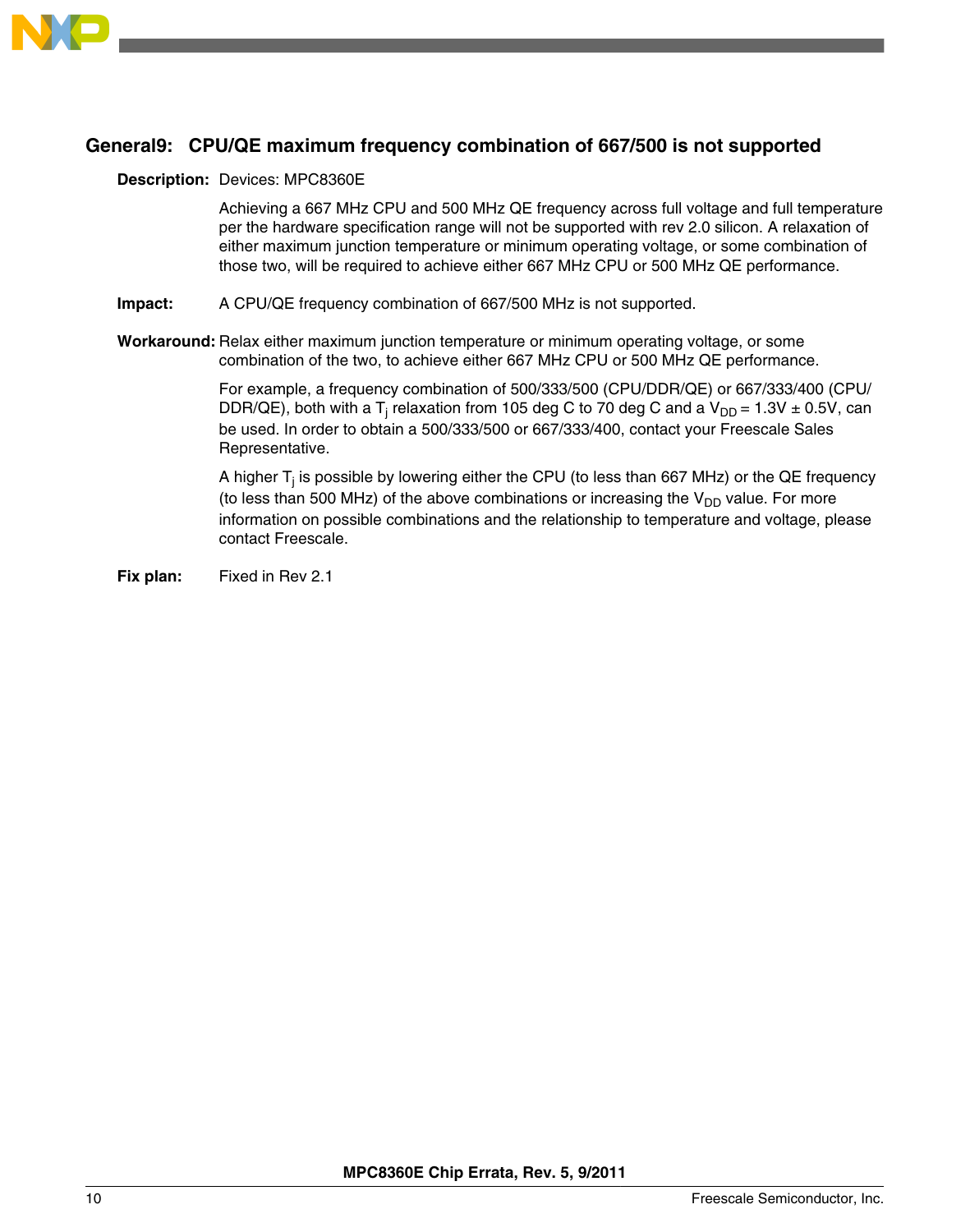<span id="page-10-0"></span>

### **General12: CSB deadlock**

**Description:** Devices: MPC8360E, MPC8358E

Case 1: Instruction Caching is disabled for PCI space

If the e300 core initiates an instruction read from the PCI outbound space and, before its completion, starts another high priority data read from the same cache-line, a deadlock on the CSB results.

The gasket between the CSB and I/O sequencer (IOS) will ARTRY the first instruction read due to a 'delayed read' from PCI space. The gasket does not accept any further transactions within the same cache line until the previous one completes. When the e300 core performs a high priority data read after initiating an instruction fetch, it does not rerun the instruction read before the data load has been serviced. On the other hand, CSB2IOS does not serve data read from the same cache line until the instruction read completes. Thus, both the e300 core and CSB2IOS respectively wait for the data read and instruction read to complete, hence resulting in a deadlock.

Case 2: Instruction Caching is enabled for PCI space

When Instruction Caching is enabled for PCI space, e300 fetches complete cache-line from instruction space before it starts to execute it. Now if instruction in currently executed cacheline loads data from next cache-line, then it will create same scenario as Case 1 above.

Here core would initiate instruction fetch from next cache-line. On encountering data-load instruction (before instruction fetch completion), it will initiate high priority data read from next cache-line. As a result, the gasket between the CSB and I/O sequencer (IOS) will again have instruction read and data read from same cache-line with high priority data read following instruction read. Hence it will result in deadlock on CSB bus.

**Impact:** Deadlock on CSB. The gasket between the CSB and IOS checks the 32-bit address, transfertype, transfer size, and transfer burst fields before deciding on a further course of action. If all four fields are identical to some previous buffered transaction, the gasket will generate ARTRY until read data is available. If any of the fields are different, the gasket will treat that as a different transaction and forward it to PCI.

**Workaround:** Use one of the following workarounds:

- Instruction space and data space should be kept mutually exclusive of each other.
- When executing a code from the PCI outbound space, data reads should not fall on the same cache line as an ongoing instruction read.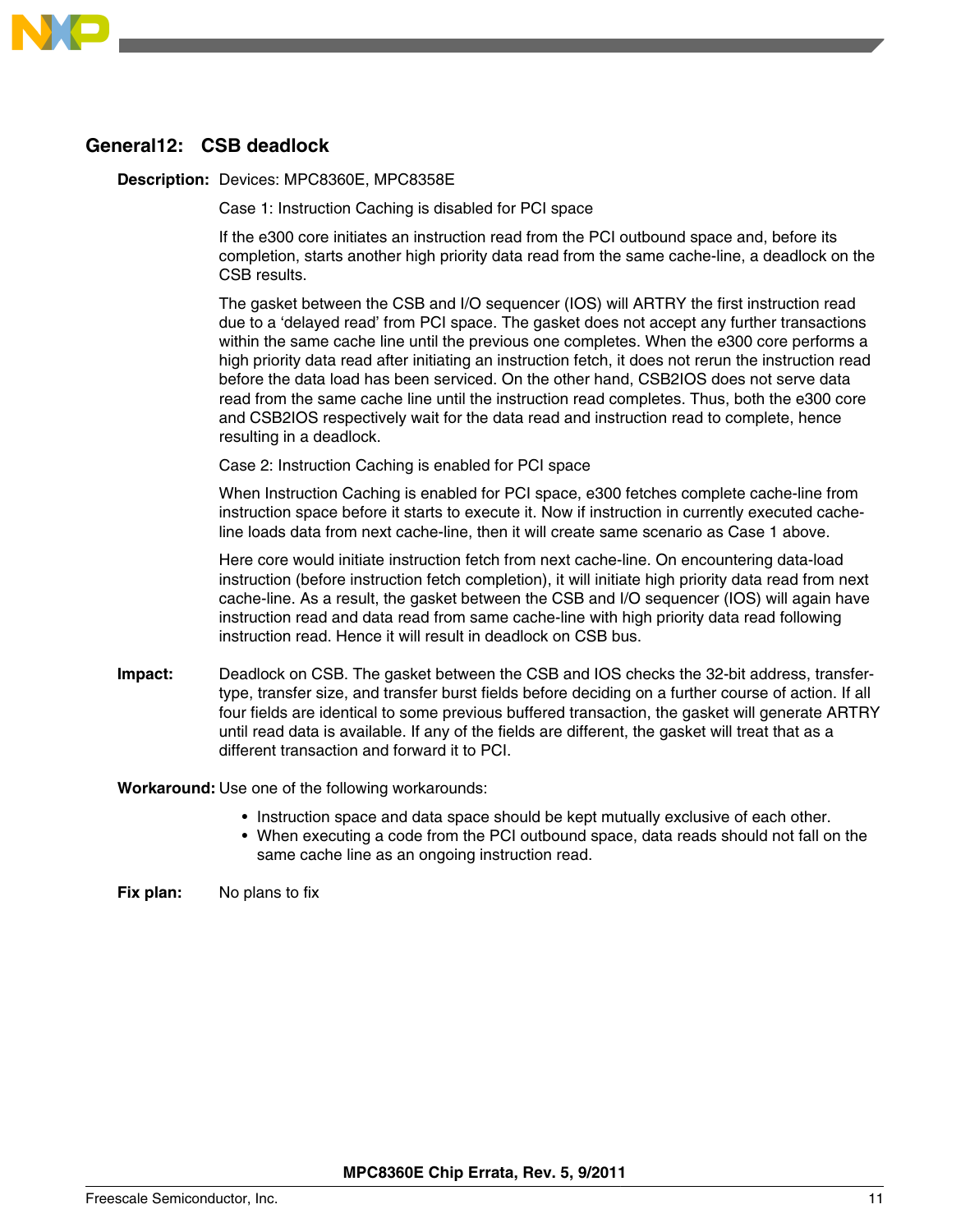<span id="page-11-0"></span>

### **General13: TGATE4 is not functional if the reset configuration word is taken from any hard-coded option**

### **Description:** Devices: MPC8360E, MPC8358E

If any of the hard-coded options are used (CFG\_RESET\_SOURCE[0:2] is 011 to 111) for the reset configuration word, TGATE4 input signal is masked and can not be used by GTM4, GTM3–GTM4 pair-cascade, or by GTM1–GTM4 super-cascade.

**Impact:** GTM4 cannot use the external gate (TGATE4) if one of the hard-coded options is used for the reset configuration word. This also applies to cascade of GTM3–GTM4 and to super-cascade of GTM1–GTM4.

**Workaround:** Use one of the following options:

- Use GTM1, GTM2, or GTM3 for external TGATE4
- Use alternative reset configuration source (EEPROM or  $I^2C$ ).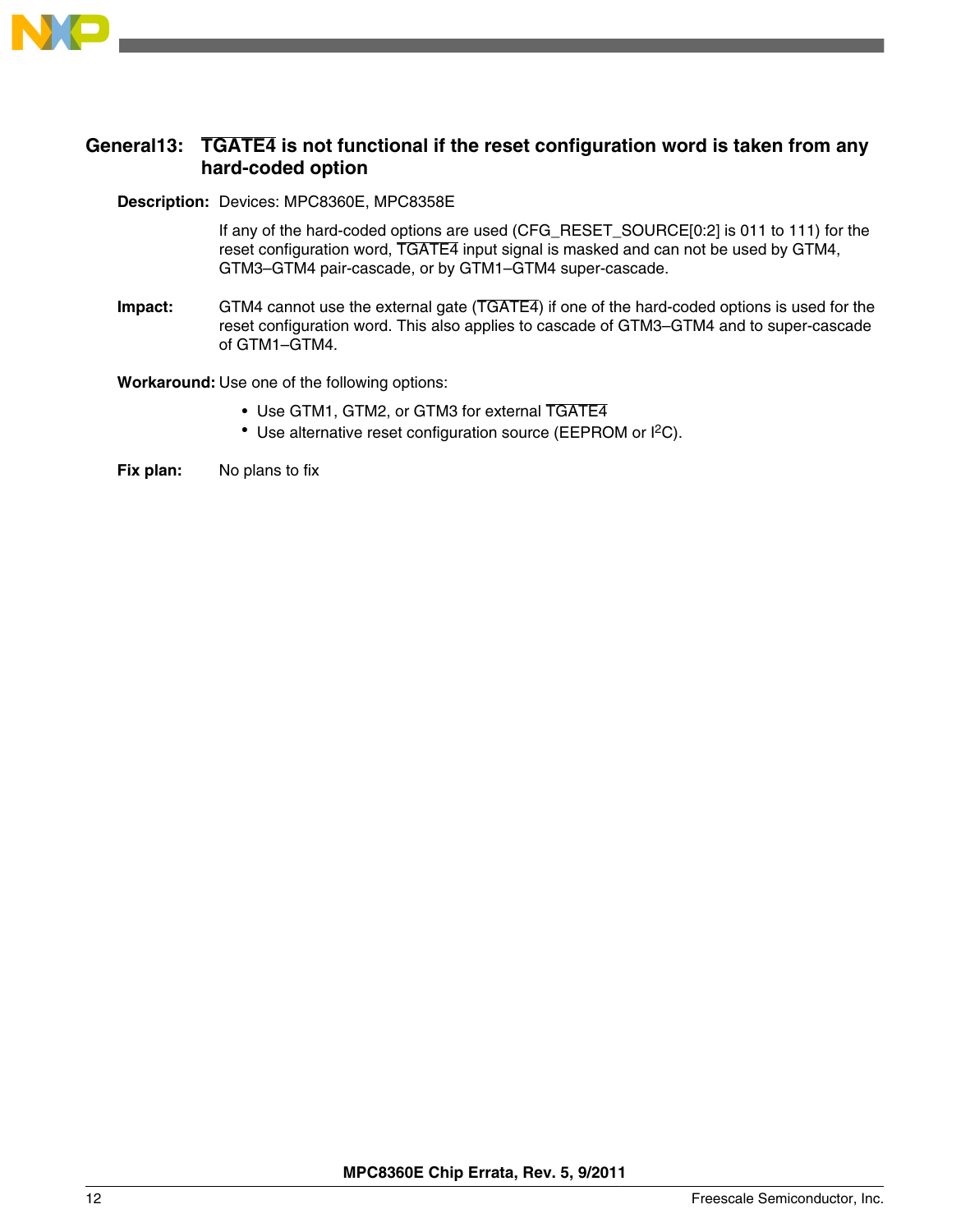<span id="page-12-0"></span>

### **General16: Enabling I2C could cause I2C bus freeze when other I2C devices communicate**

#### **Description:** Devices: MPC8360E, MPC8358E

When the I<sup>2</sup>C controller is enabled by software, if the signal SCL is high, the signal SDA is low, and the I<sup>2</sup>C address matches the data pattern on the SDA bus right after enabling, an ACK is issued on the bus. The ACK is issued because the  $I<sup>2</sup>C$  controller detects a START condition due to the nature of the SCL and SDA signals at the point of enablement. When this occurs, it may cause the  $I^2C$  bus to freeze. However, it happens very rarely due to the need for two conditions to occur at the same time.

**Impact:** Enabling the I<sup>2</sup>C controller may cause the I<sup>2</sup>C bus to freeze while other I<sup>2</sup>C devices communicate on the bus.

**Workaround:** Use one of the following workarounds:

- Enable the  $I^2C$  controller before starting any  $I^2C$  communications on the bus. This is the preferred solution.
- If the I<sup>2</sup>C controller is configured as a slave, implement the following steps:
	- a. Software enables the device by setting  $|2CnCR[MEN] = 1$  and starts a timer.
	- b. Delay for 4  $1<sup>2</sup>C$  bus clocks.
	- c. Check Bus Busy bit (I2CnSR[MBB])

if  $MBB == 0$  jump to Step f; (Good condition. Go to Normal operation) else Disable Device (I2CnCR[MEN] = 0)

- d. Reconfigure all I<sup>2</sup>C registers if necessary.
- e. Go back to Step a.
- f. Normal operation.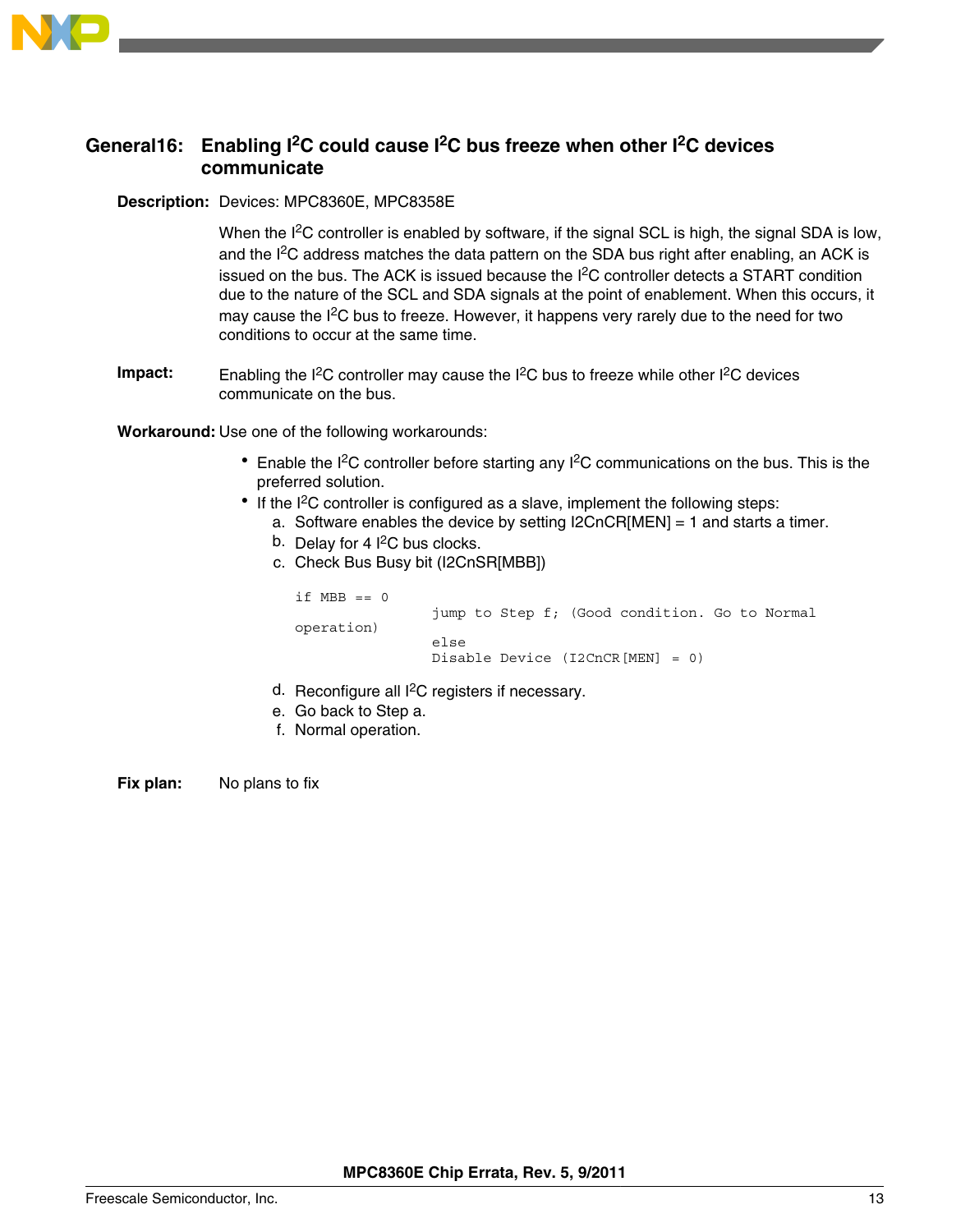<span id="page-13-0"></span>

### **General17: DUART: Break detection triggered multiple times for a single break assertion**

#### **Description:** Devices: MPC8360E, MPC8358E

A DUART break signal is defined as a logic zero being present on the UART data pin for a time longer than (START bit + Data bits + Parity bit + Stop bits).The break signal persists until the data signal rises to a logic one.

A received break is detected by reading the ULSRn and checking for BI=1. This read to ULSRn will clear the BI bit. Once the break is detected, the normal handling of the break condition is to read the URBR to clear the ULSRn[DR] bit. The expected behavior is that the ULSRn[BI] and ULSRn[DR] bits will not get set again for the duration of the break signal assertion. However, the ULSRn[BI] and ULSRn[DR] bits will continue to get set each character period after they are cleared. This will continue for the entire duration of the break signal.

At the end of the break signal, a random character may be falsely detected and received in the URBR, with the ULSRn[DR] being set.

- **Impact:** The ULSRn[BI] and ULSRn[DR] bits will get set multiple times, approximately once every character period, for a single break signal. A random character may be mistakenly received at the end of the break.
- **Workaround:** The break is first detected when ULSRn is read and ULSRn[BI]=1. To prevent the problem from occuring, perform the following sequence when a break is detected:
	- 1. Read URBRn, which will return a value of zero, and will clear the ULSRn[DR] bit
	- 2. Delay at least 1 character period
	- 3. Read URBRn again

ULSR[BI] will remain asserted for the duration of the break. The UART block will not trigger any additional interrupts for the duration of the break.

This workaround requires that the break signal be at least 2 character-lengths in duration.

This workaround applies to both polling and interrupt-driven implementations.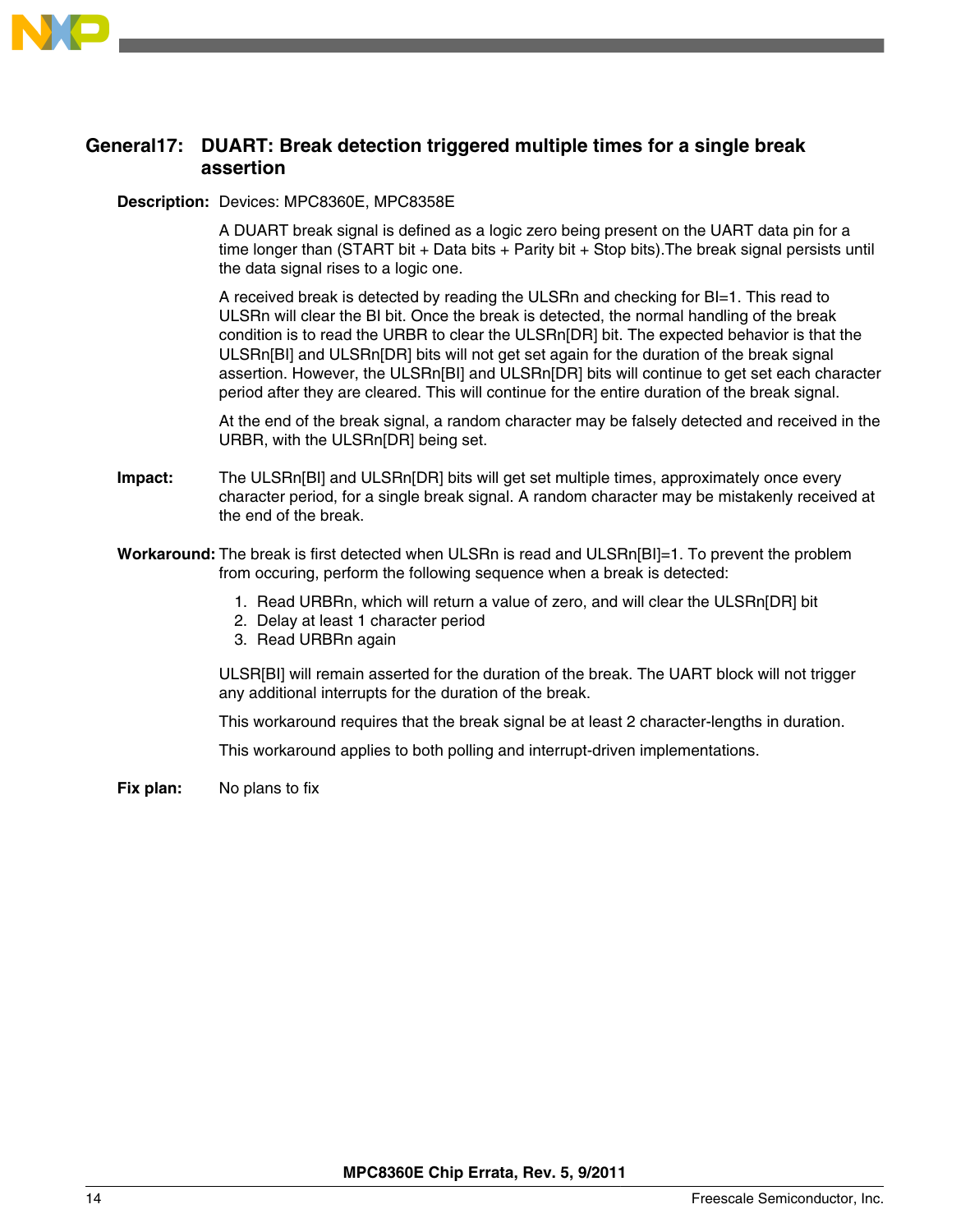<span id="page-14-0"></span>

### **SEC6: AES-CTR mode data size error**

#### **Description:** Devices: MPC8360E, MPC8358E

The SEC 2.1 supports acceleration of AES Counter mode, an underlying algorithm in Secure Realtime Transport Protocol (SRTP), and optionally, IPSec. The SEC is designed to accelerate AES-CTR alone (using descriptor type 0001\_0) or in parallel with an HMAC-SHA-1 using a special SRTP descriptor type 0010 1. SRTP uses AES-CTR with HMAC-SHA-1. Although AES in counter mode (AES-CTR) is meant to act as a stream cipher, the AESU considers any input data size that is not an even multiple of 16 bytes to be an error.

#### **Impact:** None

**Workaround:** Use one of the following options:

- The AESU Data Size error can be disabled via the AESU Interrupt Control Register to prevent a nuisance interrupt.
- The input data length (in the descriptor) can be rounded up to the nearest 16B. Set the data-in length (in the descriptor) to include X bytes of data beyond the payload. Set the data-out length to only output the relevant payload (don't need to output the padding). SEC reads from memory are not destructive, so the extra bytes included in the AES-CTR operation can be whatever bytes are contiguously trailing the payload.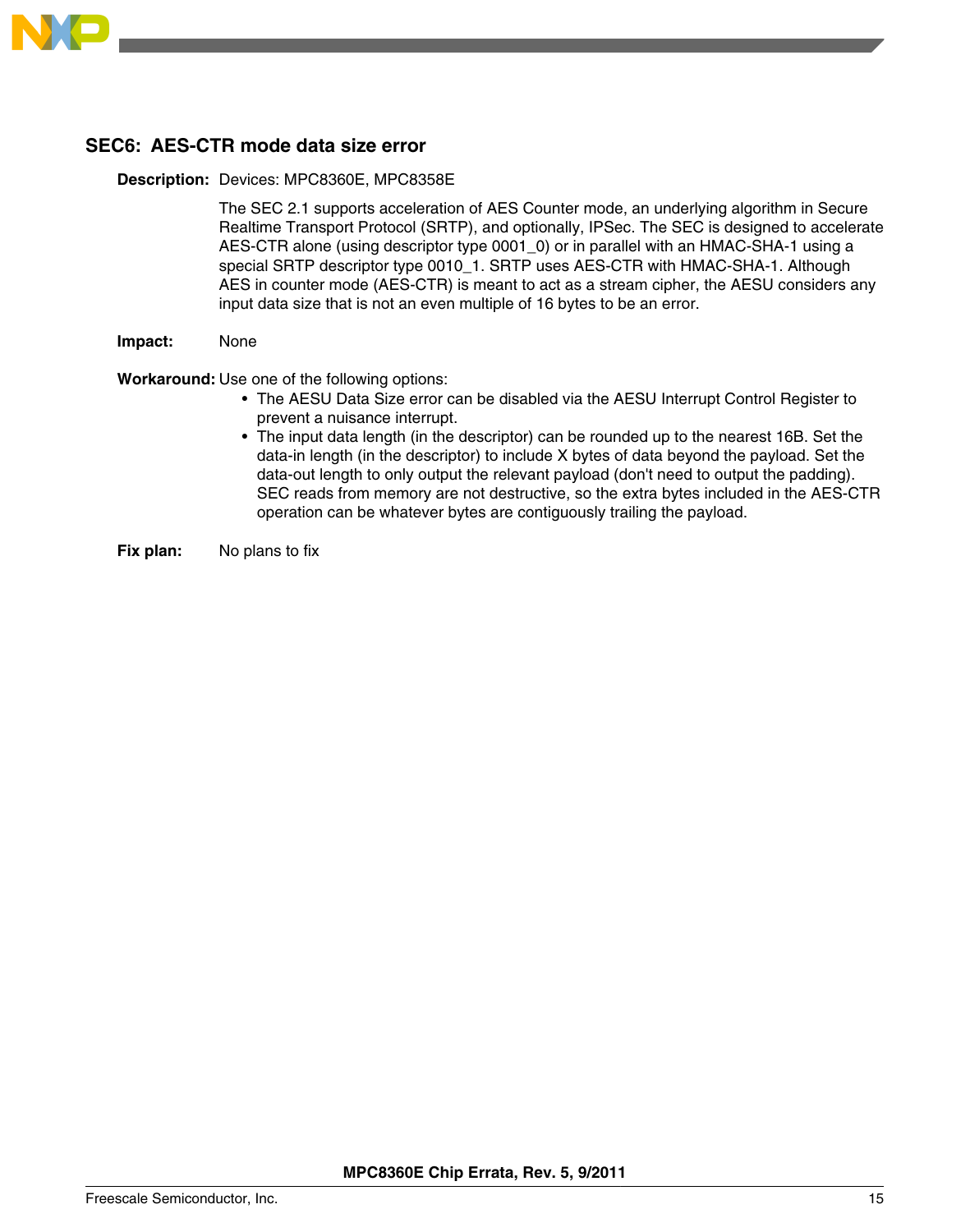<span id="page-15-0"></span>

### **SEC7: Single descriptor SRTP error**

#### **Description:** Devices: MPC8360E, MPC8358E

The SRTP protocol specifies the use of AES-CTR with HMAC-SHA-1. The SEC 2.1 is designed to accelerate AES-CTR in parallel with HMAC-SHA-1 using a special SRTP descriptor type 0010\_1. Single descriptor SRTP does not work for data sizes that are not even multiples of 16 bytes.

- **Impact:** When operating on input data which is N\*16B, the AESU and MDEU can each read in the portion of the datastream relevant to their respective operations. When the input data is not N\*16B, the AESU data size workaround described in SEC6 (rounding up to the next 16B) does not work because these excess bytes are 'snooped' by the MDEU and corrupt the HMAC-SHA-1 operation.
- **Workaround:** Because the SRTP protocol does not require the payload to be N\*16B, most packets will likely be of a data length that hits this erratum. The workaround is to use two descriptors to perform SRTP.

Outbound: The first descriptor is type 0001\_0 "common non-snoop" set for an AES-CTR operation using either of the workarounds described in SEC6. The second descriptor is type 0001 0 "common non-snoop" set for an HMAC-SHA-1 of the headers + unpadded encrypted payload + MKI (when present).

Inbound: Same descriptors as outbound, but in reverse order.

To minimize the performance impact of this workaround, these two descriptors should be created simultaneously and launched back-to-back. By configuring the SEC Crypto-channel to perform Done notification on selected descriptors, the first descriptor should be set to not generate a Done interrupt, while the second descriptor (which completes the SRTP operation) should be set to generate the Done interrupt. All the parameters required to build both descriptors are available at the start of the request to the SEC device driver, so there is no reason to wait for the first descriptor to complete before building and launching the second.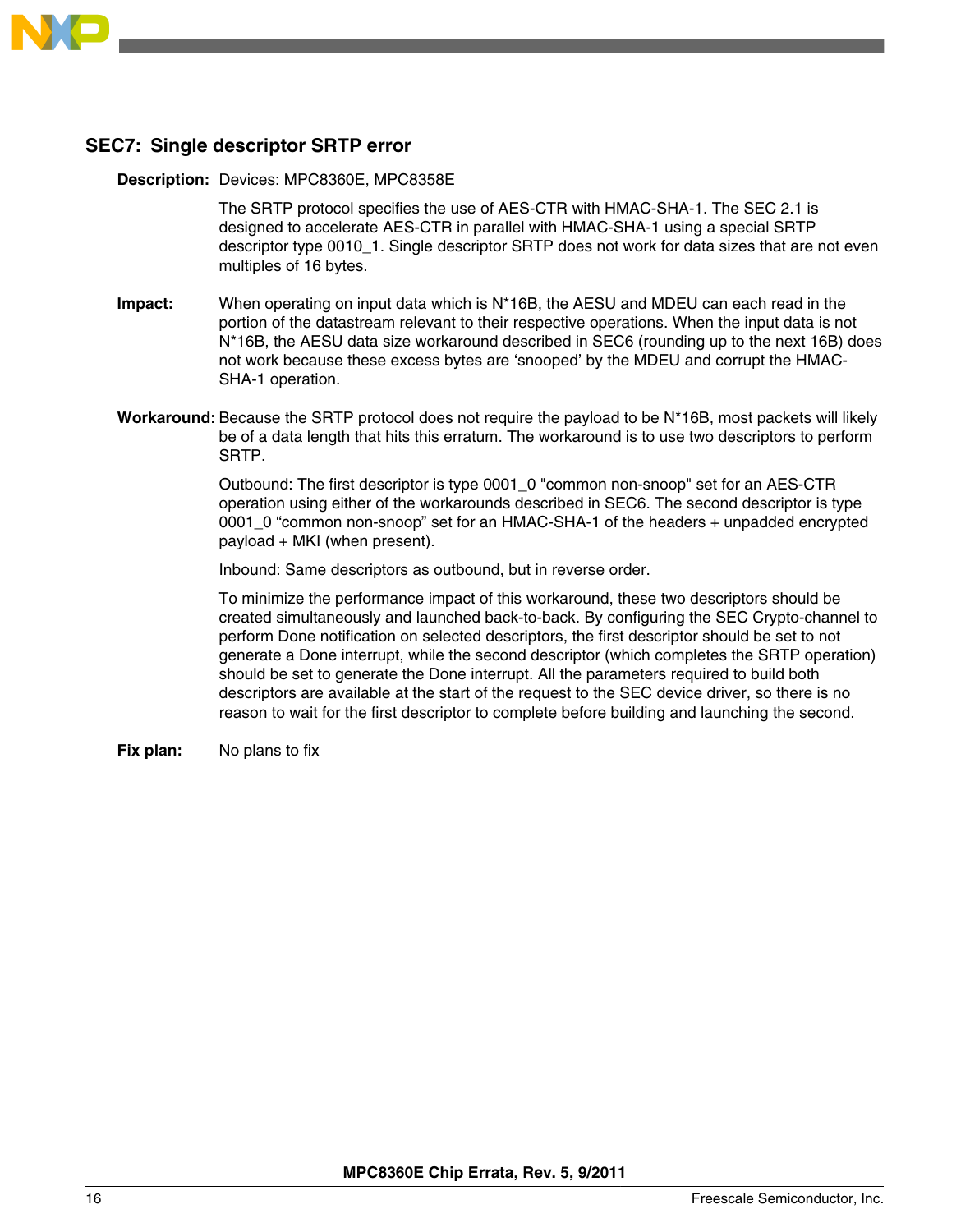<span id="page-16-0"></span>

# **SEC-A001: Channel Hang with Zero Length Data**

**Description:** Devices: MPC8360E, MPC8358E

Many algorithms have a minimum data size or block size on which they must operate. The SEC EUs detect when the input data size is not a legal value and signal this as an error. For most EUs, a zero byte length data input should be considered illegal, however the EUs do not properly notify the crypto-channel using the CHA of a data size error. Instead, the EUs wait forever for a valid data length, leading to an apparent channel hang condition.

**Impact:** When EUs detect illegal input data size, EUs wait forever for a valid data length, leading to an apparent channel hang condition.

**Workaround:** Ensure that software does not create SEC descriptors to encrypt or decrypt zero length data.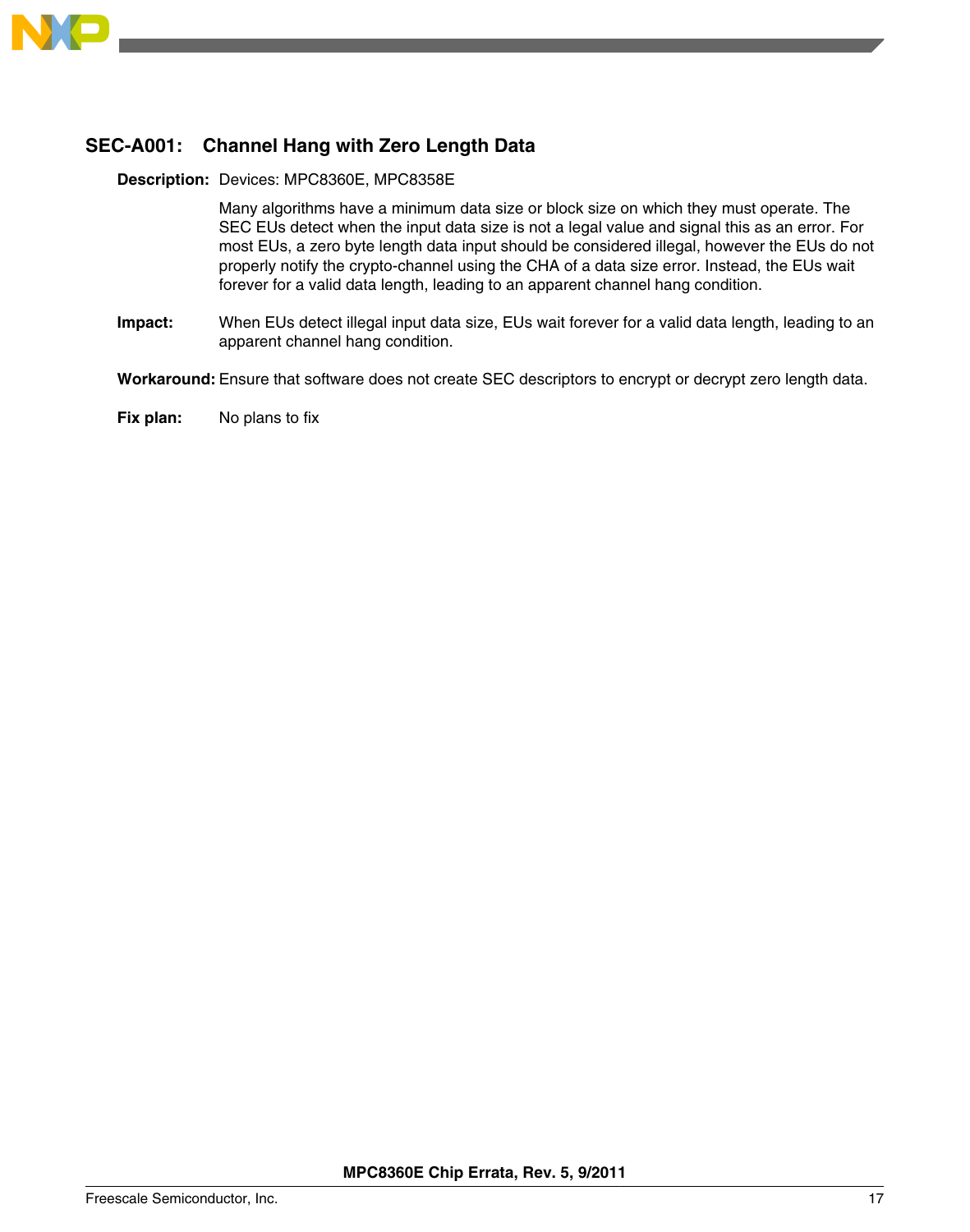<span id="page-17-0"></span>

### **PCI15: Assertion of STOP by a target device on the last beat of a PCI memory write transaction can cause a hang**

#### **Description:** Devices: MPC8360E, MPC8358E

As a master, the PCI IP block can combine a memory write to the last PCI double word (4 bytes) of a cacheline with a 4 byte memory write to the first PCI double word of the subsequent cacheline.

This only occurs if the second memory write arrives to the PCI IP block before the deassertion of FRAME for the first write transaction. If the writes are combined, the PCI IP block masters a single memory-write transaction on the PCI bus. If for this transaction, the PCI target asserts STOP during the last data beat of the transaction (FRAME is deasserted, but TRDY and IRDYare asserted), the transaction completes correctly. A subsequent write transaction other than an 8-byte write transaction causes a hang on the bus. Two different hang conditions can occur:

- If the target disconnects with data on the first beat of this last write transaction, the PCI IP block deasserts IRDY on the same cycle as it deasserts FRAME (PCI protocol violation), and no more transactions will be mastered by the PCI IP block.
- If the target does not disconnect with data on the first beat of this last write transaction, IRDY will be deasserted after the first beat is transferred and will not be asserted anymore after that, causing a hang.
- **Impact:** This affects 32-bit PCI target devices that blindly assert STOP on memory-write transactions, without detecting that the data beat being transferred is the last data beat of the transaction. It can cause a hang.

If the PCI transaction is a one data beat transaction and the target asserts STOP during the transfer of that beat, there is no impact.

### **Workaround:** Hardware workaround:

Ensure that the PCI target device does not assert STOP during the last beat of a PCI memory write transaction that is greater than one data beat and crosses a cacheline boundary. It could assert STOP during the last data beat of the 32-byte cacheline or not assert STOP at all.

Software workarounds:

Set bit 10, the master disabling streaming (MDS) bit, of the PCI bus function register (address 0x44) to prevent the combining of discrete outbound PCI writes or the recombining of writes that cross the 32-byte cacheline boundary into a burst.

Set the PCI latency timer register (offset 0x0D) to zero. A value of zero is the reset value for this register, so keeping this register unmodified after reset prevents the PCI IP block from ever combining writes. It is not necessary to set the PCI latency timer register to zero if the MDS bit is set.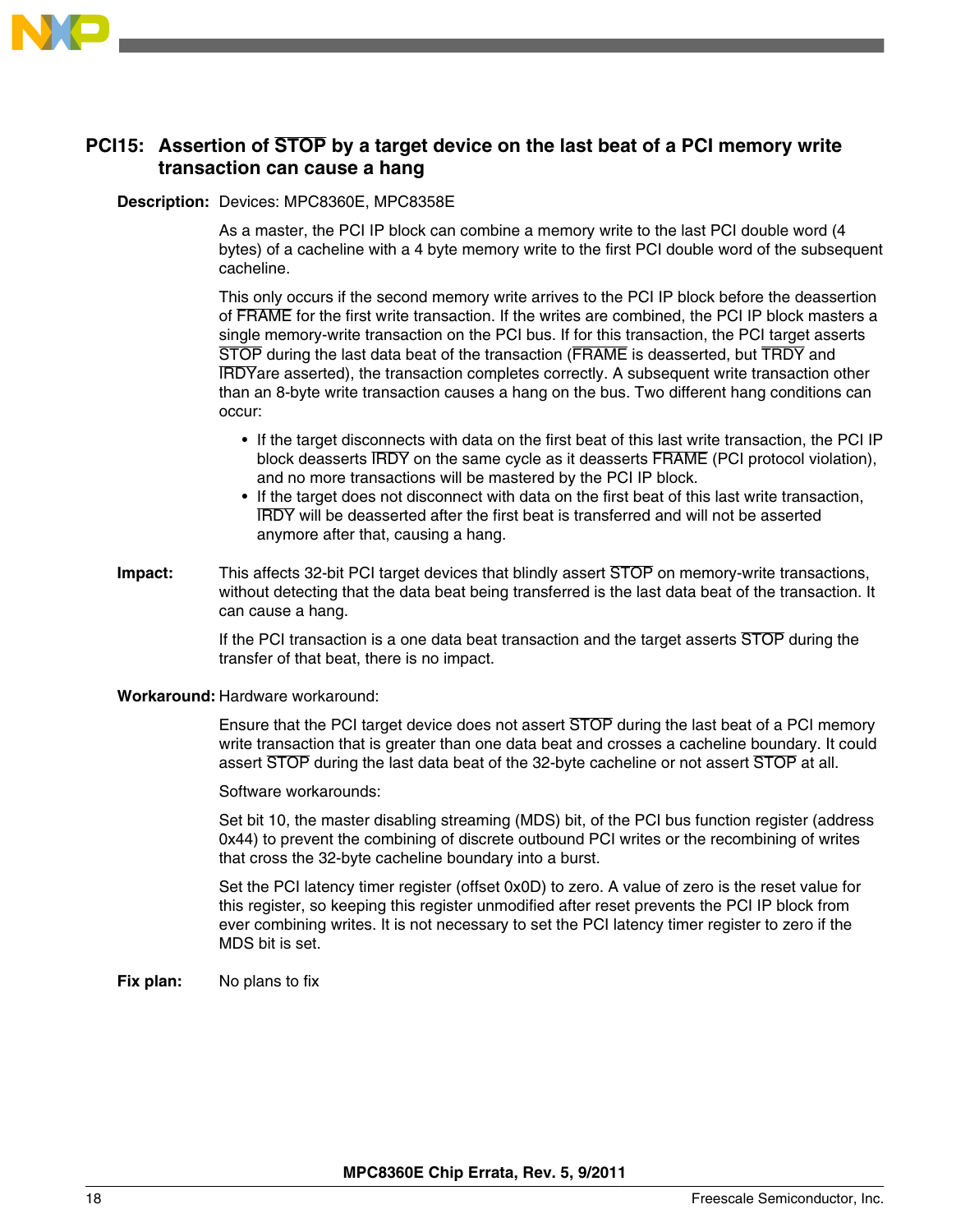<span id="page-18-0"></span>

## **PCI16: PCI does not work when PCI:CSB ratio is 1:16**

**Description:** Devices: MPC8360E, MPC8358E

PCI does not work with a clock ratio of 1:16 (PCI to CSB) when using non-standard PCI frequencies above 25 MHz.

**Impact:** The CSB frequency is limited for non-standard PCI frequencies below 25 MHz.

**Workaround:** None.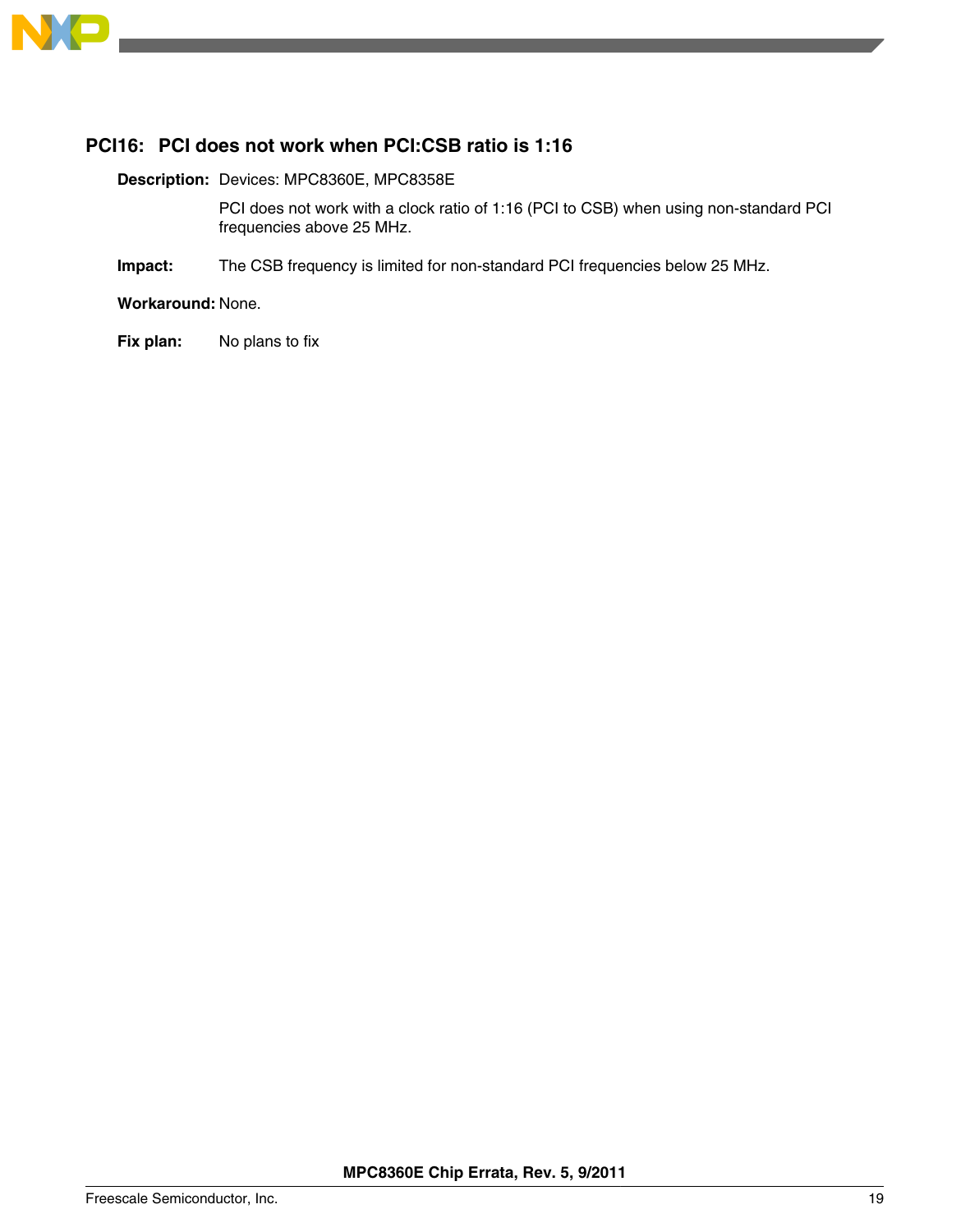<span id="page-19-0"></span>

## **PCI17:** PCI input hold timing (t<sub>PCIXKH</sub>) does not meet the specification

**Description:** Devices: MPC8360E, MPC8358E

PCI input hold timing (data to input clock at receiver) does not meet the specification for 33 MHz and 66 MHz. The  $t_{PCIXKH}$  minimum value is 1 ns instead of 0ns.

**Impact:** PCI interface may encounter sporadic data corruption.

**Workaround:** The board design should take into account the input hold timing violation.

**Fix plan:** Fixed in Rev 2.1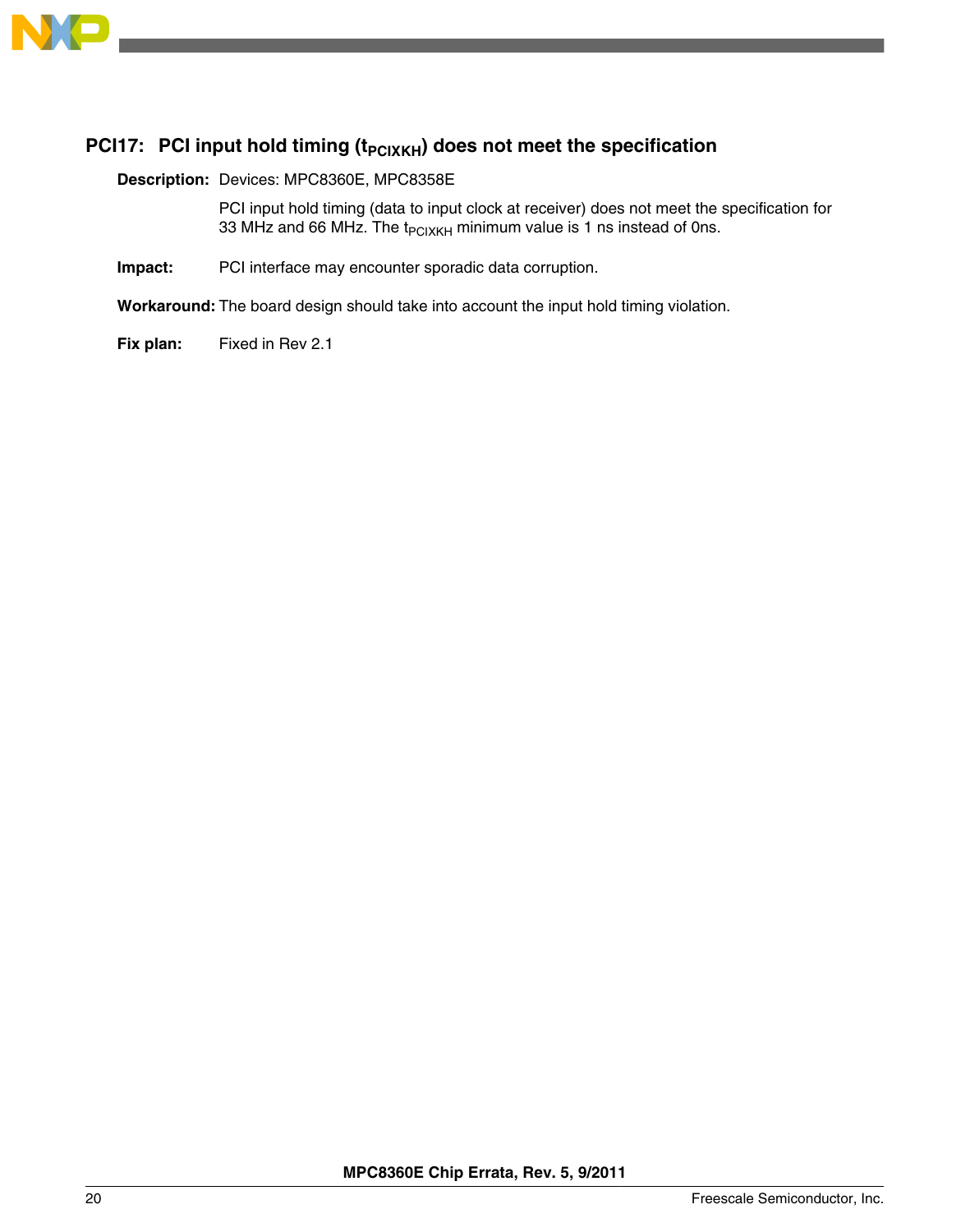<span id="page-20-0"></span>

### **PCI19: Dual-address cycle inbound write accesses can cause data corruption**

#### **Description:** Devices: MPC8360E, MPC8358E

When using a dual-address cycle (DAC) for inbound write accesses and when the IOS is full, (that is, a previous PCI request to the IOS is being retried), the PCI overwrites the address for the IOS with the new address from the bus, despite the transaction being retried on the PCI bus.

**Impact:** Dual address cycle (DAC) feature cannot be sustained by the device while working as PCI target. As PCI initiator, DAC is not supported.

**Workaround:** For Revision 2.0:

- When operating in host mode, map inbound windows to 32-bit addressing (below 4G addressing space) where this type of application is allowed.
- When operating in agent mode, the above workaround is not valid. The host is mapping the agents according to the address type in configuration registers, which, in this case, is '10'. Thus, it could map anywhere in the 64-bit address space. The only option in agent mode is to make sure that all the hosts that will be connected to the MPC8360E PCI agent port will map inbound windows to 32-bit addressing.

For Revision 2.1:

• For agent mode, set bit 11 of the PCI function configuration register (Offset 0x44) to disable 64-bit address support. Setting this bit forces the GPL base address register 1/2[Type] to 0b00 instead of 0b10 when read from the PCI bus with a configuration access. As a result, the agent will be mapped in the lower 32-bit address space.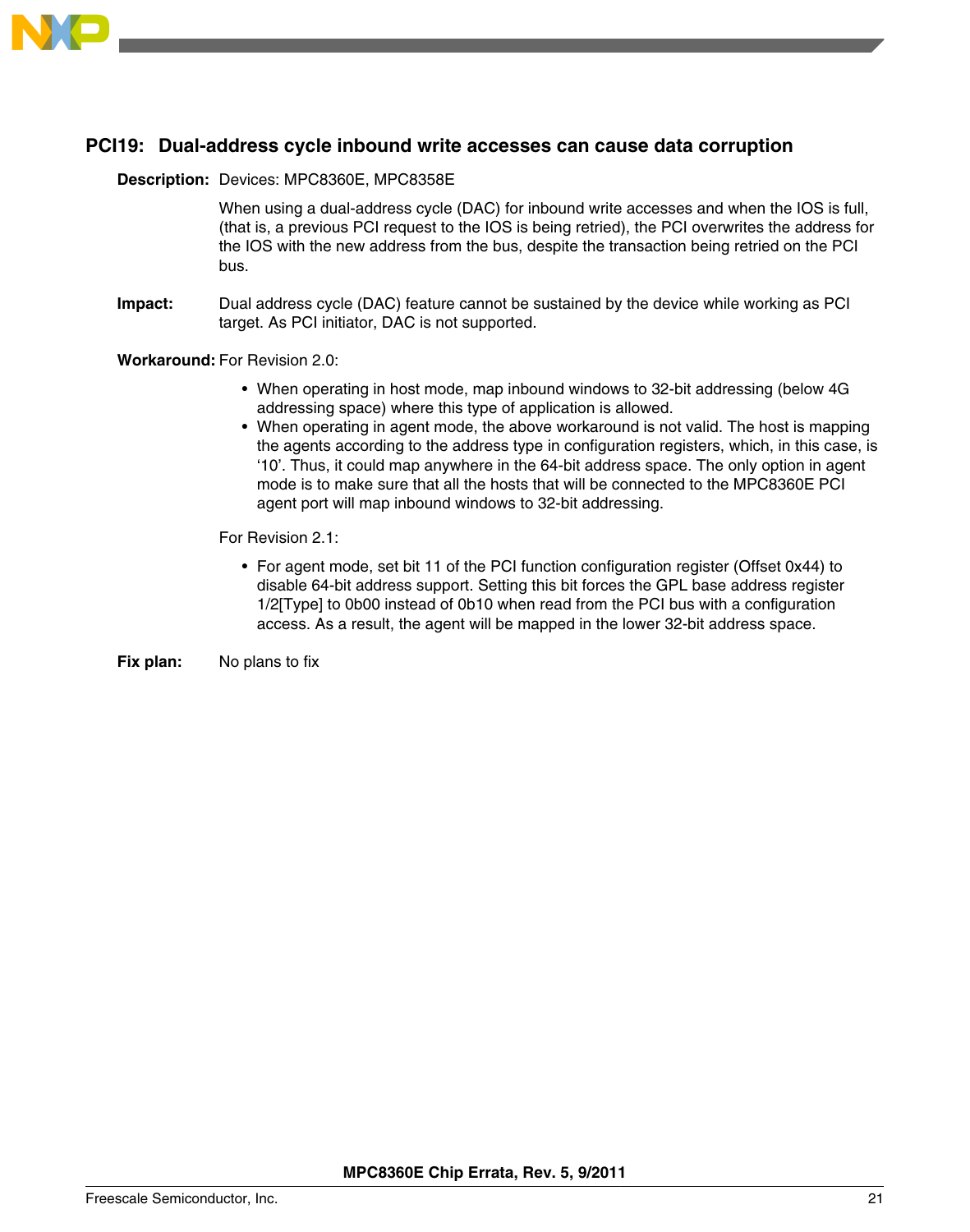<span id="page-21-0"></span>

## **PCI20: PCI controller may hang when returning from "PCI pins low" state**

#### **Description:** Devices: MPC8360E, MPC8358E

When PCI GCR[PPL] is set, the output and bidirectional PCI bus signals are forced low to allow other PCI bus clients to switch off their power supply, putting the PCI controller into the "PCI pins low" state. When returning to an operational state (clearing the PCI\_GCR[PPL] bit), the PCI controller may remain in a PCI "non-idle" state and not be able to perform any further PCI transactions.

The sequence of the failure is as follows:

- 1. While the PCI bus is inactive, all external bus requests to the PCI arbiter are blocked (by setting PCI\_GCR[BBR]), and PCI pins are pulled-low (by setting PCI\_GCR[PPL]) to enter "PCI pins low" state.
- 2. In "PCI pins low" state, the PCI controller state-machine still remains active. It is actively tracking the bus signals and is expecting them to meet the AC timing specifications.
- 3. When PCI\_GCR[PPL] = 0, the PCI control signals start to rise to "1" logic, pulled by the bus pull-up resistors only.
- 4. The AC timing specifications of the rising signals at this moment may not always be met, causing a timing violation to occur and, in turn, causing the PCI controller to hang.
- **Impact:** The PCI controller may hang when attempting to return from the "PCI pins low" state.

**Workaround:** Use one of the following options:

- Before Setting PCI\_GCR[BBR] and PCI\_GCR[PPL] to enter "PCI pins low" state, Clear PCI command bit1 to disable PCI Memory Space. While coming back from "PCI pins low" state, after clearing PCI GCR[PPL] = 0, read back the PCI GCR[PPL] to ensure the operation was completed. Immediately afterward, turn off the clocks to the PCI controller (clearing SCCR[PCICM]) to ensure that the PCI controller will stop during the slow rise time of the PCI signals. After waiting up to 10 microseconds, turn the PCI clocks ON and resume the operations to enable the full functionality of PCI bus. Resume the sequence to enable the PCI bus to return to full functionality. At last, Set PCI Command bit1 to enable PCI memory space.
- Connect a wire between an unused GPIOn[x] pin and the FRAME signal. Make sure that this GPIOn[x] is an input while HRESET is active and after its negation (GPnDIR[x] = 0). During the resume procedure, before clearing PCI\_GCR[PPL], set the GPIOn[x] data register to '0' (GPnDAT[x] = 0), and then set GPIOn[x] to be an output signal (GPnDIR[x] = 1). Only now, clear PCI\_GCR[PPL]. Wait up to 10 microseconds, allowing the PCI signals (except FRAME) to return to a steady state. Set the GPIOn[x] to '1' (GPnDAT[x] = 1), then set GPIOn[x] as an input  $(GPnDIR[x] = 0)$ . Resume the sequence to enable the PCI bus to return to full functionality.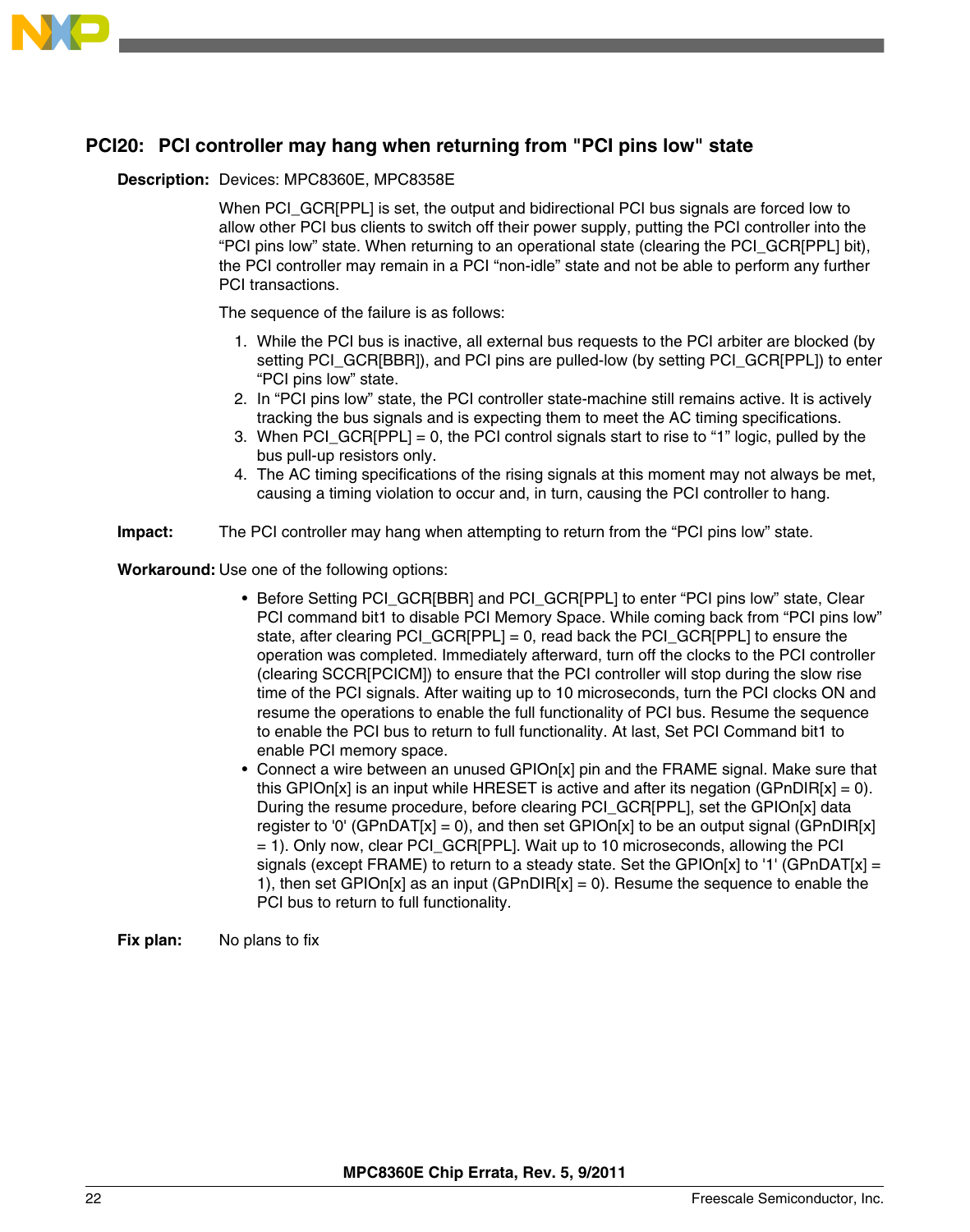<span id="page-22-0"></span>

## **PCI21:** PCI clock to output valid (t<sub>PCKHOV</sub>) does not meet the specification

**Description:** Devices: MPC8360E, MPC8358E (PBGA package only)

PCI clock to output valid does not meet the specification for 66 MHz. The  $t_{PCKHOV}$  maximum value is 6.6 ns instead of 6 ns.

**Impact:** PCI interface may encounter sporadic data corruption.

**Workaround:** The board design should take into account the timing violation.

**Fix plan:** Fixed in Rev 2.1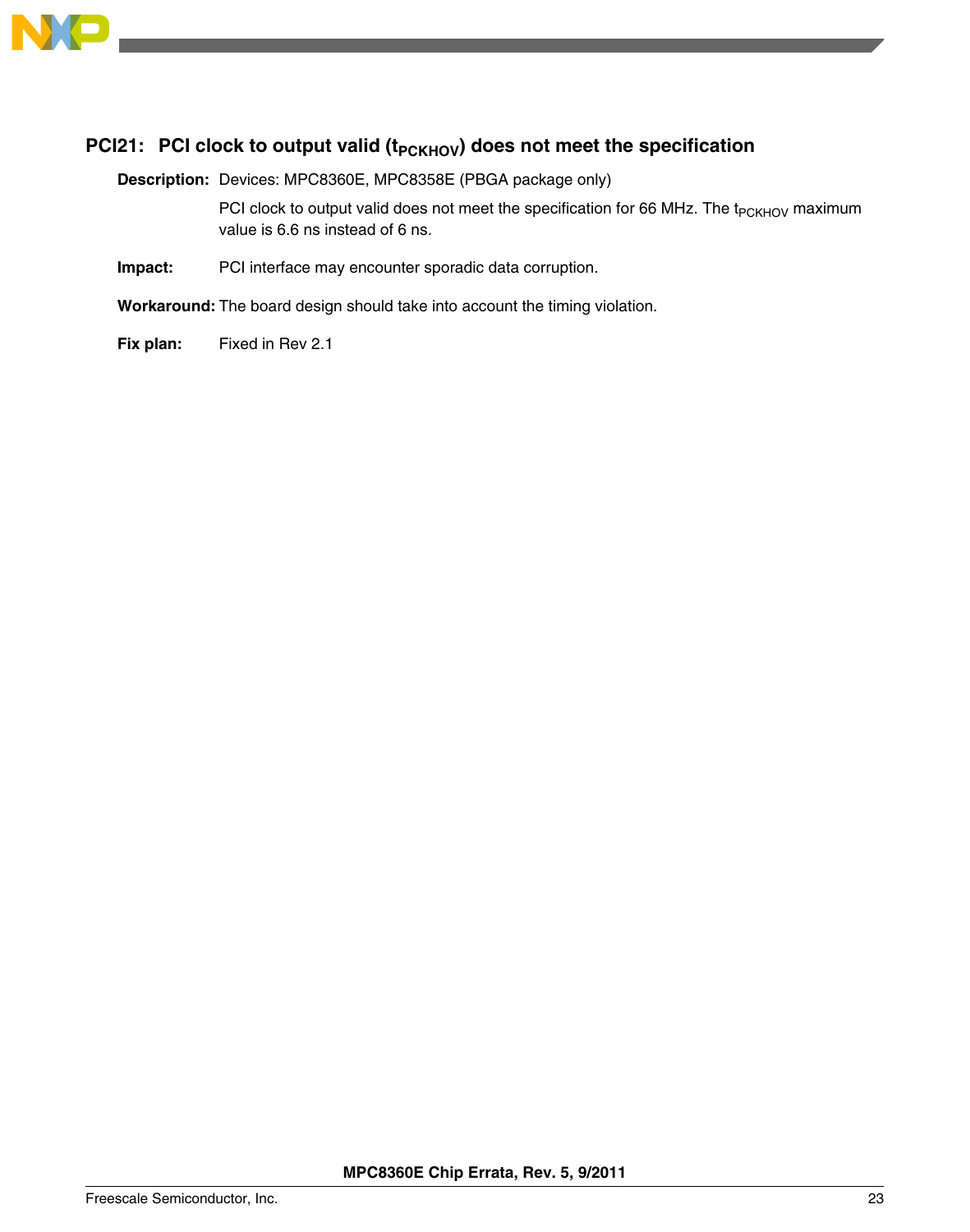<span id="page-23-0"></span>

### **LBC1: UPM does not have indication of completion of a RUN PATTERN special operation**

#### **Description:** Devices: MPC8360E, MPC8358E

A UPM special operation is initiated by writing to MxMR[OP] and then triggering the special operation by performing a dummy access to the bank.

The UPM is expected to have an indication of when a special operation is completed. The UPM will see MxMR[MAD] increment when a write to or read from UPM array special operation completes. However, the UPM does not have any status indication of completion of the Run Pattern special operation.

The following scenario could be affected by this erratum:

• A UPM Run Pattern special operation is initiated and a second UPM command is issued before the Run Pattern is completed.

If the above scenario occurs the programmed mode registers could be altered according to the second operation and cause the current/first operation to encounter errors due to mode changes in the middle of the operation. Note that if a second command issued is a Run Pattern operation and it does not change the mode registers, the first operation should not encounter errors.

The behavior of the LBIU is unpredictable if the Run Pattern special operation mode is altered between initiation of the operation and the relevant memory controller completing the operation.

**Impact:** Because of this erratum, when a UPM Run Pattern special operation is to be followed by any other UPM command for which MxMR needs to be changed, the run pattern operation may not be handled properly. Software does not have any means to confirm when the current Run Pattern special operation has completed so that register programming for the next operation can be done safely.

#### **Workaround:** None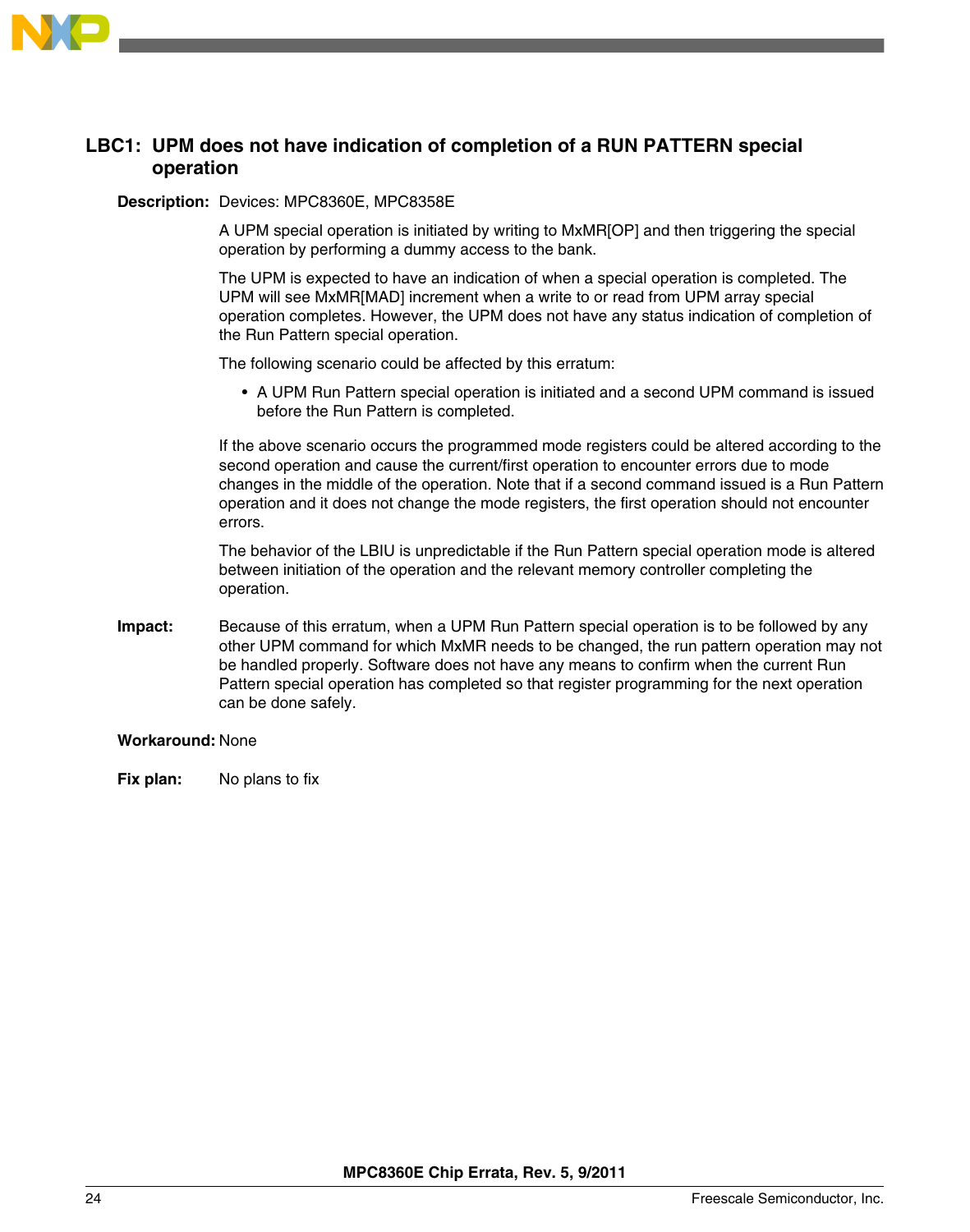<span id="page-24-0"></span>

### **LBC-A001: The Local Bus Controller, when configured in DLL enabled mode, may not work after Reset is applied**

#### **Description:** Devices: MPC8360E, MPC8358E

Due to internal timing when the chip comes out of reset, the Local Bus Controller DLL may not lock and as a consequence the LBC, when configured in DLL enabled mode, will not function properly.

**Impact:** The LBC may not be functional when configured in DLL enabled mode. Any read access to the LBC will end up with a data time out error indication, and any write access to the LBC will not reach the final target.

**Workaround:** The following procedure will properly enable the DLL:

- 1. Put the device in DLL bypass mode (DLL bypass mode is the default state out of reset).
- 2. Set DLLCR[REG0]. The DLL Control Register (DLLCR) is located at offset 0x1104 from IMMRBAR. REG0 is the field at bit zero of DLLCR and is set when the DLL circuitry has received the reset negation event.
- 3. Enable the DLL per the Device Reference Manual guidelines:
	- a. Clear LCRR[DBYP] to enable the DLL.
	- b. Sync.
	- c. Wait 1 µs.
	- d. Poll the DLLSR[LOCK] bit until it is set.
	- e. Access to the local bus devices can now begin.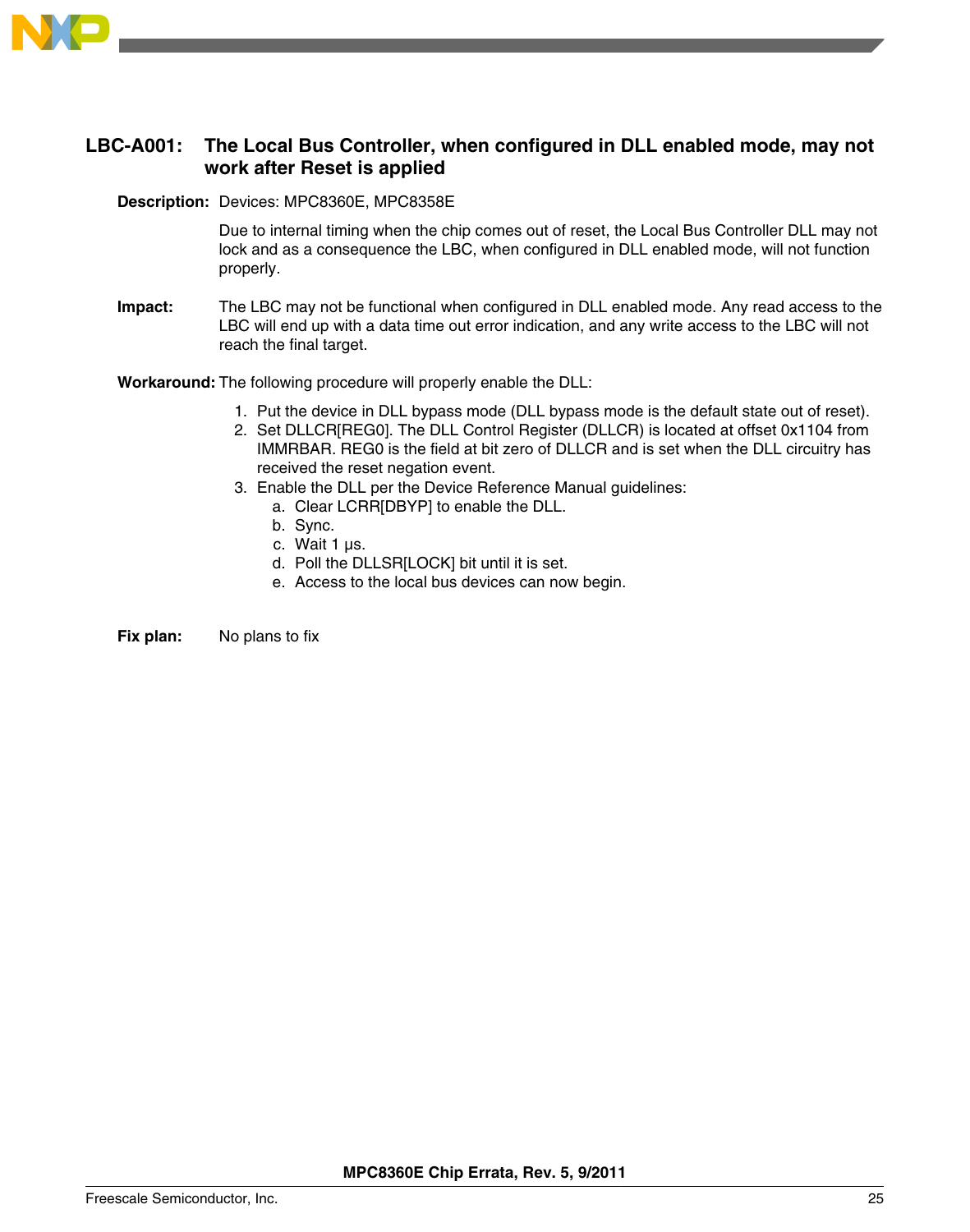<span id="page-25-0"></span>

### **QE\_USB2: USB receive input signal is inverted**

**Description:** Devices: MPC8360E, MPC8358E

USB controller is not functional because the RXD input signal is inverted.

**Impact:** USB controller is not functional without external logic.

**Workaround:** Add an external inverter between the USB PHY and the USB RXD input signal.

**Fix plan:** Fixed in Rev 2.1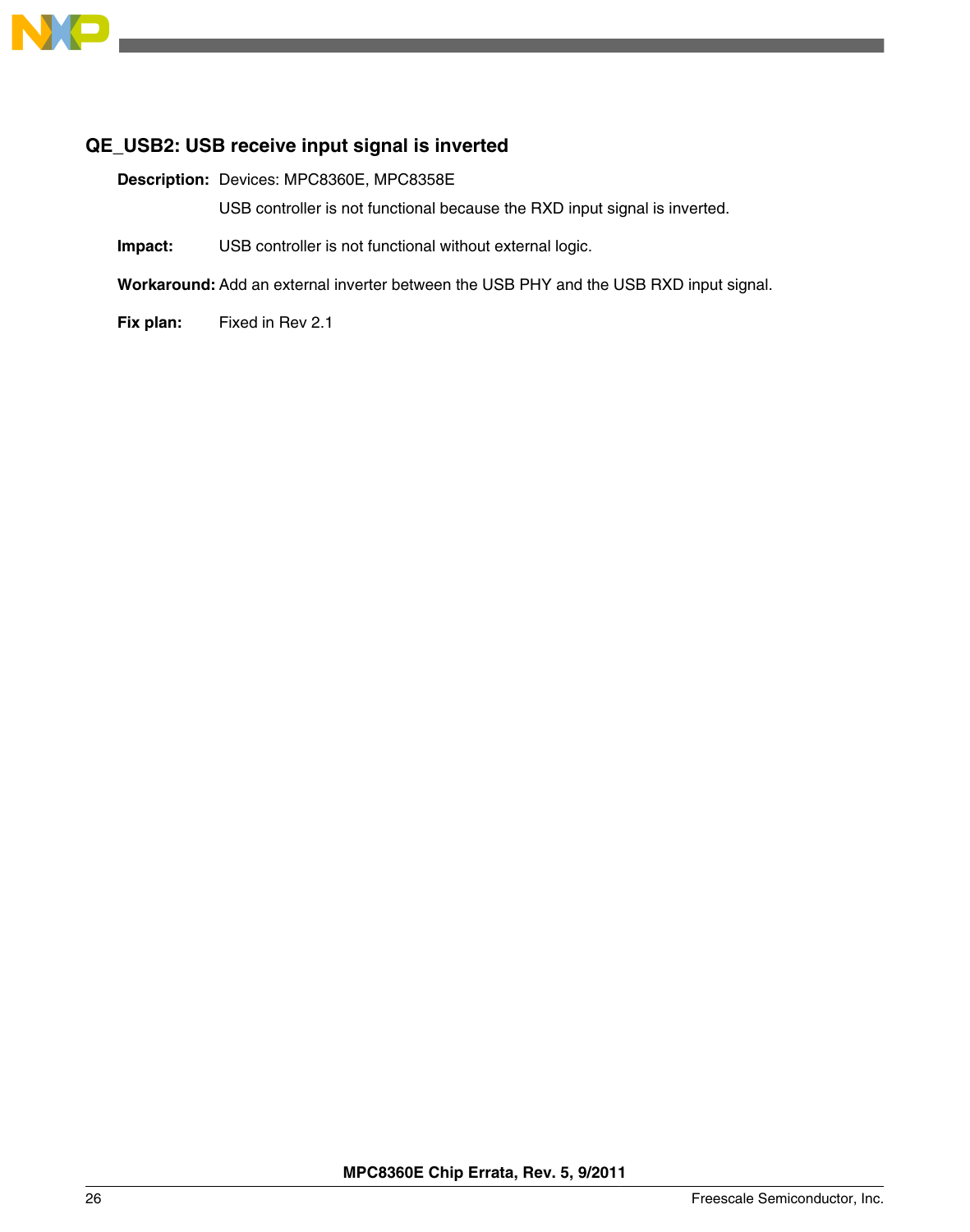<span id="page-26-0"></span>

# **QE\_USB5: USB Host might halt in automatic SOF transmission mode**

#### **Description:** Devices: MPC8360E, MPC8358E

The application software should guarantee that the USB host completes all pending transactions prior to the 1 ms tick so that the transmit FIFO is empty at this point. The current value of the SOF timer and frame number can be read at any time to synchronize the software with the USB frame. Failure to ensure that the FIFO is empty a sufficient time (at least 5% setup time, 50 microseconds, before the end of the 1 msec USB frame) before the end of the frame period may result in the SOF packet not being transmitted (this situation is reported by event USBER[MSF]) or in erratic behavior of the USB controller.

If the software fails to guarantee or can not guarantee that the transmit FIFO is empty before the 1 ms tick, the USB controller might halt and would not complete pending transactions. The USB will not halt on any MSF, but if the MSF event is repeatedly reported by the USB, it is an indication that the above might happen.

**Impact:** The QE USB controller in host mode, with automatic SOF transmission enabled (USMOD[SFTE] = 1), may experience erratic behavior or the SOF packet may not be transmitted.

**Workaround:** Use one of the following options:

- Resume operation by executing a USB reset (disable/enable the USB controller using USMOD[EN] with initialization of the USB parameters). This workaround is not recommended if the USB controller is connected to root Hub.
- Use a microcode patch. The microcode patch is intended for use with customer's proprietary USB driver.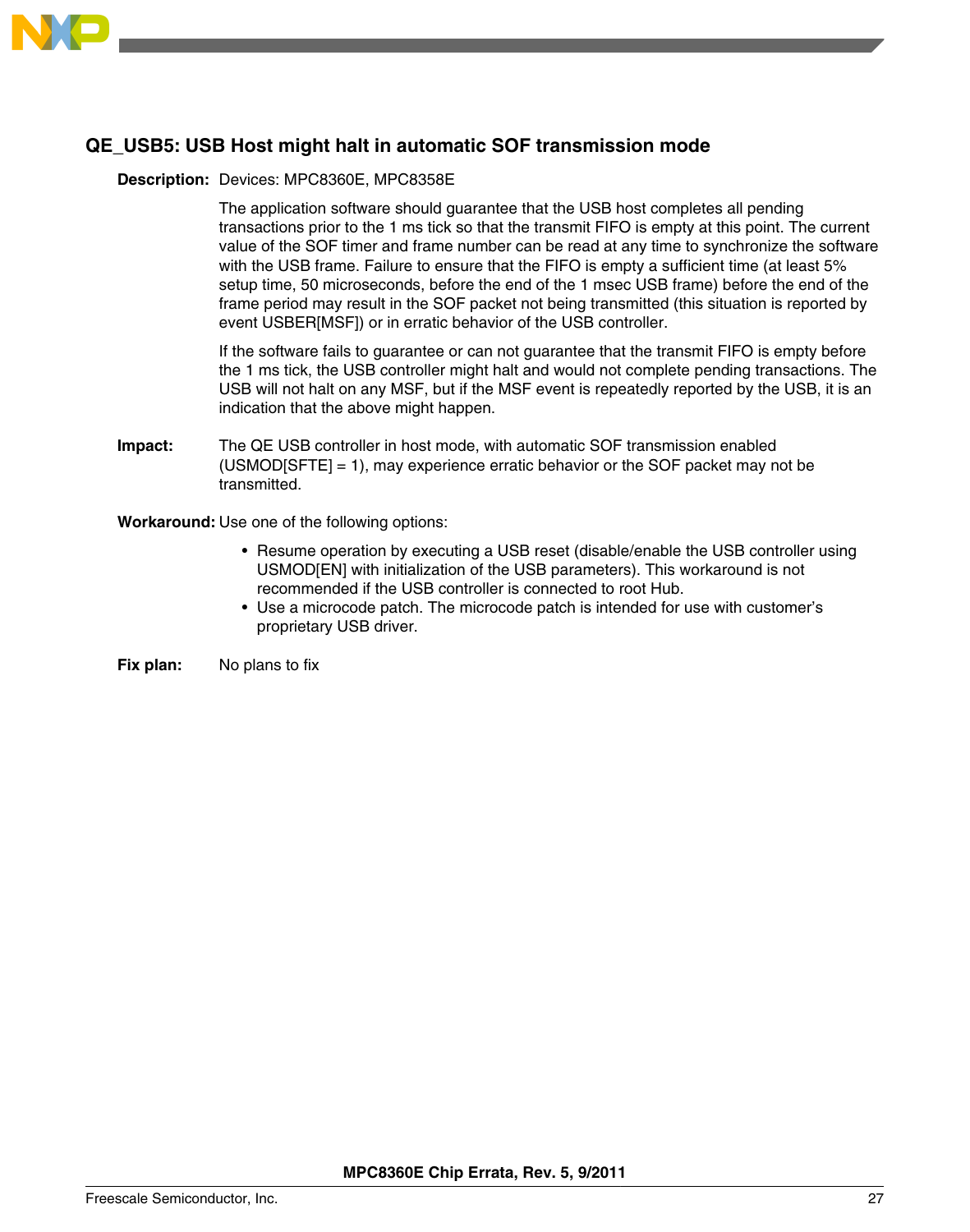<span id="page-27-0"></span>

## **QE\_USB6: Reset cannot be driven by the host when USB is using PG11 & PG12 pins**

#### **Description:** Devices: MPC8360E, MPC8358E

When configured as a Host, the USB does not by definition support driving reset to a device (Single-ended 0). This is usually done by changing the dedicated transmit pins (OE, TP, TN) to function as General Purpose IO's (GPIO's) and then driving these pins to '0'. PG11 and PG12 cannot be configured as GPIO when using PG11 (USB\_OE) and/or PG12 (USB\_TP) for USB.

**Impact:** PG11 and/or PG12 parallel IO pins cannot be used for USB host.

**Workaround:** Use one of the following options:

- Use alternate pin options for these functions:
	- PB2 for USB\_OE
	- PB3 for USB\_TP
- Use the following settings (this only applies when UCC2 is NOT configured to ATM, BISYNC, Transparent, HDLC, Ethernet GMII/TBI or QMC modes):
	- If UCC2 is not used, configure GUMR[MODE]=1100 (Ethernet mode). Else, if UCC2 is used as UART, Asynchronous HDLC or Ethernet RGMII/RTBI/MII/RMII make sure the UCC mode is configured accordingly before you continue to the next steps.
	- For USB OE: change PG11 to SEL=01 (CPPAR1G[SEL11]=01), this pin should now drive a constant '0'.
	- For USB\_TP: change PG12 to SEL=10 (CPPAR1G[SEL12]=10), this pin should now drive a constant '0'.
	- For USB\_TN: This pin doesn't have an issue. Change the pin to general purpose output and drive the pin to '0' by writing to the CPDATG register.
	- After the reset sequence, the PG11 & PG12 pins should be changed back to function as USB dedicated pins.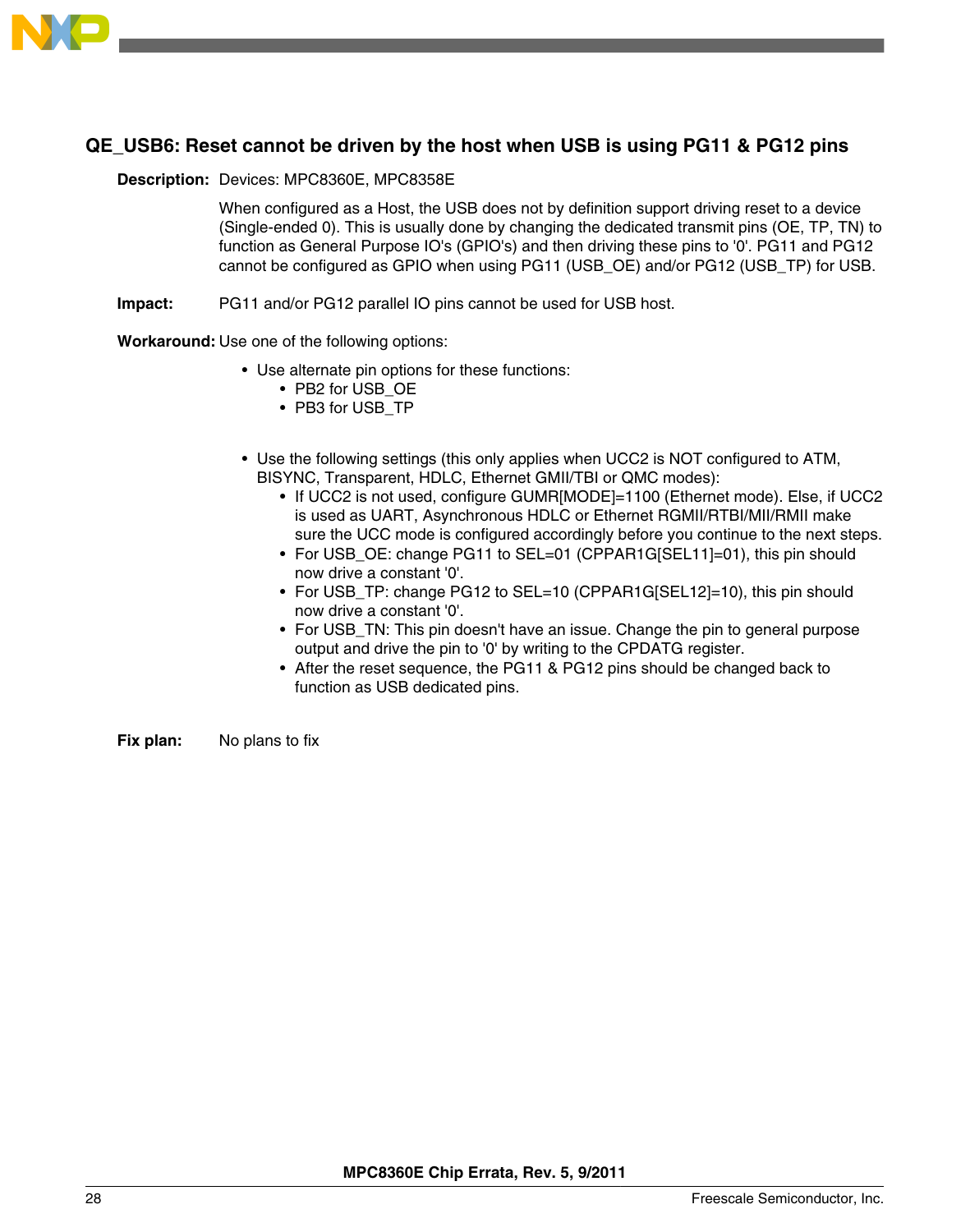<span id="page-28-0"></span>

# **QE\_HDLC1: UCC does not support HDLC bus mode through the TDM interface**

**Description:** Devices: MPC8360E, MPC8358E

The connectivity of CTS from the NMSI input to the UCC in TSA mode is not enabled.

- **Impact:** HDLC bus mode is not supported through the TDM interface.
- **Workaround:** Program the UCC to NMSI mode and use external logic to generate the gated clock for the UCC at the assigned time slot, see Figure 1 below.



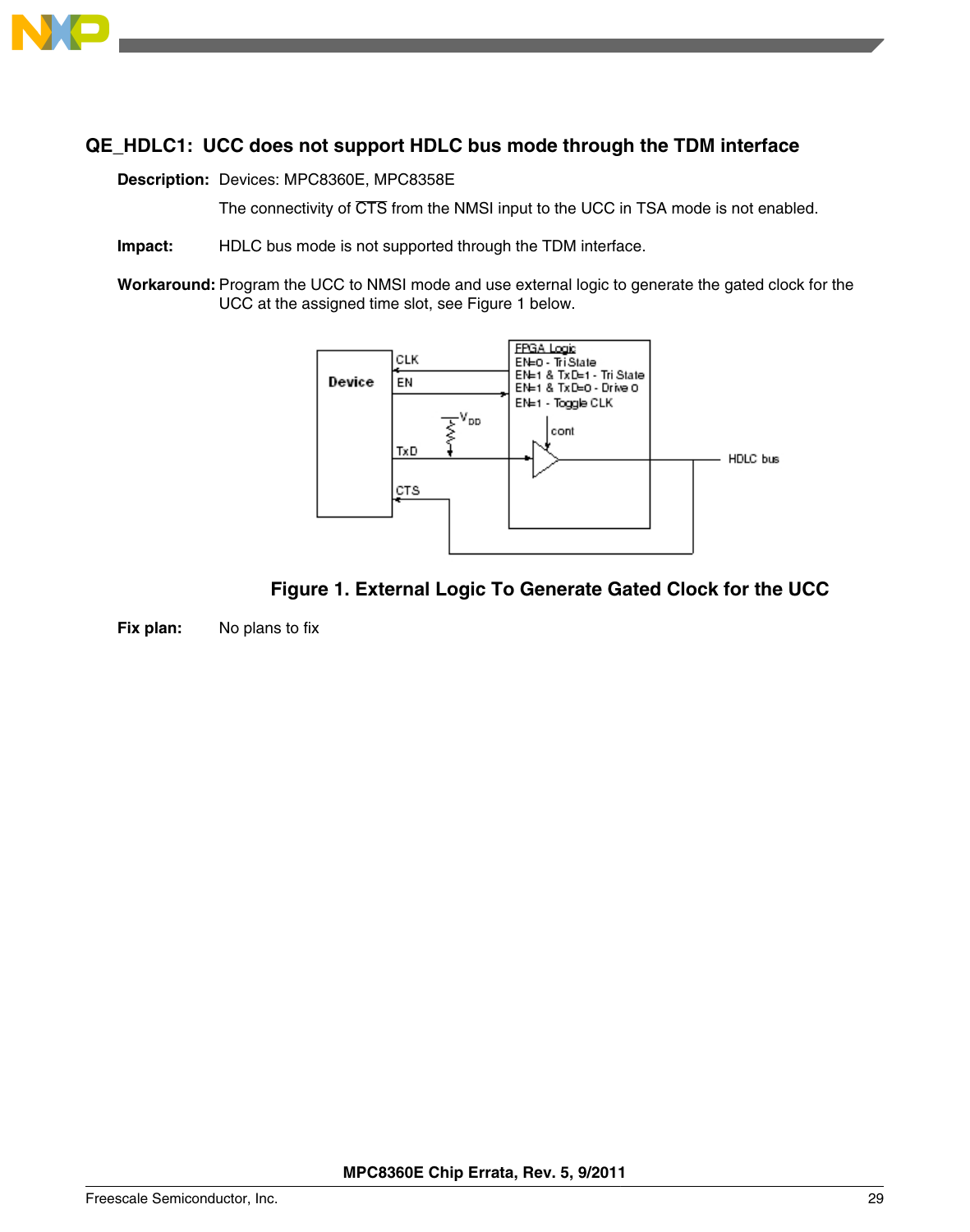<span id="page-29-0"></span>

### **QE\_HDLC2: UCC TxD is always set as open drain in HDLC bus NMSI mode**

#### **Description:** Devices: MPC8360E, MPC8358E

TxD output is always set as open drain in HDLC bus NMSI mode, independent of the parallel I/ O configuration, which is the correct setting when there are two or more stations on the HDLC bus. However, it is not required for TxD to be set as open drain when there is only a single station connected to the bus through an external line driver (which implements the open drain capability).

**Impact:** HDLC bus with external line driver: TxD has to be pulled up even if TxD is not set as opendrain.

**Workaround:** Place pull-up resistor on TxD signal.

**Fix plan:** Fixed in Rev 2.1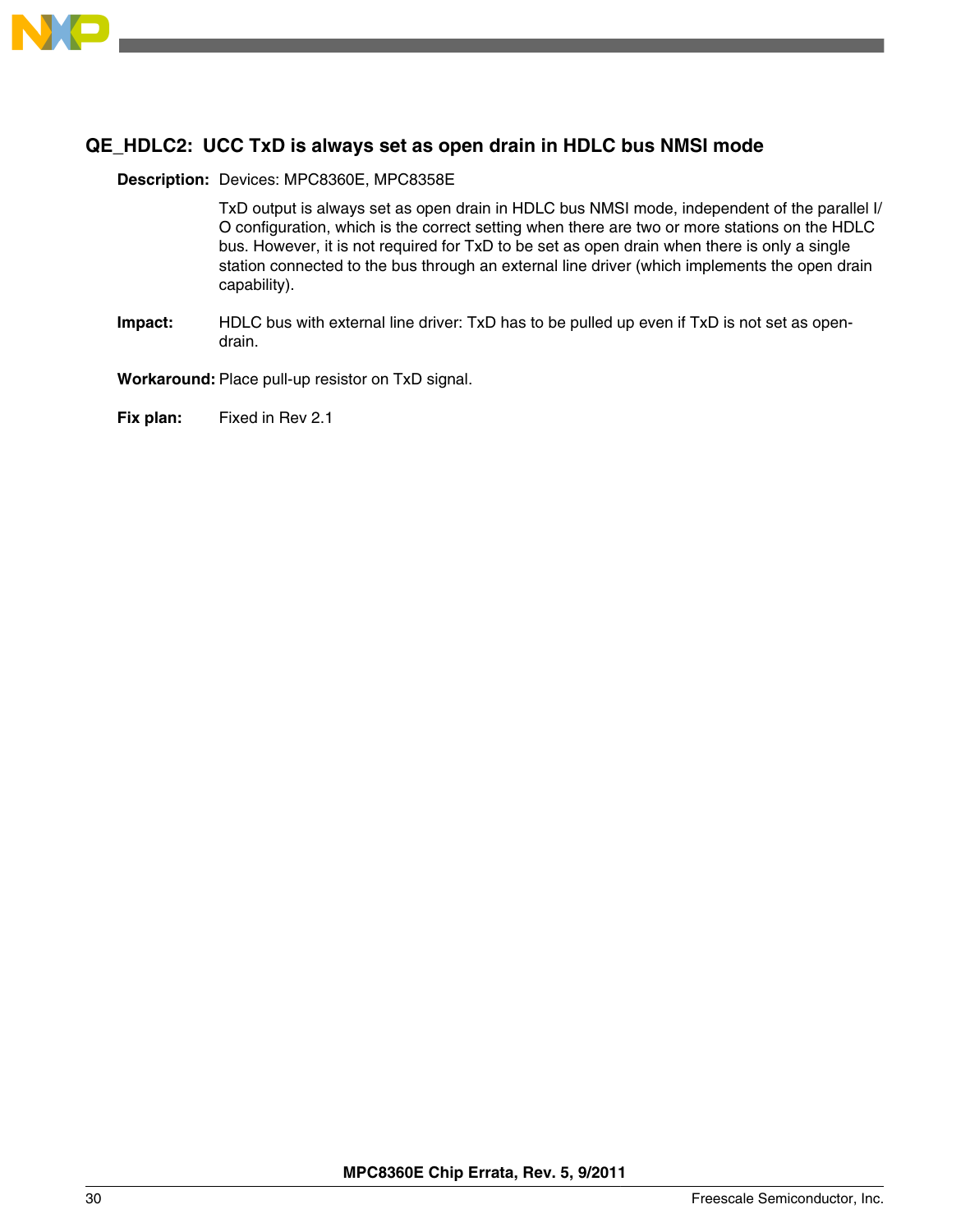<span id="page-30-0"></span>

# **QE\_HDLC3: "Enter Hunt Mode" host command is not functional for UCC in HDLC mode**

#### **Description:** Devices: MPC8360E, MPC8358E

"Enter Hunt Mode" host command may stall the UCC receiver in the following Fast Protocol modes:

- HDLC
- Transparent
- **Impact:** UCC receiver may halt.

**Workaround:** Use a microcode patch.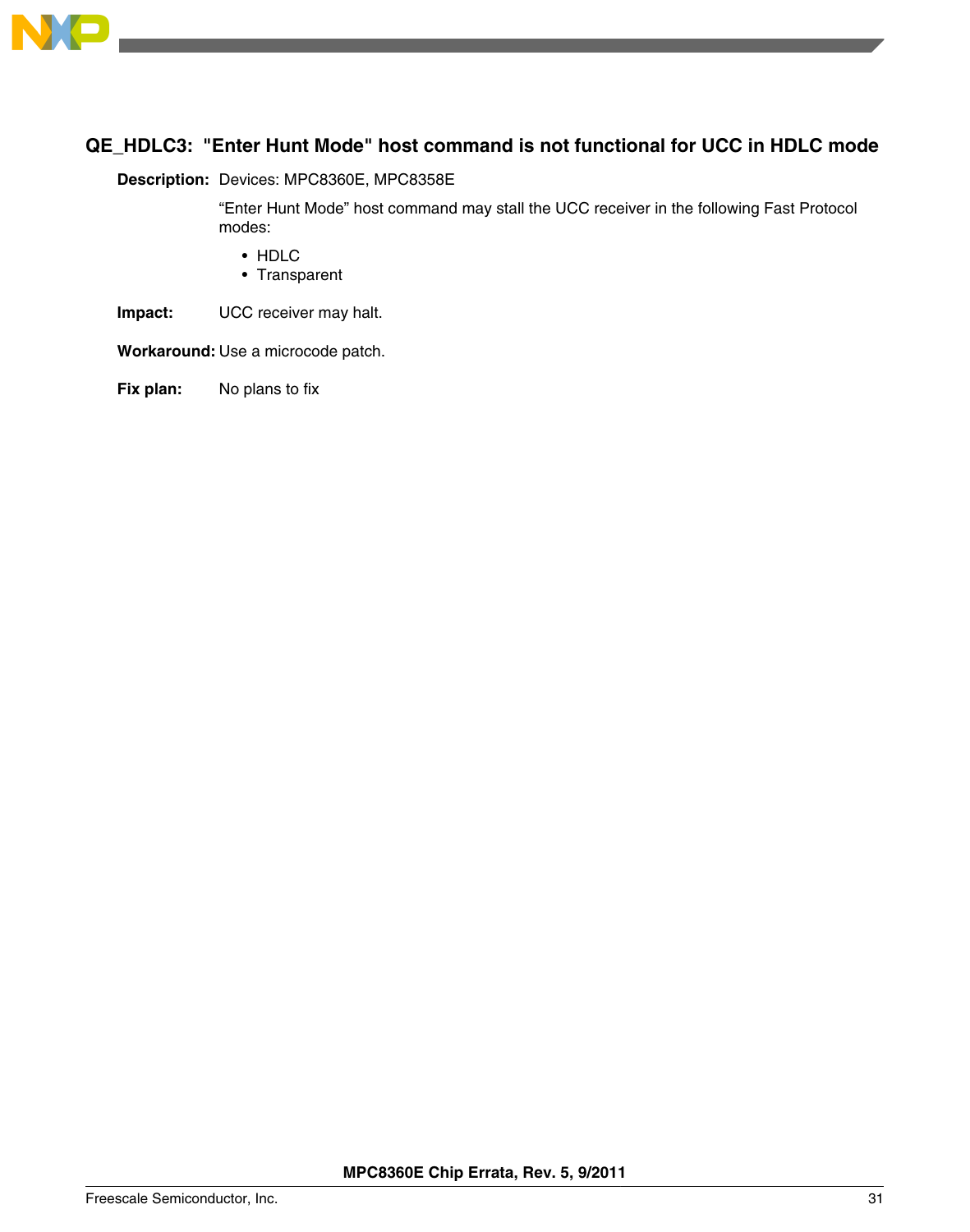<span id="page-31-0"></span>

### **QE\_ENET1: RMON errors**

#### **Description:** Devices: MPC8360E, MPC8358E

RMON statistics are inaccurate under the following conditions:

- Transmit collision counter status increments after underrun even though no collision has occurred. This bug only shows up when CRC is not appended.
- The MAC (TX module) does not report CRC error on a frame that is transmitted if the previous frame had underrun.
- When BPNB (back pressure no backoff) is enabled the MAC may report a wrong value of collision count (a value that is less than the real collision count).
- If all the following conditions occur, Tx CRC error might not be reported by the Tx MAC:
	- Underrun on last data byte of previous frame
	- No pad or CRC is set on MACCFG2
	- No pad or CRC bit in TxBD is set on current frame (TxBD[TC,PAD/CRC])
	- There is a CRC error on the current frame

**Impact:** Inaccurate RMON statistics.

**Workaround:** None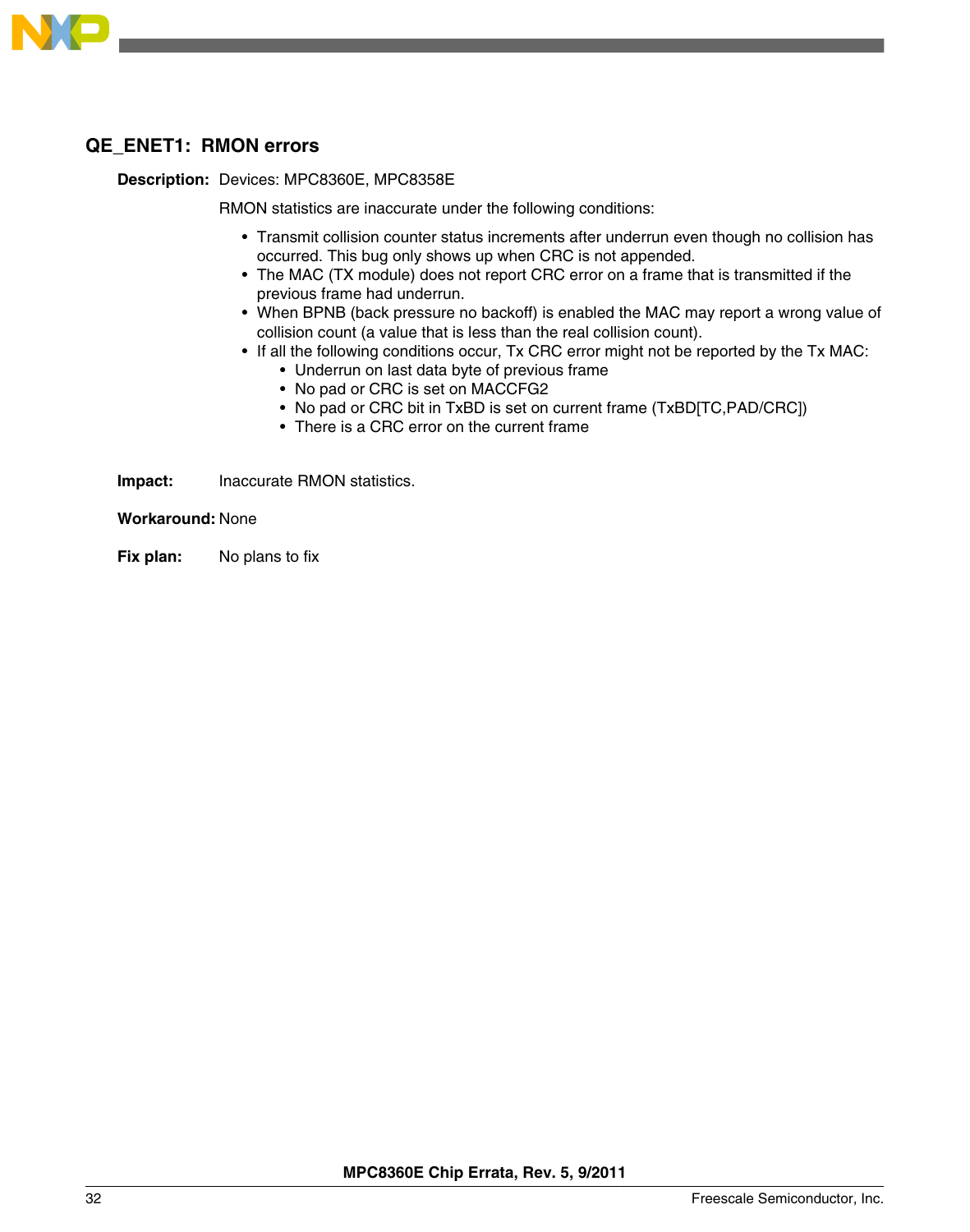<span id="page-32-0"></span>

# **QE\_ENET2: Rx MAC might accept dropped frame**

#### **Description:** Devices: MPC8360E, MPC8358E

When a dropped frame contains data with 5d pattern, the MAC assumes that it is a new frame and cancels the drop event. The MAC effectively accepts this partial/dropped frame. However, the MAC receive statistic vector (receive previous packet dropped) is asserted to indicate that the received packet is dropped.

**Impact:** Partial/incomplete frame being received and a false count in the MIBs. However, this partial frame will be rejected by the receiver (due to CRC error).

#### **Workaround:** None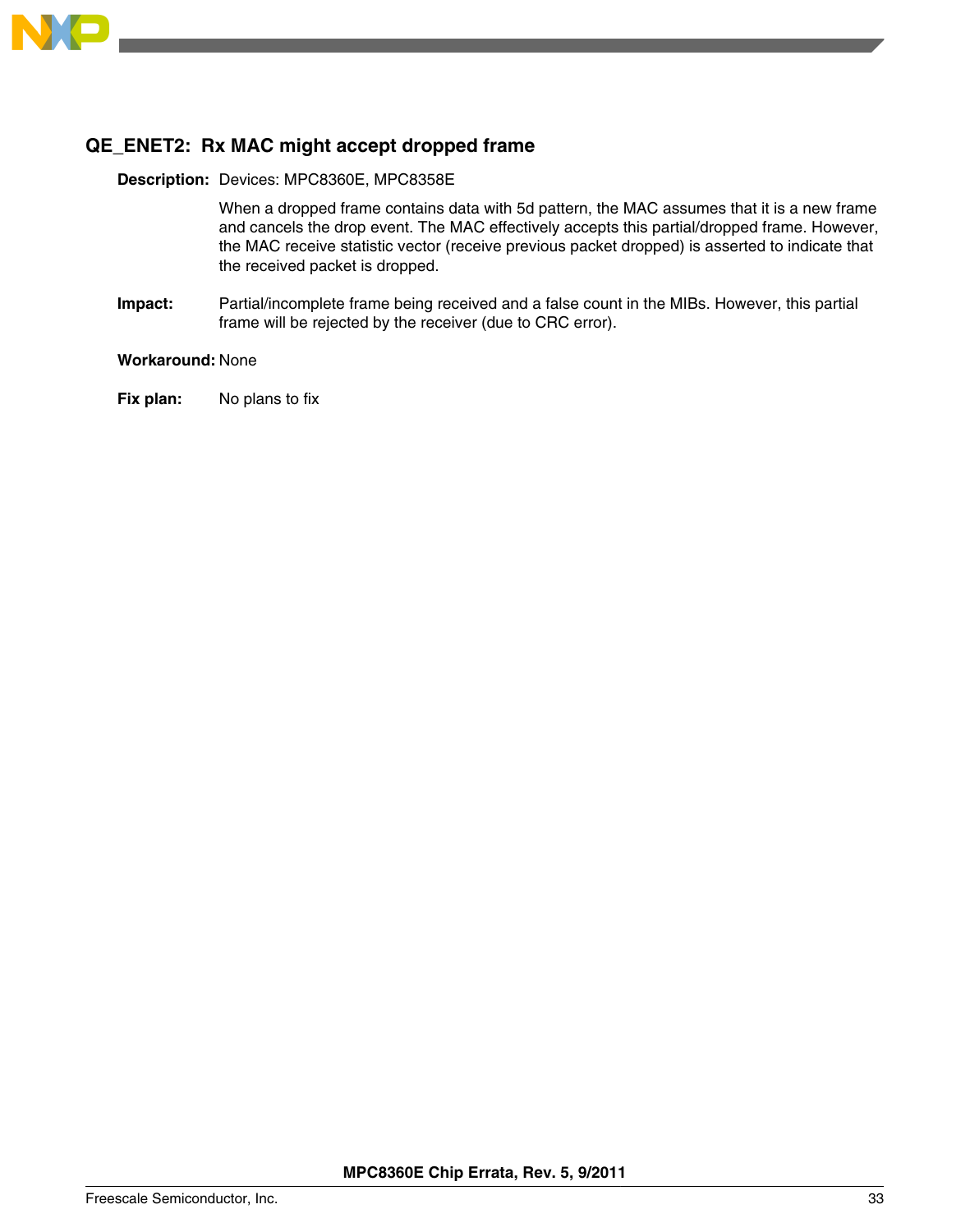<span id="page-33-0"></span>

### **QE\_ENET10: RGMII AC values do not meet the specification**

#### **Description:** Devices: MPC8360E, MPC8358E

RGMII AC values (data to clock output skew at transmitter and data to clock input setup at receiver) do not meet the specification.

For revision 2.0 (TBGA only):

- The  $t_{SKRGTKHDX}$  minimum value is -2.3 ns instead of -0.5 ns.
- The  $t_{SKRGTKHDV}$  maximum value is as follows (instead of 0.5 ns):
	- 1.0 ns for UCC1
	- 1.2 ns for UCC2 option 1
	- 1.8 ns for UCC2 option 2

For revision 2.1:

- The  $t_{SKRGTKHDX}$  minimum value is as follows instead of -0.5 ns:
	- -0.65 ns for UCC2 option 1 (only if 0b1010 is written to bits 24:27 at address IMMRBAR + 0x14AC)
	- -0.9 ns for UCC2 option 2

#### **NOTE**

UCC1 meets  $t_{SKRGTKHDX}$  minimum value of -0.5 ns in revision 2.1.

- The  $t_{SKRGTKHDV}$  maximum value is as follows instead of 0.5 ns:
	- 0.75 ns for UCC1
	- 0.75 ns for UCC2 option 1
	- 0.85 ns for UCC2 option 2
- **Impact:** RGMII interface may not be able to connect to an external PHY.

**Workaround:** For revision 2.0:

Select RGMII of 10/100 Mbps and delay the transmit clock using the programmable I/O delay as shown in Table 4. The optimal value of the I/O delay depends on the clock delay provided by the PHY and the board trace delay of the transmit clock.

t<sub>SKRGTKHDX</sub> is not critical for 10/100 Mbps interfaces because the clock frequency is 25 MHz or less.

t<sub>SKRGDVKH</sub> is not specified for 10/100 Mbps interfaces. Refer to the RGMII standard document.

For revision 2.1:

When using the RGMII interface, delay the transmit data using the programmable I/O delay as shown in Table 4.

For UCC2 option 2,  $t_{SKRGTKHDX}$  minimum value can be improved from -0.65 ns to -0.5 ns by adding trace delay of 0.15 ns to the signals: PA19 and PA20. t<sub>SKRGTKHDV</sub> will not be affected.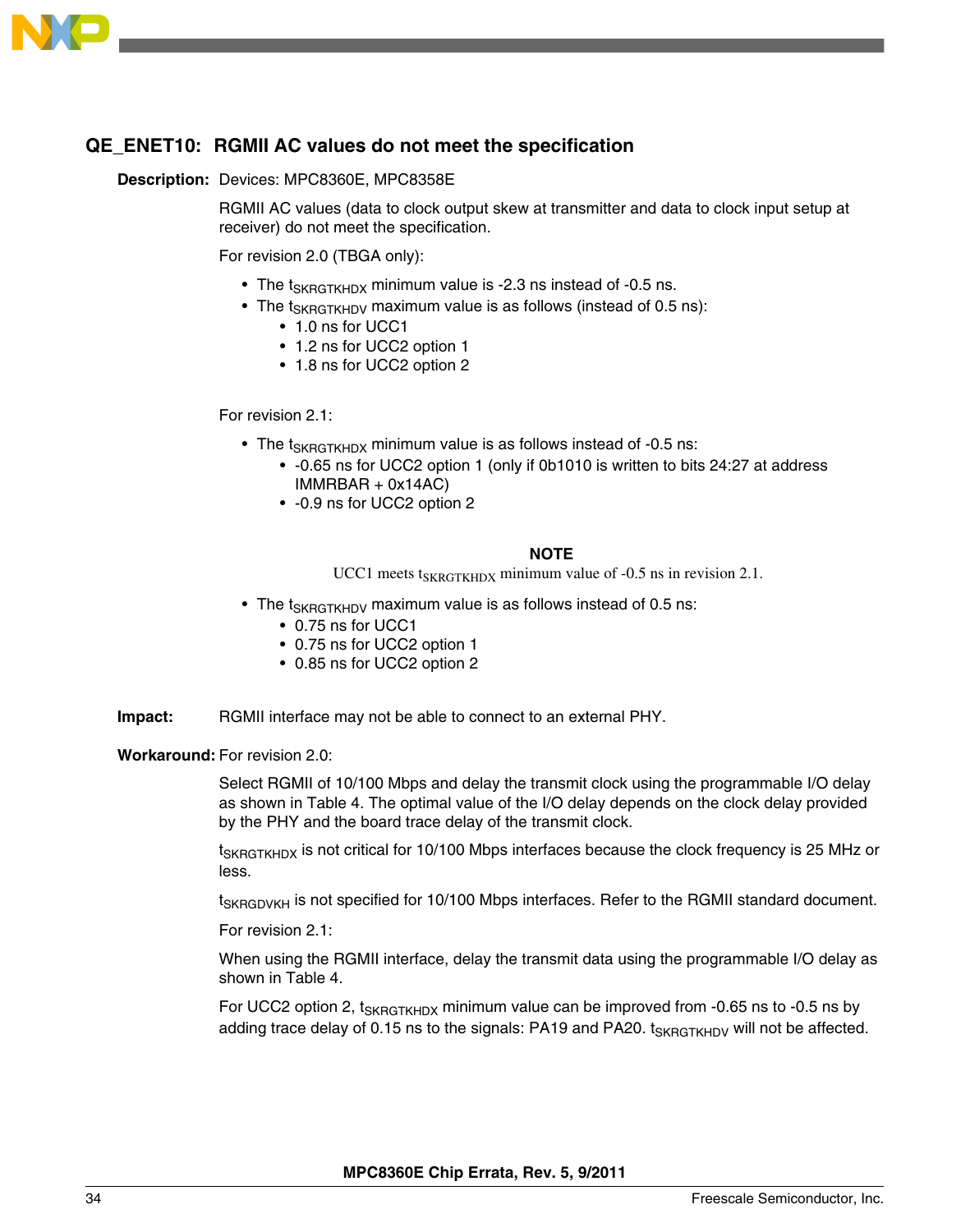

| <b>Silicon Revision</b> | UCC <sub>1</sub>                                             | <b>UCC2 Option 1</b>                                           | <b>UCC2 Option 2</b>                                         |
|-------------------------|--------------------------------------------------------------|----------------------------------------------------------------|--------------------------------------------------------------|
| 2.0                     | Write 0b11 to bits 18:19<br>at address<br>$IMMRBAR + 0x14A8$ | Write 0b11 to bits 4:5 at<br>address<br>$IMMRBAR + 0x14AB$     | Write 0b11 to bits 16:17<br>at address<br>$IMMRBAR + 0x14AC$ |
| 2.1                     | Use default settings                                         | Write 0b1010 to bits<br>24:27 at address<br>$IMMRBAR + 0x14AC$ | Use default settings                                         |

### **Table 4. RGMII Programmable I/O Delay Work Arounds**

#### **NOTE**

The optimal value of the I/O delay depends on the clock delay provided by the PHY and the board trace delay of the transmit clock. The programmable I/O delay provides the following output delay adjustments:

### **Table 5. Output Delay Adjustments**

| I/O Delay (programmed value)                                                                                                                                                                   | <b>Typical Output Delay (ns)</b> |
|------------------------------------------------------------------------------------------------------------------------------------------------------------------------------------------------|----------------------------------|
| 01 (default)                                                                                                                                                                                   | 0                                |
| 00                                                                                                                                                                                             | $-0.5$                           |
| 10                                                                                                                                                                                             | $+0.5$                           |
| 11                                                                                                                                                                                             | $+1.5$                           |
| NOTE: The values above should be programmed to the following bits at address IMMRBAR +<br>0x14A8:<br>$\bullet$ (UCC1) bits 18:19<br>• (UCC2 option 1) bits 4:5<br>• (UCC2 option 2) bits 16:17 |                                  |

#### **Fix plan:** Improved in Rev 2.1

Hardware specifications updated; the AC timings were improved in Rev 2.1 for all modes (10/100/1000 Kbps).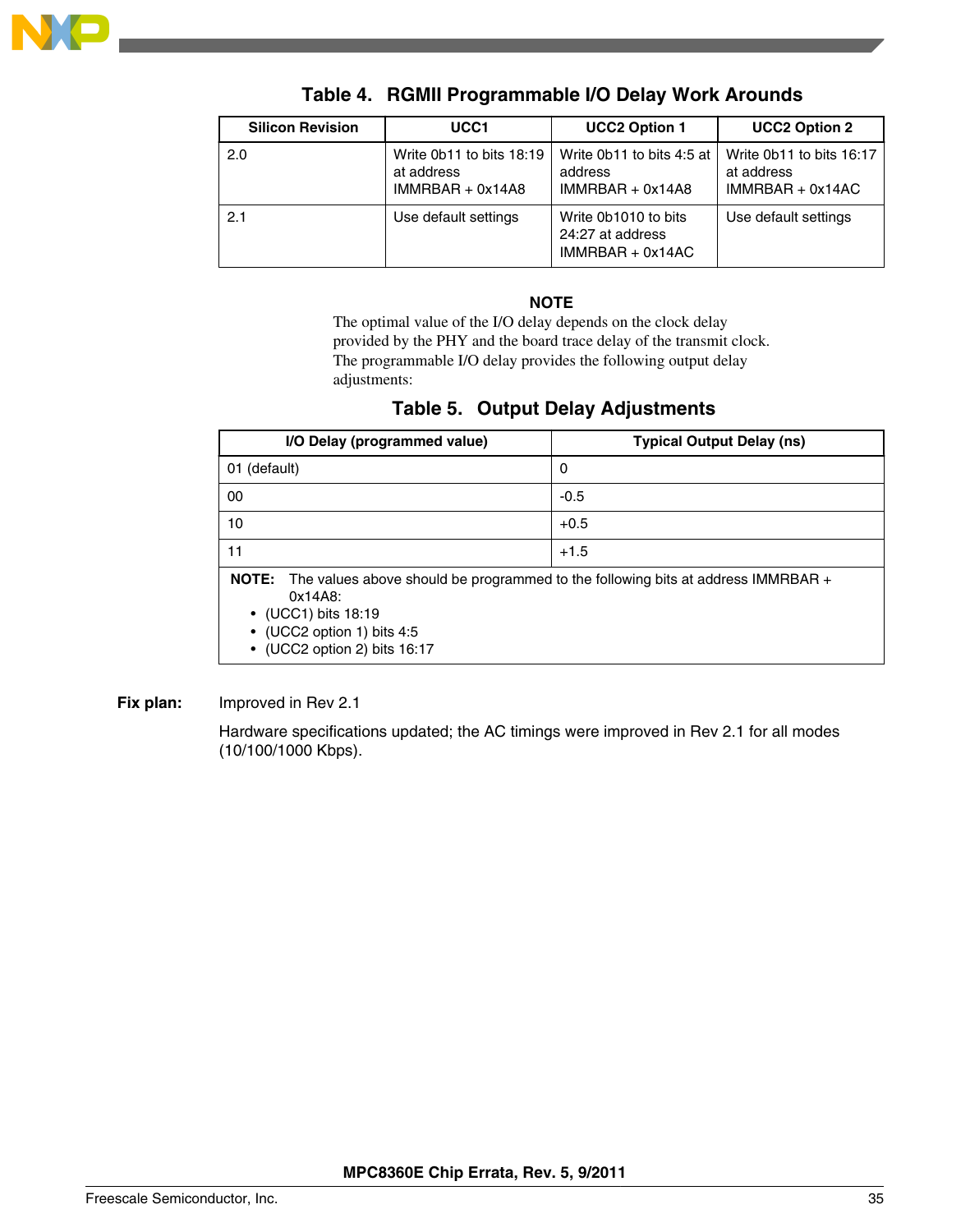<span id="page-35-0"></span>

### **QE\_ENET18: GMII AC values do not meet the specification**

**Description:** Devices: MPC8360E, MPC8358E (TBGA Package Only)

GMII AC values (data to clock output skew at transmitter and data to clock input hold at receiver) do not meet the specification.

For revision 2.0:

- The t<sub>GTKHDV</sub> maximum value of 5ns and t<sub>GTKHDX</sub> minimum value of 0.5 ns are not supported when the GTX CLK is selected.
- The  $t_{\text{GRDXKH}}$  minimum value is 0.5 ns which is not compliant with the standard.

For revision 2.1:

- The  $t_{GTKHDV}$  maximum value of 5ns and  $t_{GTKHDX}$  minimum value of 0.5 ns are not supported when the GTX\_CLK is selected.
- The  $t_{GBDXKH}$  minimum value is 0.2 ns which is not compliant with the standard.

**Impact:** GMII interface may encounter sporadic data corruption.

#### **Workaround:** For revision 2.0:

To resolve the t<sub>GTKHDV</sub> timing issue, pull in the transmit clock using the programmable I/O delay:

**For UCC1:** Configure the transmit clock on CE\_PC9 to CLK0 instead of GTX\_CLK by setting bits 18:19 of CPPAR1C to 0b10 and write 0b10 to bits 18:19 at address IMMRBAR + 0x14A8.

**For UCC2:** Configure the transmit clock on CE\_PC2 to CLK0 instead of GTX\_CLK by setting bits 4:5 of CPPAR1C to 0b11 and write 0b10 to bits 4:5 at address IMMRBAR + 0x14A8.

For the  $t_{GBDXKH}$  minimum value of 0.5 ns, add a small trace delay (100–200 ps) to the receive signals to guarantee sufficient hold time margin.

For revision 2.1:

To resolve the  $t_{GTKHDV}$  timing issue, pull in the transmit clock using the programmable I/O delay:

**For UCC1:** Configure the transmit clock on CE\_PC9 to CLK0 instead of GTX\_CLK by setting bits 18:19 of CPPAR1C to 0b10, write 0b11 to bits 18:19 at address IMMRBAR + 0x14A8, and write 0b0000 to bits 20:23 at address IMMRBAR + 0x14AC.

**For UCC2:** Configure the transmit clock on CE\_PC2 to CLK0 instead of GTX\_CLK by setting bits 4:5 of CPPAR1C to 0b11, write 0b10 to bits 4:5 at address IMMRBAR + 0x14A8, and write 0b0000 to bits 24:27 at address IMMRBAR + 0x14AC.

For the  $t_{GBDXKH}$  minimum value of 0.2 ns, add a small trace delay (100–200 ps) to the receive signals if greater margin is needed.

**Fix plan:** Improved in Rev 2.1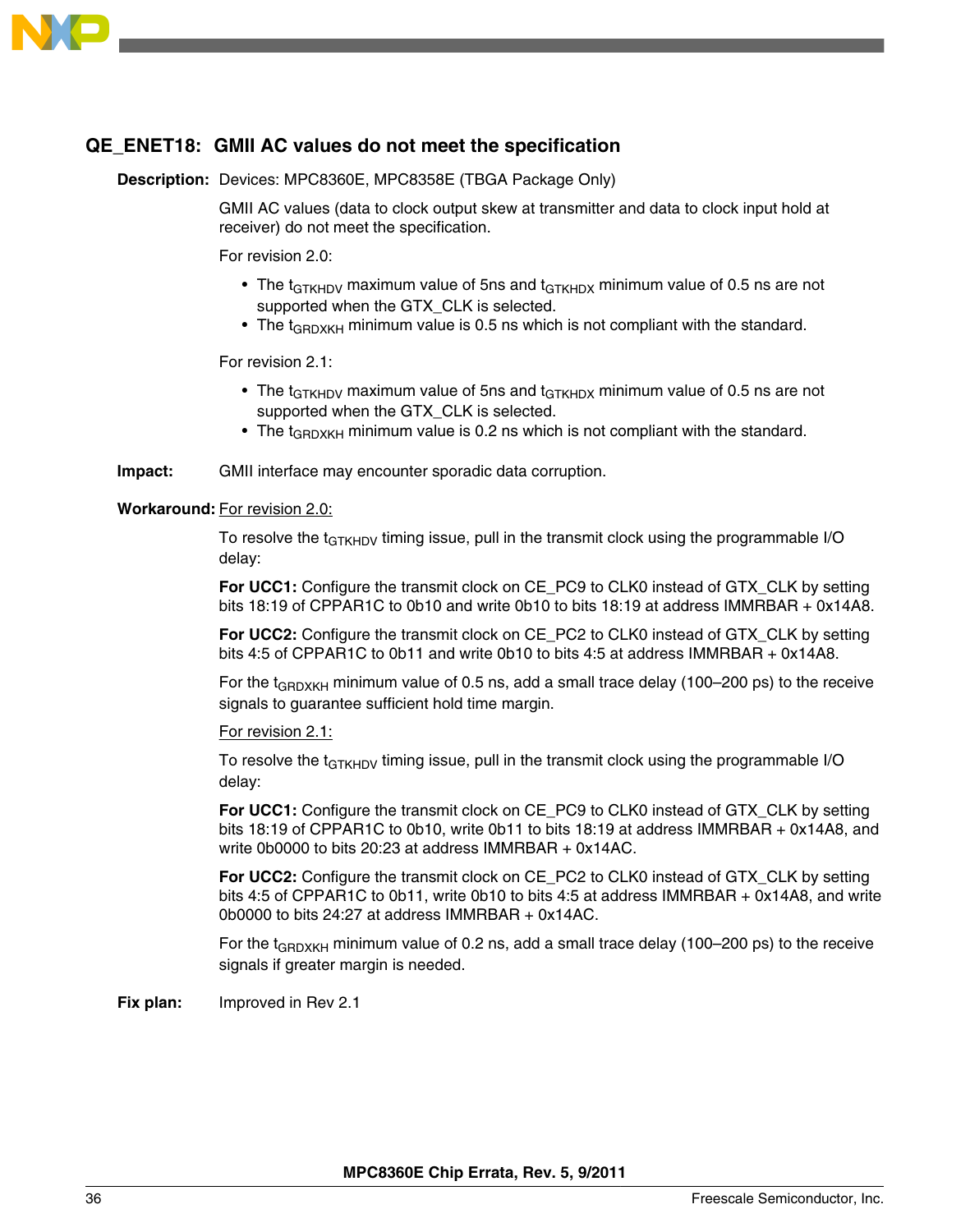

#### **QE\_ENET19: TBI AC values do not meet the specification**

#### **Description:** Devices: MPC8360E, MPC8358E

TBI AC values (data to clock output skew at transmitter) do not meet the specification.

For revision 2.0:

• The  $t_{TTKHDX}$  maximum value is 0.7 ns instead of 1ns (for UCC1 on the TBGA package & UCC1 and UCC2 on the PBGA package).

For revision 2.1:

• The  $t_{\text{TKHDX}}$  maximum value of 1ns is not supported when the GTX\_CLK is selected.

**Impact:** TBI interface may encounter sporadic data corruption.

#### **Workaround:** For revision 2.0:

To improve the  $t_{TTKHDX}$  timing issue, do the following:

**For UCC1**: Write 0b00 to bits 18:19 at address IMMRBAR + 0x14A8. The tTTKHDX minimum value will be 0.7 ns when either of PB6, PB7, PB9, or PB10 is selected for TxD[4:7]. The minimum value will be 1ns when PC22, PC23, PC24, and PC25 are selected for TxD[4:7].

**For UCC2:** Write 0b00 to bits 4:5 at address IMMRBAR + 0x14A8. The  $t_{\text{TKHDX}}$  minimum value will be 1 ns.

The board design should take into account the output hold timing violations.

For revision 2.1:

To resolve the  $t_{\text{TTKHDX}}$  timing issue pull in the transmit clock using the programmable I/O delay:

**For UCC1**: Configure the transmit clock on CE\_PC9 to CLK0 instead of GTX\_CLK by setting bits 18:19 of CPPAR1C to 0b10, write 0b11 to bits 18:19 at address IMMRBAR + 0x14A8, and write 0b0101 to bits 20:23 at address IMMRBAR + 0x14AC

**For UCC2**: Configure the transmit clock on CE\_PC2 to CLK0 instead of GTX\_CLK by setting bits 4:5 of CPPAR1C to 0b11, write 0b11 to bits 4:5 at address IMMRBAR + 0x14A8, and write 0b1010 to bits 24:27 at address IMMRBAR + 0x14AC.

**Fix plan:** Improved in Rev 2.1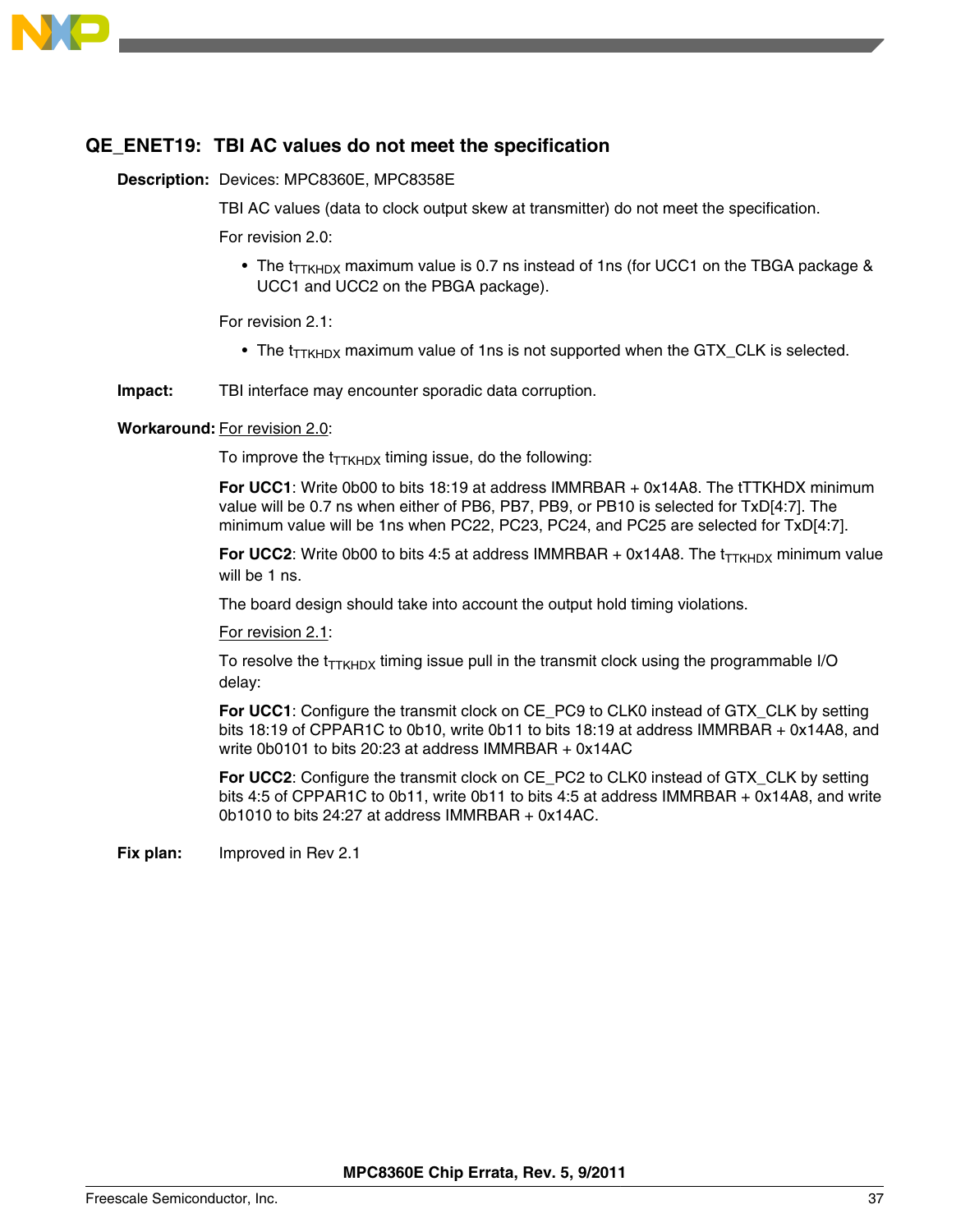

### **QE\_ENET20: UEC may stop transmitting after late collision**

#### **Description:** Devices: MPC8360E, MPC8358E

When a late collision event coincides with the last byte of a transmitted packet, the UEC's transmitter may halt (TxBD[LC] and UCCE[TXE] will be set). In some cases, if the UEC also reaches the retransmit limit, TxBD[RL] will also be set.

- **Impact:** The UEC (in half-duplex mode) may not self recover from a transmit error.
- **Workaround:** The following steps are required to avoid halting the transmitter during the situation described above:
	- 1. Disable automatic recovery from a transmit error by setting UPSMR[7] (reserved bit). The UEC will stop transmission when an error occurs.
	- 2. Modify InitEnet command parameter (see the " InitEnet Command Parameter" table in the QUICC Engine Block Reference Manual with Protocol Interworking): Initialize CECDR +2 (reserved internal variable) to 0x01.
	- 3. Enable RMON by setting TEMODER[7].
	- 4. Load microcode patch.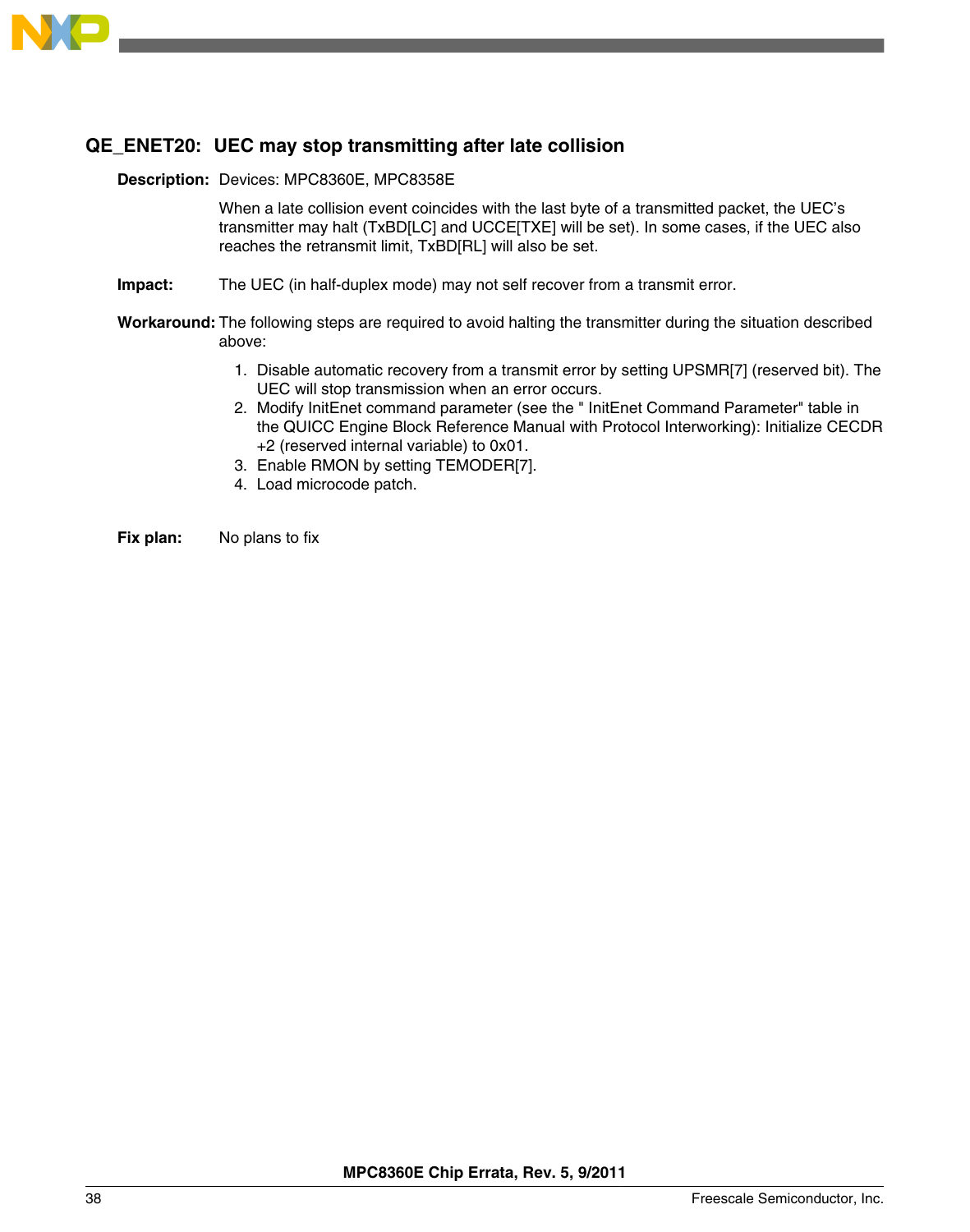

## **QE\_ENET22: Ethernet receiver may become stuck while in a multithreaded configuration**

**Description:** Devices: MPC8360E, MPC8358E

When there is heavy traffic in a multithread configuration, the Ethernet receiver may become stuck. This condition is influenced by both the VFIFO size and the number of threads that are enabled.

**Impact:** Ethernet receiver may halt.

**Workaround:** At least one of these measures must be taken to avoid the situation described above:

- Only one Rx thread is enabled.
- The Rx VFIFO size should be equal to 0.5 Kbytes.
- If the Rx VFIFO size is between 0.5 to 1.1 Kbytes, at least 4 threads must be enabled.
- If the Rx VFIFO size is between 1.1 to 1.6 Kbytes, at least 6 threads must be enabled.
- If the Rx VFIFO size is between 1.6 to 2.2 Kbytes, at least 8 threads must be enabled.
- If the Rx VFIFO size is between 2.2 to 4.5 Kbytes, the user must allocate 512 bytes (must be initialized to zero) in the Multiuser RAM. The base address for this area must be 512 bytes aligned. Immediately after the Ethernet Rx INIT command is ended (and before the UCC receiver is enabled), this address (24 bits) must be written to the Rx GPRAM in offsets 0x09–0x0B and 0x11–0x13. The user must write the value "0x3F" to offsets 0x08 and 0x10 . For example, if the base address for this new structure is 0x12\_3400, the Rx GPRAM[0x08–0x0b and 0x10–0x13] is equal to 0x3F12\_3400. Note: In this case there is no limitation on the number of threads that must be enabled.
- If none of the above measures apply, use a microcode patch.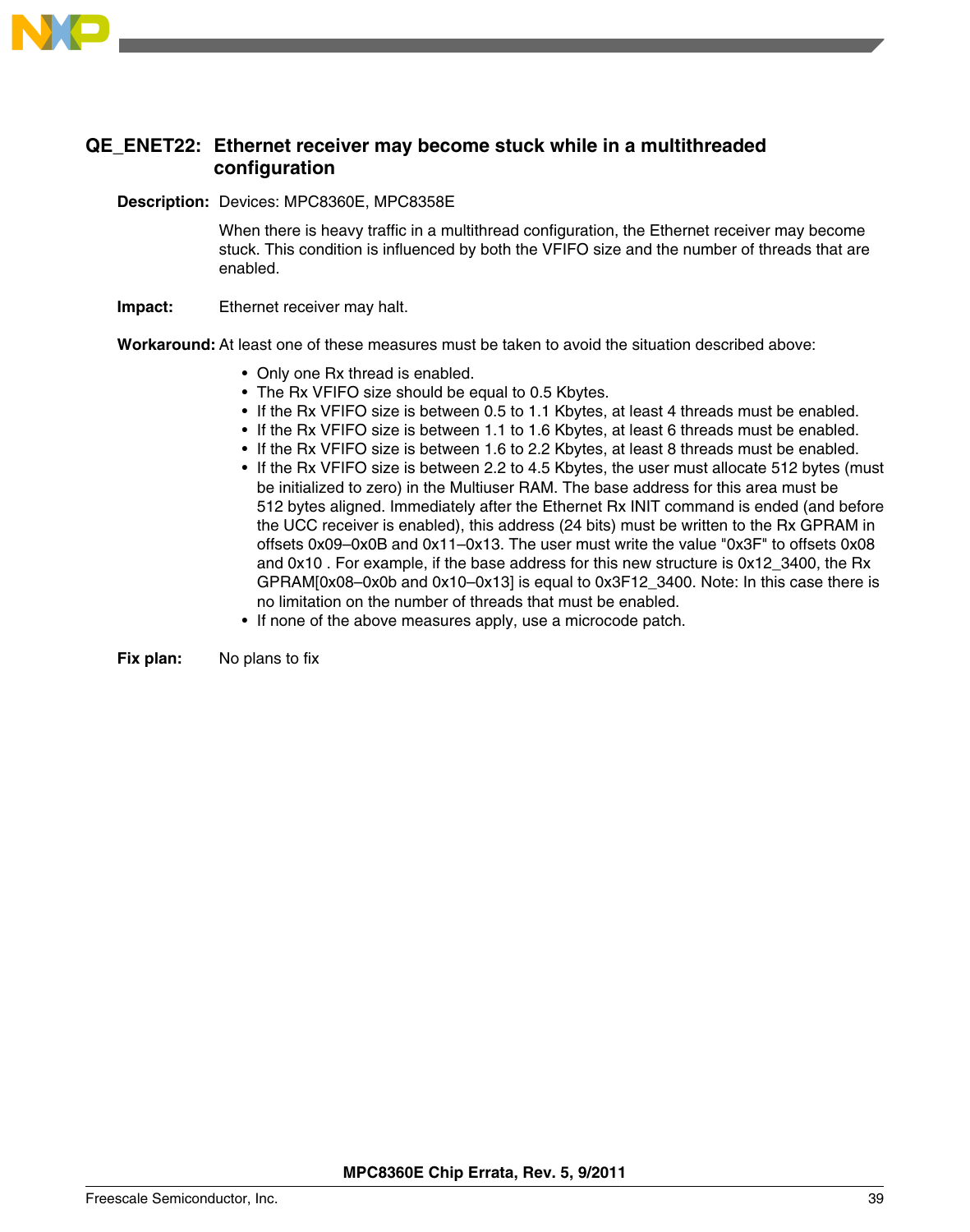

# **QE\_ENET24: Magic Packet sequence embedded in partial sequence not recognized**

#### **Description:** Devices: MPC8360E, MPC8358E

The Ethernet MAC should recognize the Magic Packet sequences as follows: Any Ethernet frame containing a valid Ethernet header (Destination and Source Addresses) and valid FCS (CRC-32) and whose payload includes the specific Magic Packet byte sequence at any offset from the start of data payload. The specific byte sequence comprises an unbroken stream of 102 bytes, the first 6 bytes of which are 0xFFs, followed by 16 copies of the MAC's unique IEEE station address in the normal byte order for Ethernet addresses.

If a complete Magic Packet sequence (including 6 byes of 0xFF) immediately follows a partial Magic Packet sequence, however, the complete sequence will not be recognized and the MAC does not exit Magic Packet mode.

The following are example partial sequences followed by the start of a complete sequence for station address 01\_02\_03\_04\_05\_06:

• FF\_FF\_FF\_FF\_FF\_FF\_01\_02\_03\_04\_05\_06\_01...

Seventh byte of 0xFF does not match next expected byte of Magic Packet sequence (01). Pattern search restarts looking for 6 bytes of FF at byte 01.

• FF\_FF\_FF\_FF\_FF\_FF\_01\_FF\_FF\_FF\_FF\_FF\_FF\_01\_02\_03\_04\_05\_06\_01...

First FF byte following 01 does not match Magic Packet sequence. Pattern search restarts looking for 6 bytes of FF at second byte of FF following 01.

The following is an example partial sequence followed by the start of a complete sequence which is erroneously not recognized for station address 01\_02\_03\_04\_FF\_06:

• FF\_FF\_FF\_FF\_FF\_FF\_01\_02\_03\_04\_FF\_FF\_FF\_FF\_FF\_FF\_01\_<complete sequence>

11th byte (0xFF) is seen as the 11 byte of the partial pattern and is not recognized as the start of a complete sequence. Pattern search restarts looking for 6 bytes of 0xFF at 12th byte, but sees only 5.

- **Impact:** The Ethernet controller does not exit Magic Packet mode if the Magic Packet sequence is placed immediately after other frame data that partially matches the Magic Packet sequence.
- **Workaround:** Place 1 byte of data that is not 0xFF and does not match any bytes of Destination Address before the start of the Magic Packet sequence in the frame.

Because the Magic Packet sequence pattern search starts at the third byte after Destination Address, the Magic Packet sequence can be placed at the start of the data payload as long as the second byte of the length/type field follows the above rule.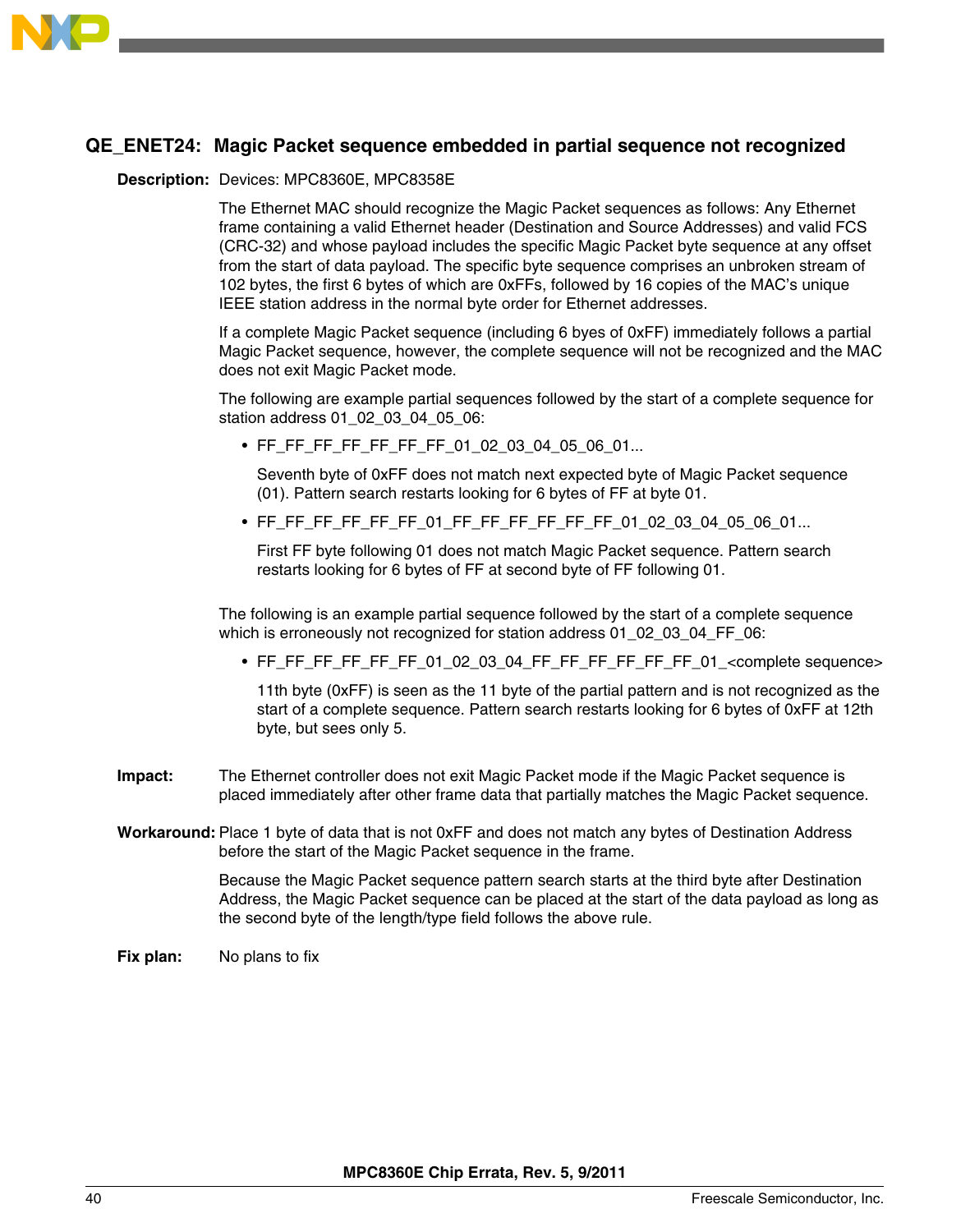

# **QE\_ENET25: Malformed Magic Packet triggers Magic Packet exit**

#### **Description:** Devices: MPC8360E, MPC8358E

The Ethernet MAC should recognize Magic Packet sequences, as follows:

- 1. Any Ethernet frame containing a valid Ethernet header (Destination and Source Addresses) and valid FCS (CRC-32), and whose payload includes the specific Magic Packet byte sequence at any offset from the start of data payload. The specific byte sequence comprises an unbroken stream of 102 bytes, the first 6 bytes of which are 0xFFs, followed by 16 copies of the MAC's unique IEEE station address in the normal byte order for Ethernet addresses.
- 2. Once the Ethernet MAC has recognized a valid Destination Address for one frame, it continues searching for valid 102-byte Magic Packet sequences through multiple frames without checking for a valid Destination Address on each frame. The only events that cause the MAC to go back to check for valid Destination Address before checking for a Magic Packet sequence on new frames are:
	- A frame containing a recognized full Magic Packet sequence (with valid or invalid FCS)
	- Software disable of Magic packet mode (MACCFG2[MPE] = 0)
	- Perform soft reset via MACCFG1[Rx\_EN] and MACCFG1[Tx\_EN].
- **Impact:** The Ethernet controller may exit Magic Packet mode if it receives a frame with Destination Address not matching station address, or invalid unicast or broadcast address in a valid Magic Packet sequence for the device.

#### **Workaround:** None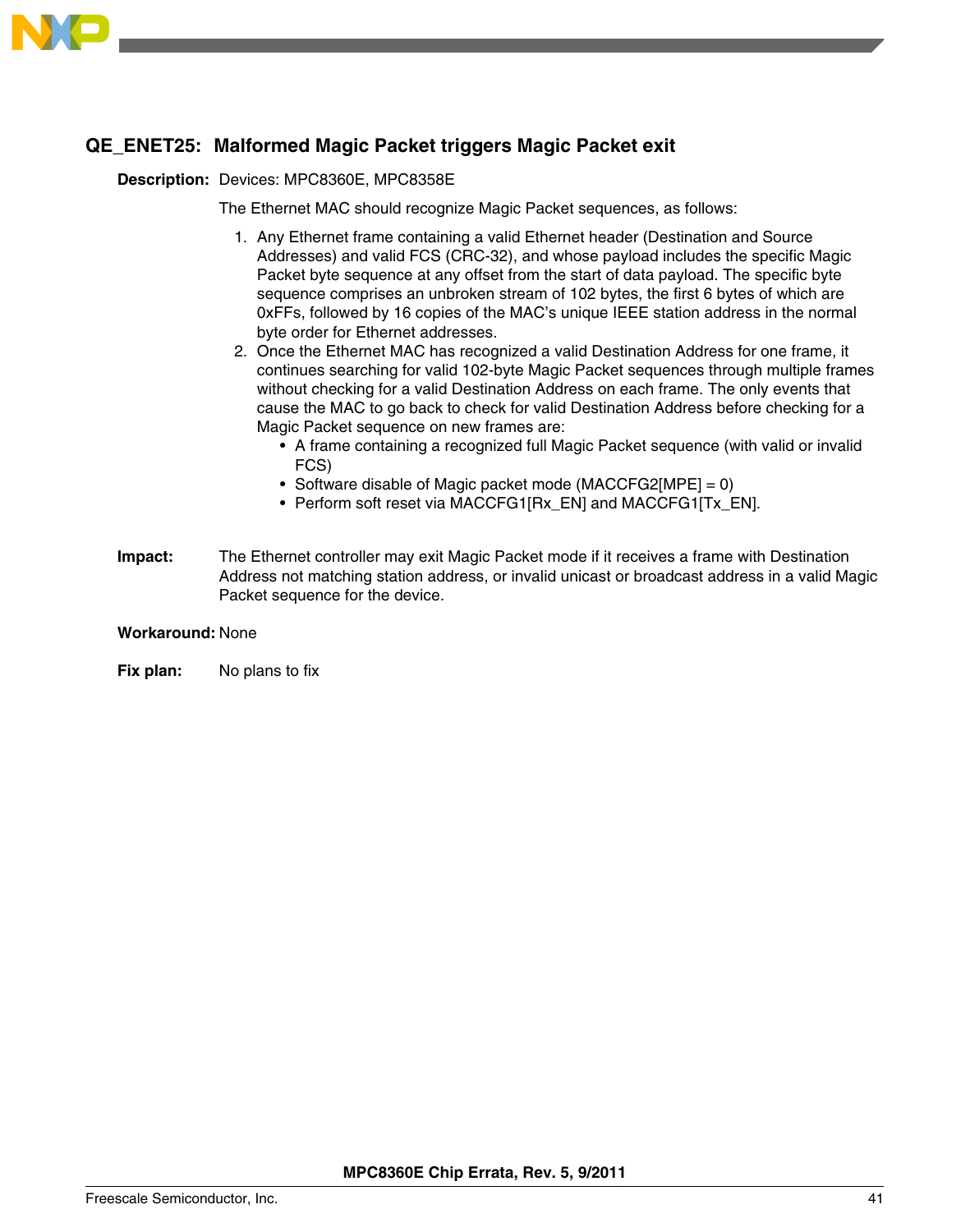

### **QE\_ENET-A002: False broadcast indication in RGMII mode**

#### **Description: Devices**: MPC8360E, MPC8358E

In RGMII mode, the Ethernet controller may erroneously indicate a broadcast status on a frame after an in-band CRS event.

- **Impact:** Ethernet controller may erroneously indicate broadcast at the previous frame (wrong RxBD[BC] indication).
- **Workaround:** Ignore the broadcast (BC) indication bit in the RxBD and check the broadcast address using software.
- **Fix plan:** No plans to fix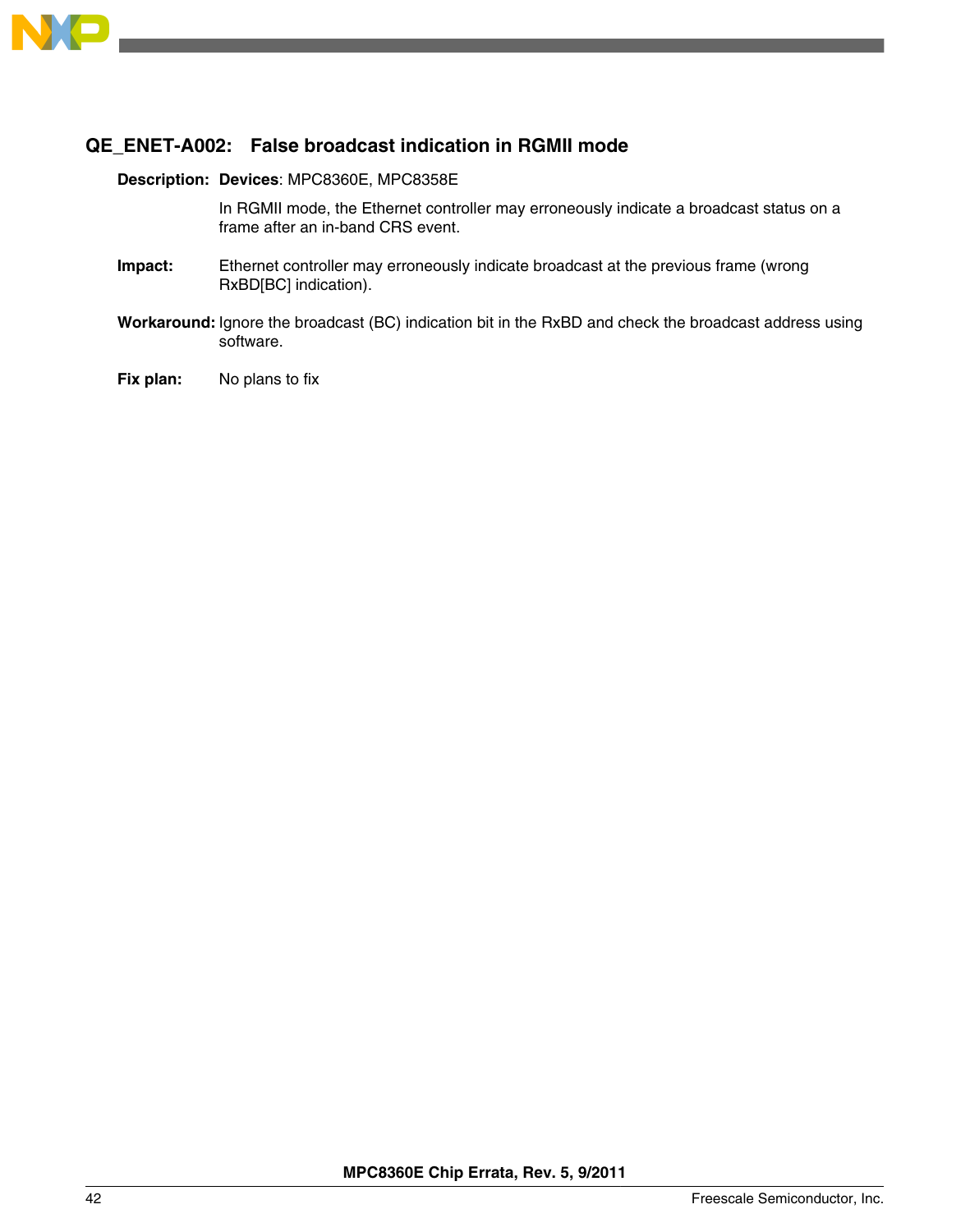

## **QE\_L2\_SWITCH2: Invalid memory access**

**Description:** Devices: MPC8360E, MPC8358E

The first 64 bytes of a frame might be stored in memory in little endian byte ordering or might be stored on the wrong bus.

**Impact:** Data might be transmitted byte swapped or other erratic behavior might occur.

**Workaround:** Use a microcode patch.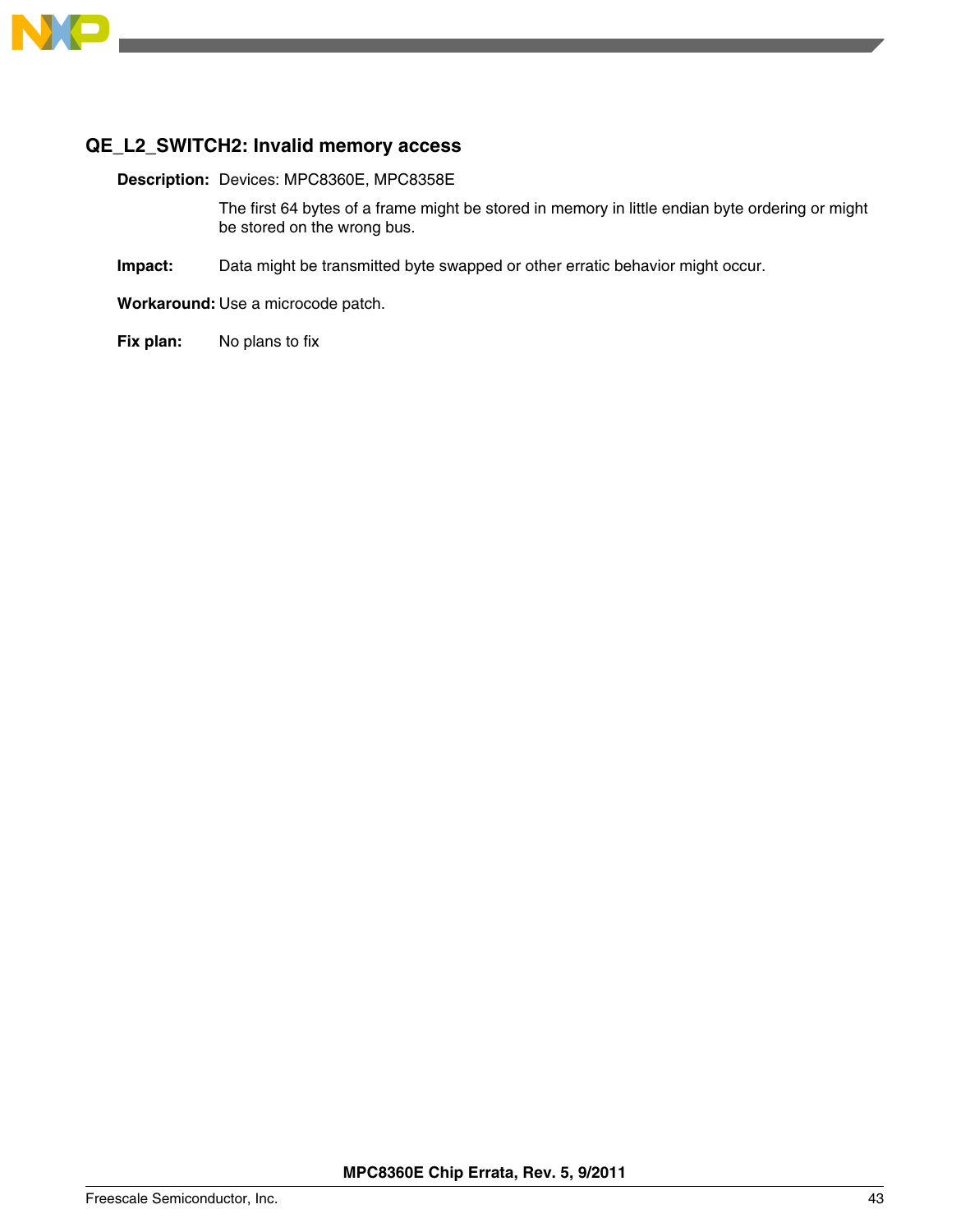

# **QE\_L2\_SWITCH3: Error may occur for any TCBD**

**Description:** Devices: MPC8360E, MPC8358E Error may occur for any Tx CPU BD (TCBD).

**Impact:** L2 Ethernet Switch erratic behaviour may occur if TCBD are used.

**Workaround:** Use a microcode patch.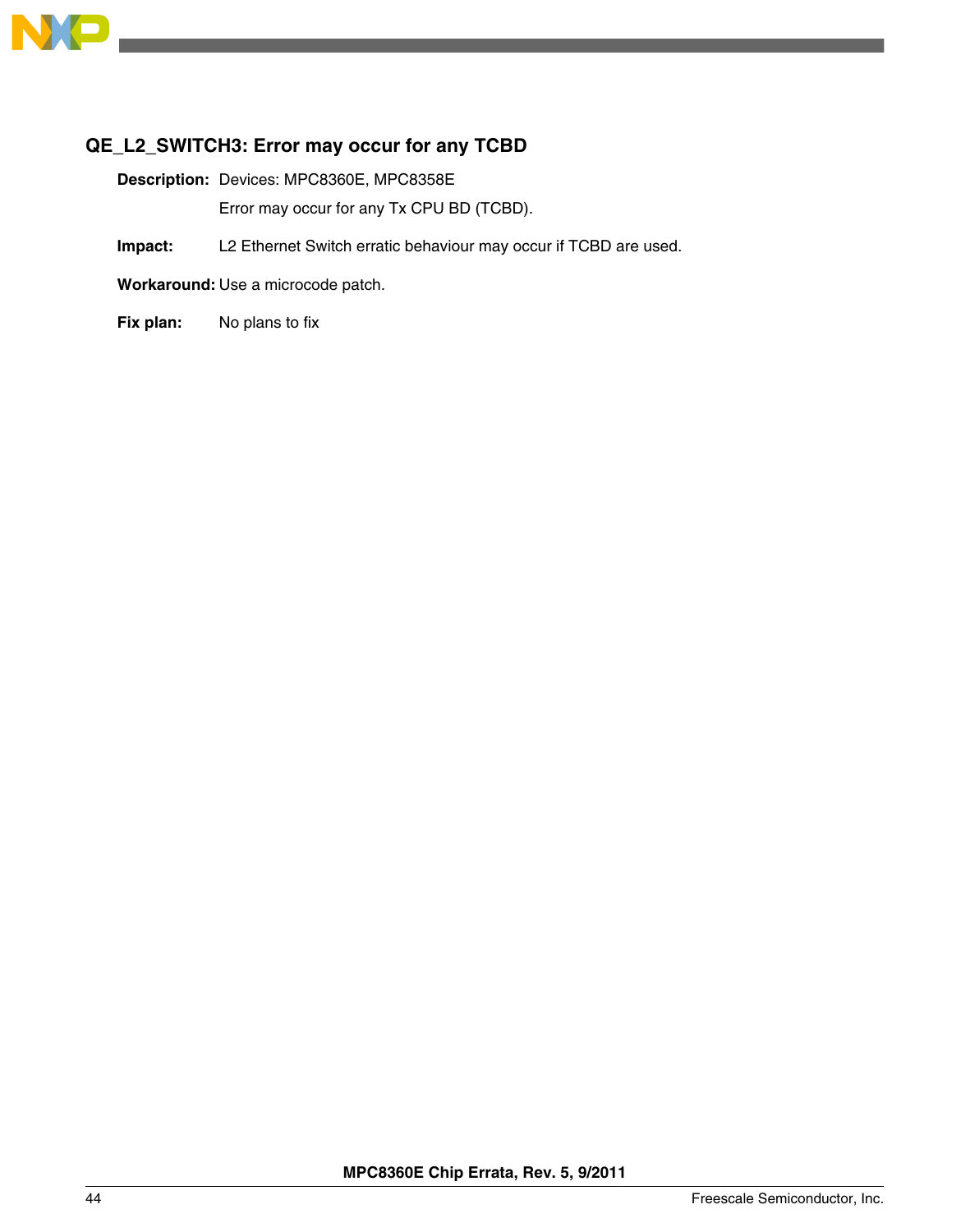

### **QE\_MCC4: MCC INIT host commands may cause GUN event**

#### **Description:** Devices: MPC8360E

MCC INIT host commands (which contain transmit initialization) may not be executed as expected for a particular channel if executed after MCC was enabled and 16-bit superchannels are used. When initializing several channels in one INIT command, this error may affect the first channel that is initialized in the series.

The INIT host commands are expected to pre-load the internal channel's FIFO with data to a sufficient level that will allow transmission to start. If the INIT is not performed, the channel remains with the previous data that may be insufficient for the current configuration. The old data may lead to data corruption and its insufficient amount may lead to a GUN event.

For example, if an 8-bit channel is modified to a 16-bit superchannel, a GUN event will occur.

**Impact:** This failure can lead to data corruption and GUN event on the first channel being initialized. The failure will cause data corruption for the initialized channel.

**Workaround:** Use a microcode patch for the INIT command.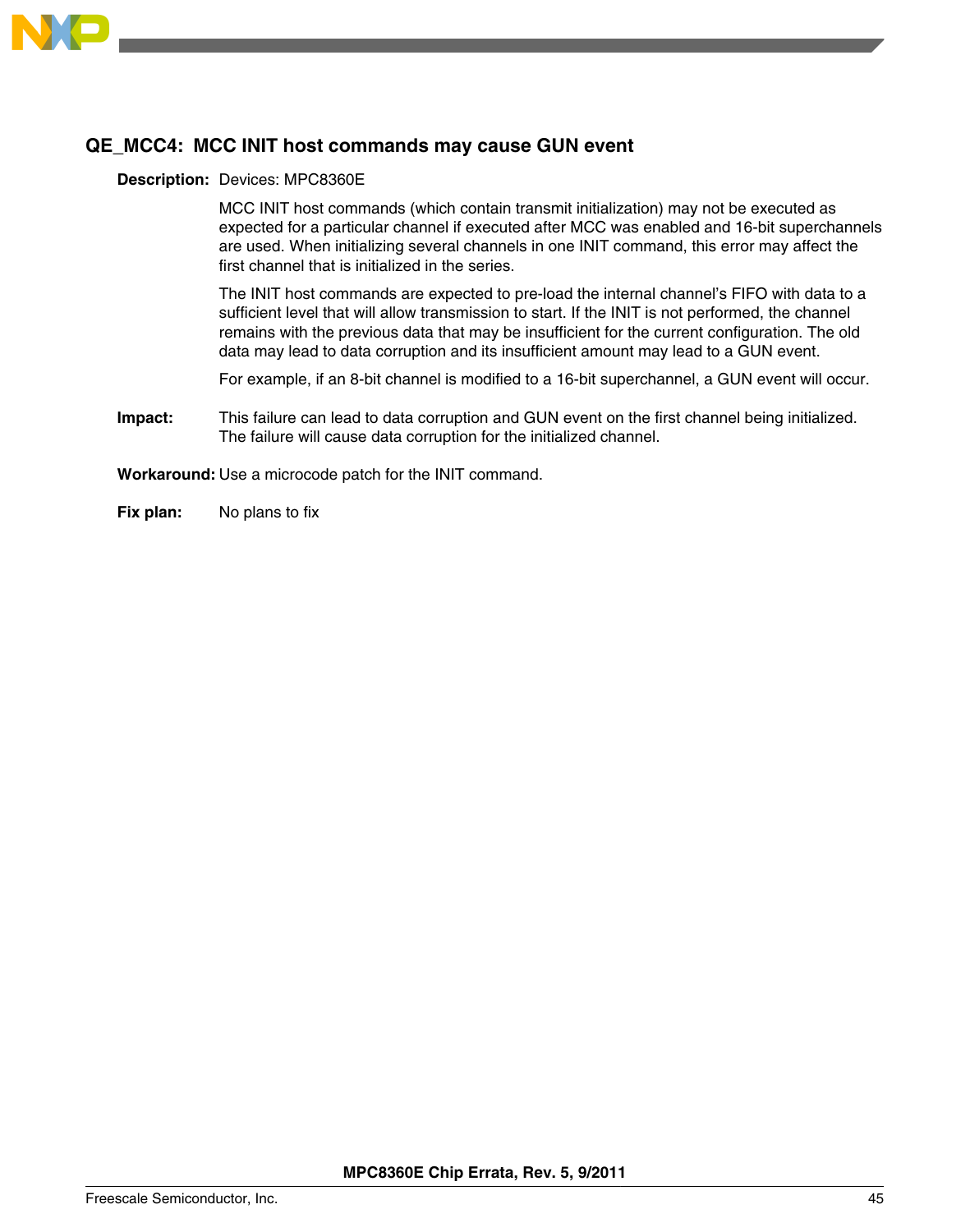

# **QE\_ATM9: ATM policer is not functional**

**Description:** Devices: MPC8360E, MPC8358E

ATM policer is not functional.

**Impact:** Memory corruption, false PM table updates, and wrong memory accesses by the QUICC Engine block can occur and cause AAL0 traffic to operate incorrectly.

**Workaround:** Use a microcode patch.

**Fix plan:** Fixed in Rev 2.1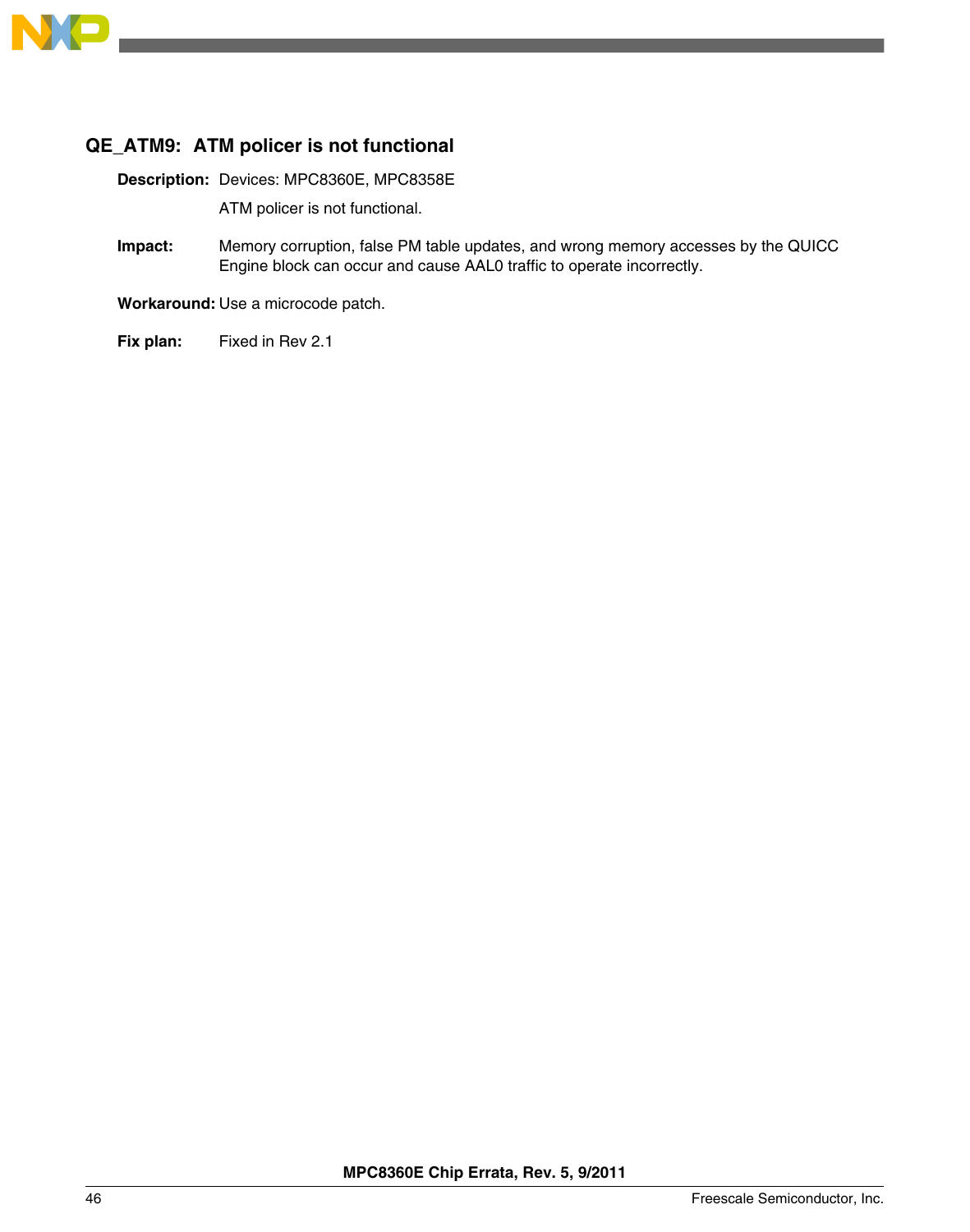

# **QE\_ATM10: AAL5 transmitter could stop transmission**

**Description:** Devices: MPC8360E, MPC8358E

When working in ATM using hierarchical scheduling, the parent channel (V-TCT) may stop transmission.

- **Impact:** ATM channel may stop transmission.
- **Workaround:** Use a microcode patch.
- **Fix plan:** Fixed in Rev 2.1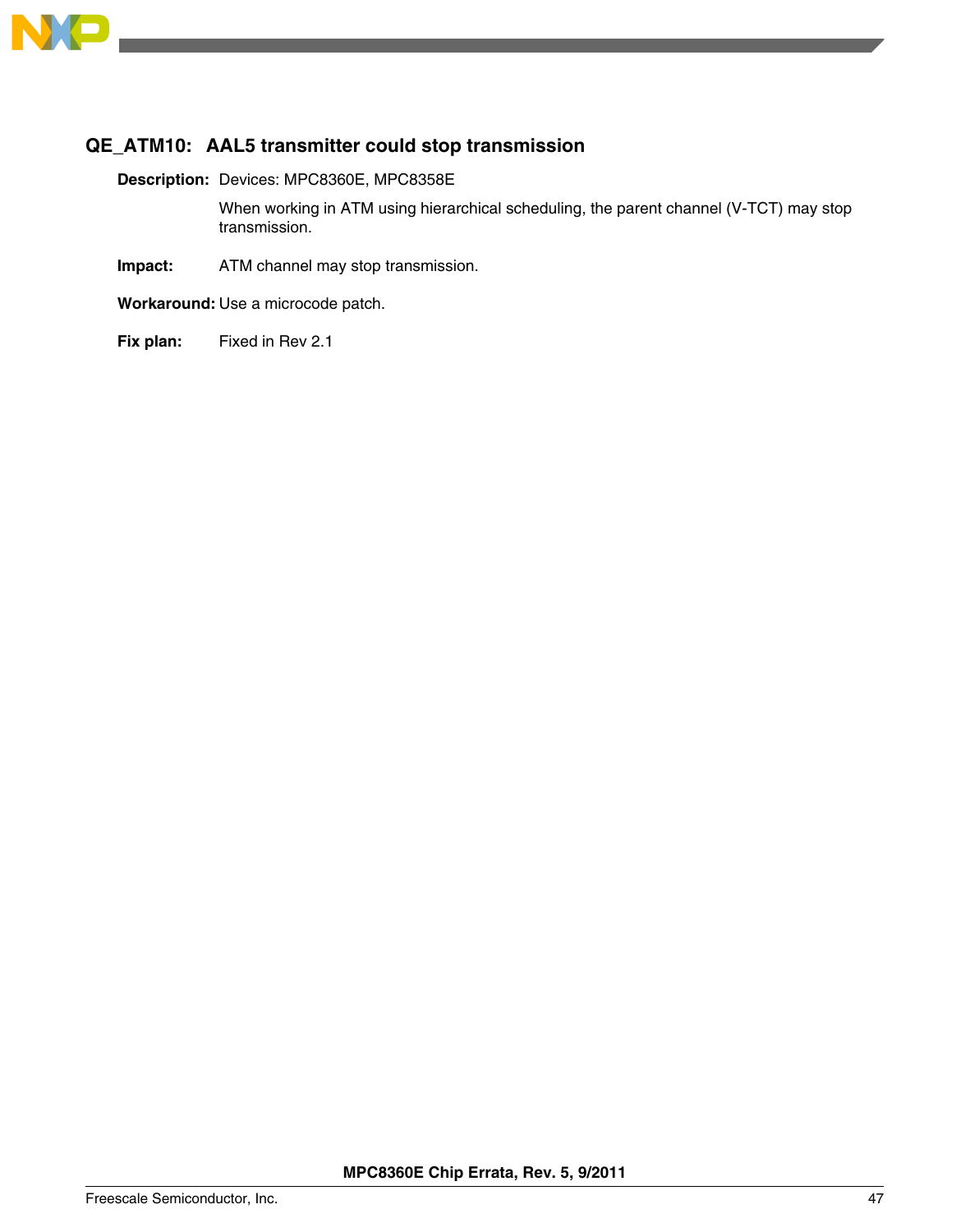

# **QE\_ATM11: IDLE state can halt ATM transmitter operation**

**Description:** Devices: MPC8360E, MPC8358E

When the device is in an IDLE state, the ATM transmitter operation can cease.

**Impact:** The ATM transmitter may cease operation.

**Workaround:** Use a microcode patch.

**Fix plan:** Fixed in Rev 2.1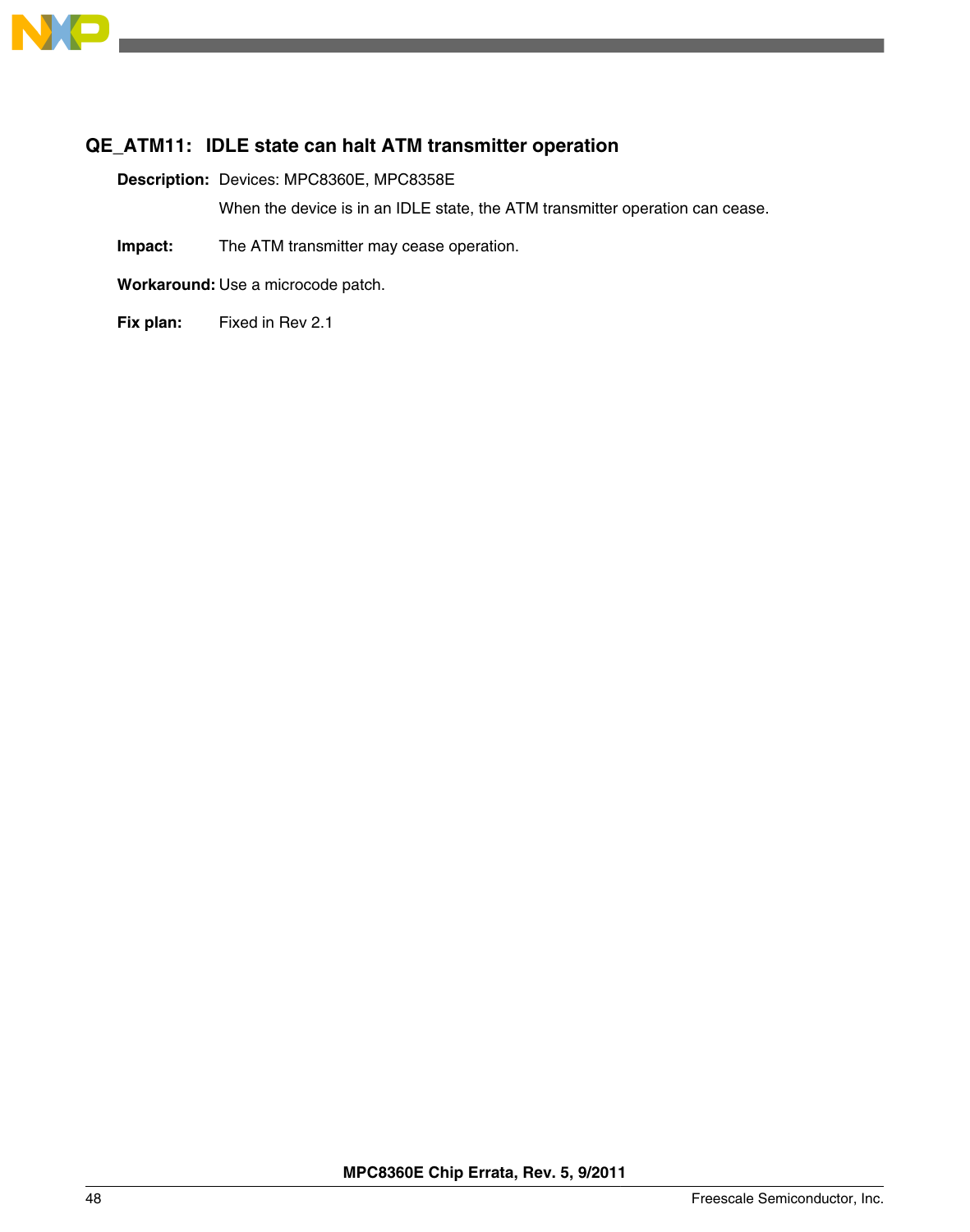

# **QE\_ATM12: Cell duplication can occur when during ATM AAL2 operation on IMA**

**Description:** Devices: MPC8360E, MPC8358E

Cell duplication can occur when using more than four PHYs during ATM AAL2 operation on IMA.

**Impact:** AAL2 cell duplication on IMA traffic.

**Workaround:** Use a microcode patch.

**Fix plan:** Fixed in Rev 2.1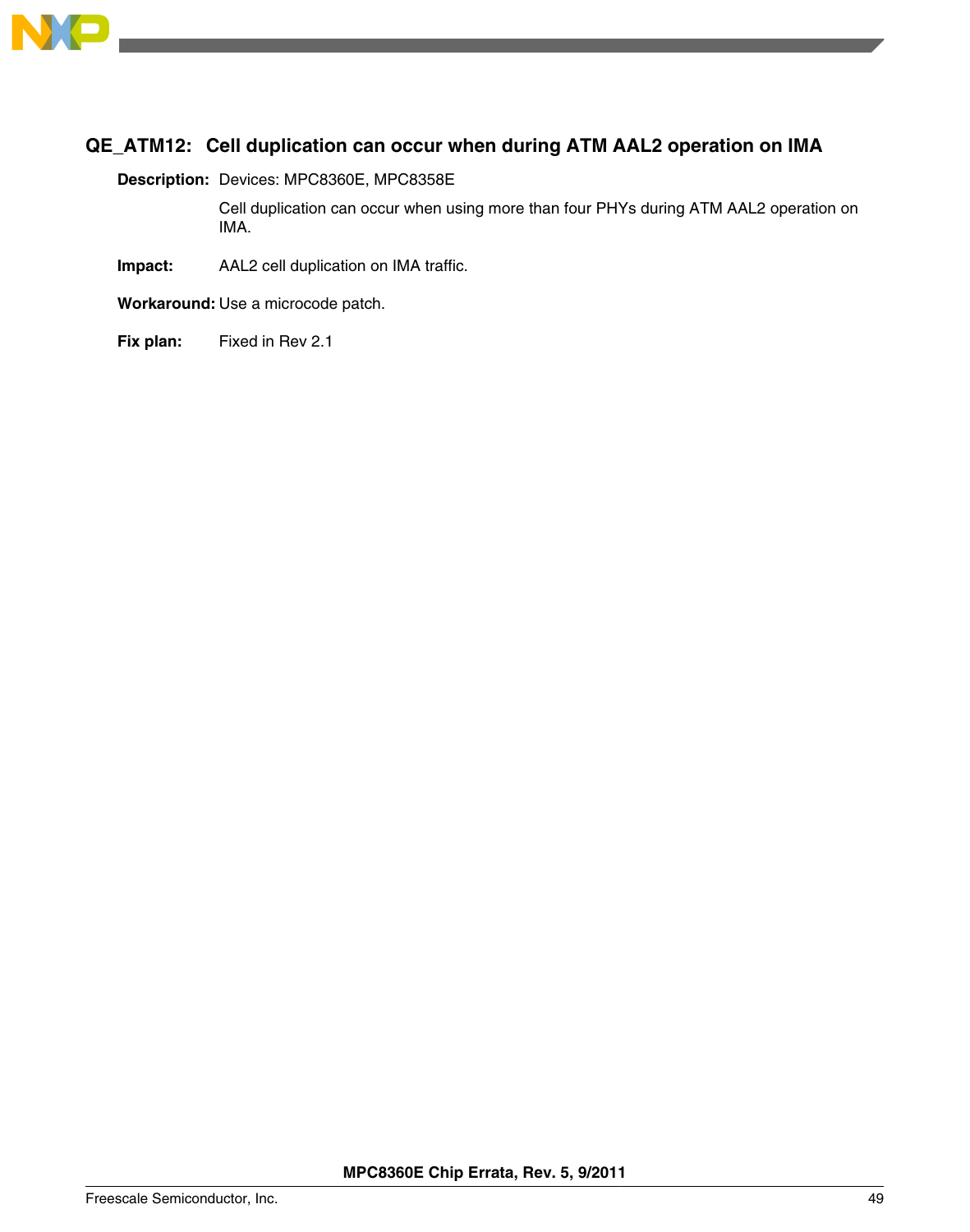

# **QE\_ATM-A001: ATM APC flux compensation mode is not functional**

**Description:** APC flux compensation mode is not functional.

**Impact:** When APC flux compensation mode is used, half of the time frames are not transmitted.

**Workaround:** Use regular APC or GCRA schedulers, and disable AFC mode in ATM APC.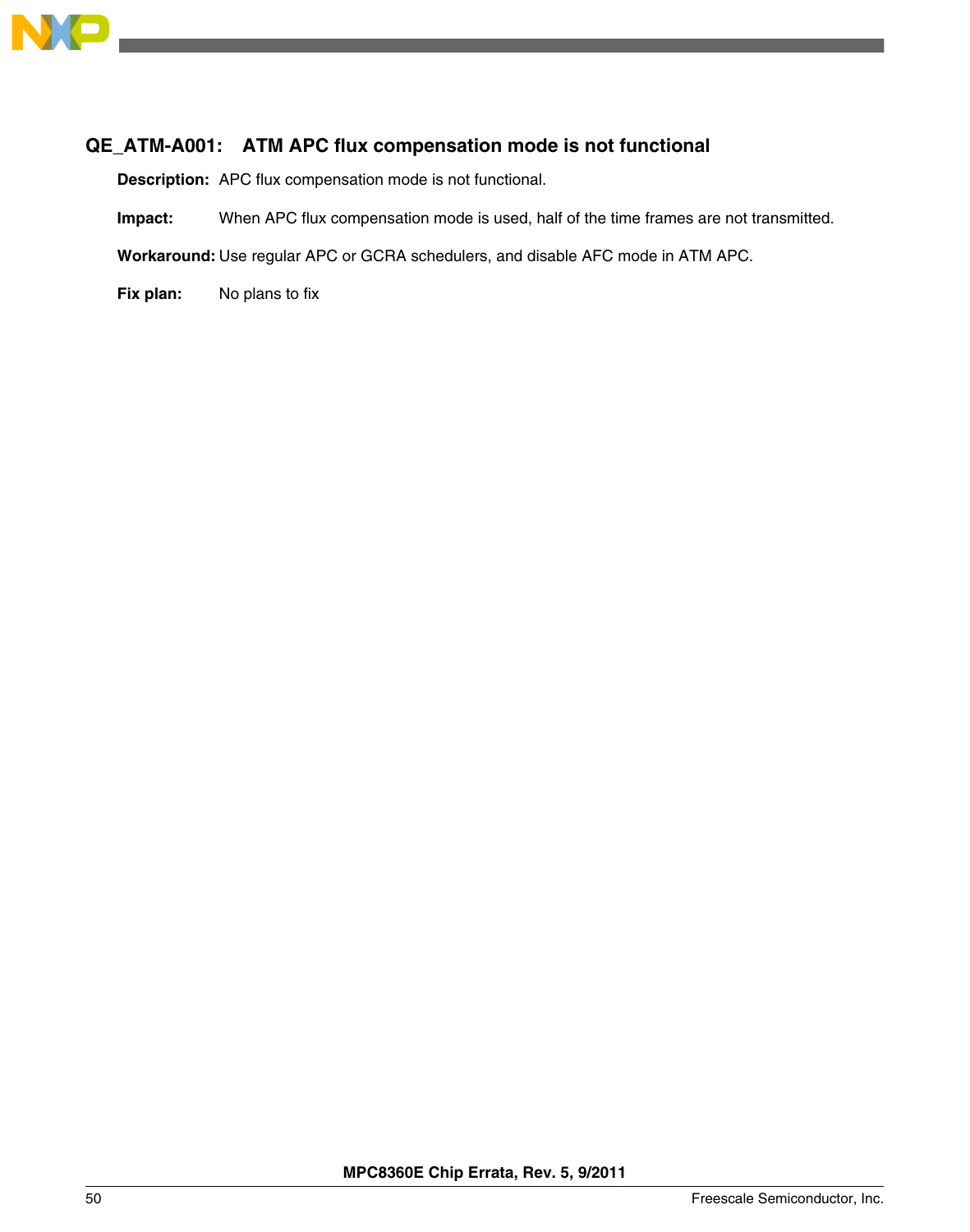

# **QE\_UPC2: User-defined cell Rx extra header size limited to 8 bytes**

**Description:** Devices: MPC8360E, MPC8358E

User-defined cells in Rx slave mode with extra header size of 9–12 bytes may cause data corruption.

**Impact:** The maximum extra header size UPCDx[REHS] is limited to eight bytes.

**Workaround:** None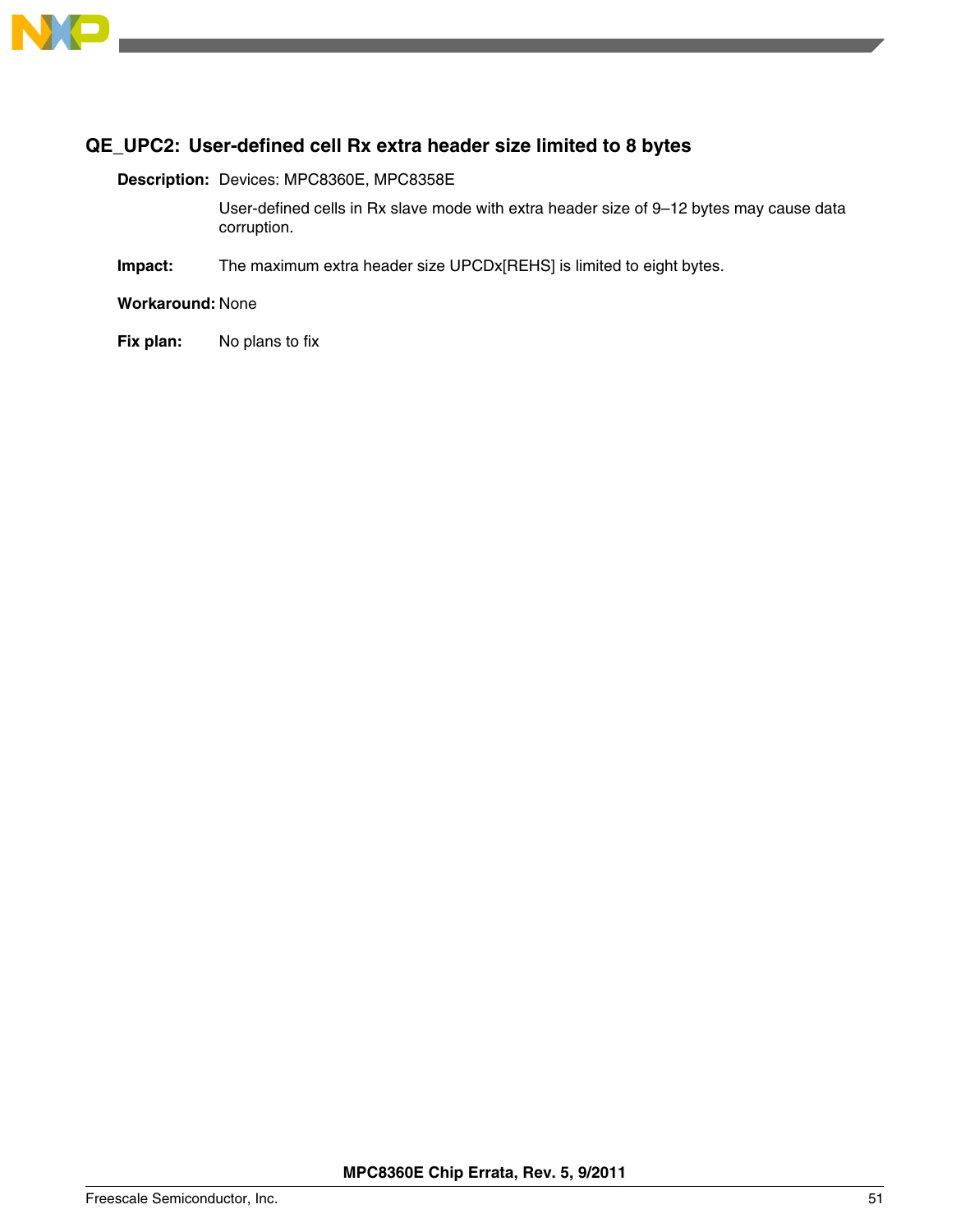

### **QE\_UPC3: UPC AC values do not meet the specification**

**Description:** Devices: MPC8360E, MPC8358E

UPC AC values (external clock input setup and hold) do not meet the specification:

- The t<sub>UEIVKH</sub> minimum value is 4.3 ns instead of 4 ns.
- UPC2: The  $t_{U E I X K H}$  minimum value is 1.4 ns instead of 1 ns when  $\overline{PCI\_RESET\_OUT}/$ CE\_PF6 is selected for RxAddr[1]/RADR[1].
- **Impact:** The UPC interface may encounter sporadic data corruption.

**Workaround:** For t<sub>UEIVKH</sub> minimum value:

• None.

For  $t_{UEIXKH}$  minimum value:

- Select PA8 for UPC2:RxAddr[1]/RADR[1] functionality to guarantee 1 ns timing.
- **Fix plan:** Package specific

TBGA Package: Fixed in Rev 2.1

PBGA Package: For revision 2.1,  $t_{U E}$ <sub>IVKH</sub> is fixed and  $t_{U E}$ <sub>IXKH</sub> was updated in the MPC8358E Hardware Specfication.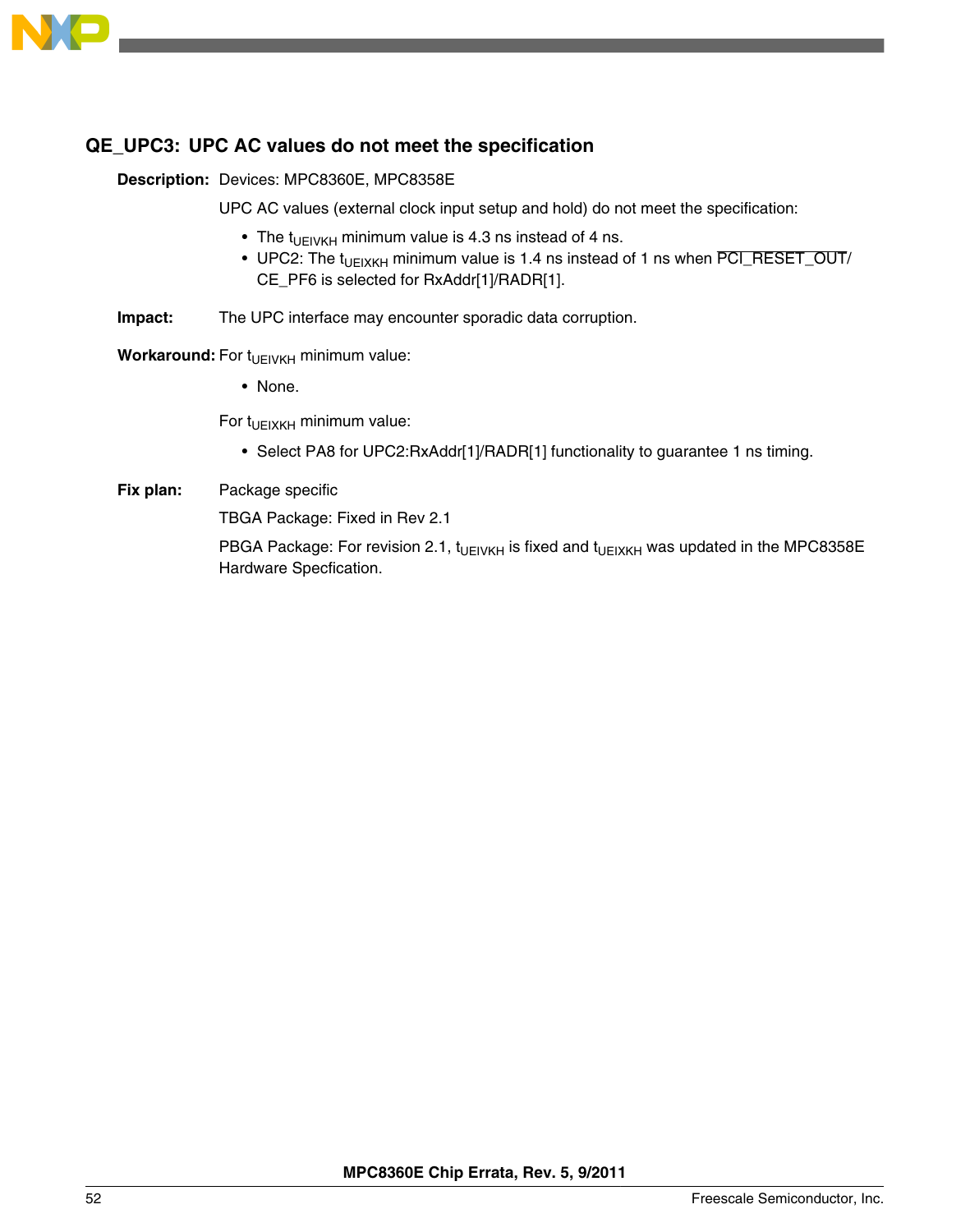

### **QE\_UPC-A001: UPC may hang or receive corrupted data in receive buffer when RVAL is tri-stated**

#### **Description:** Devices: MPC8360E, MPC8358E

According to the PL2 specification, the PHY Layer device (QE POS Slave) shall tri-state REOP, RSOP and RVAL signals when RENB is de-asserted. The QE POS controller (UPC) does not ignore these tri-state signals when RENB is de-asserted as it should. When the RVAL signal is tri-stated it may be sampled as active by the UPC which will result in an error. In this case, the UPC will signal a protocol violation event by setting UCCE[PV].

- **Impact:** Corrupted data may be received in the receive buffer or the UPC peripheral may hang.
- **Workaround:** The customer system should drive RVAL low within one POS interface clock after RENB negation (a high value). This can be achieved, for example, by connecting the inverted, one clock delayed sample of RENB (Master output) to the device RVAL pin (Master input), instead of the POS Slave RVAL output signal as illustrated in the following figure.



**Figure 2. Example Schematic Drawing**

**Fix plan:** No plans to fix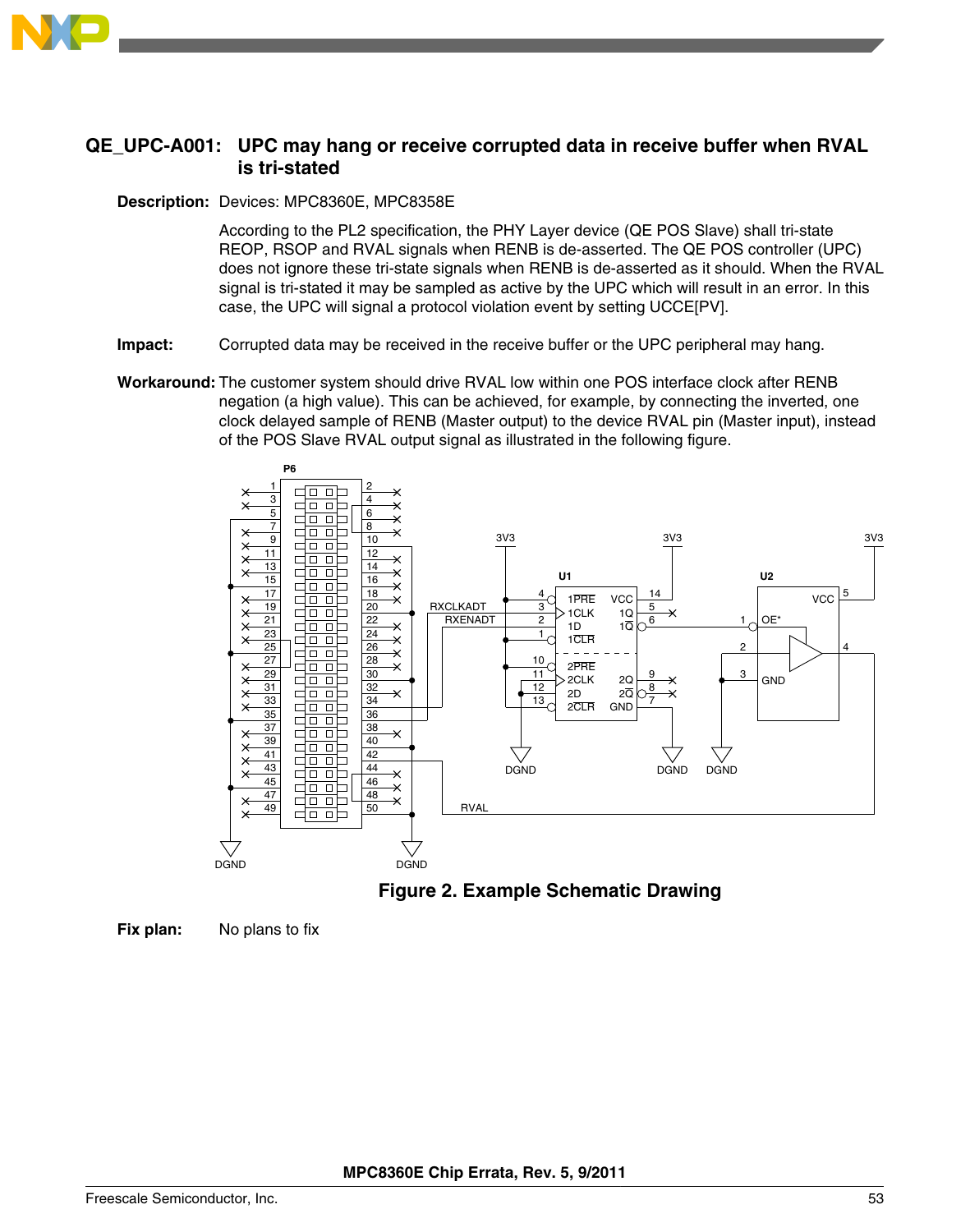

# **QE\_UART1: Simultaneous loopback and echo mode is not functional**

**Description:** Devices: MPC8360E, MPC8358E

Simultaneous loopback and echo diagnostic mode (GUMR\_L[DIAG] = 11) is not functional.

**Impact:** Issue only in diagnostic mode.

**Workaround:** Use one of the following options:

- Test echo mode and loopback mode separately.
- Use a microcode patch.
- **Fix plan:** No plans to fix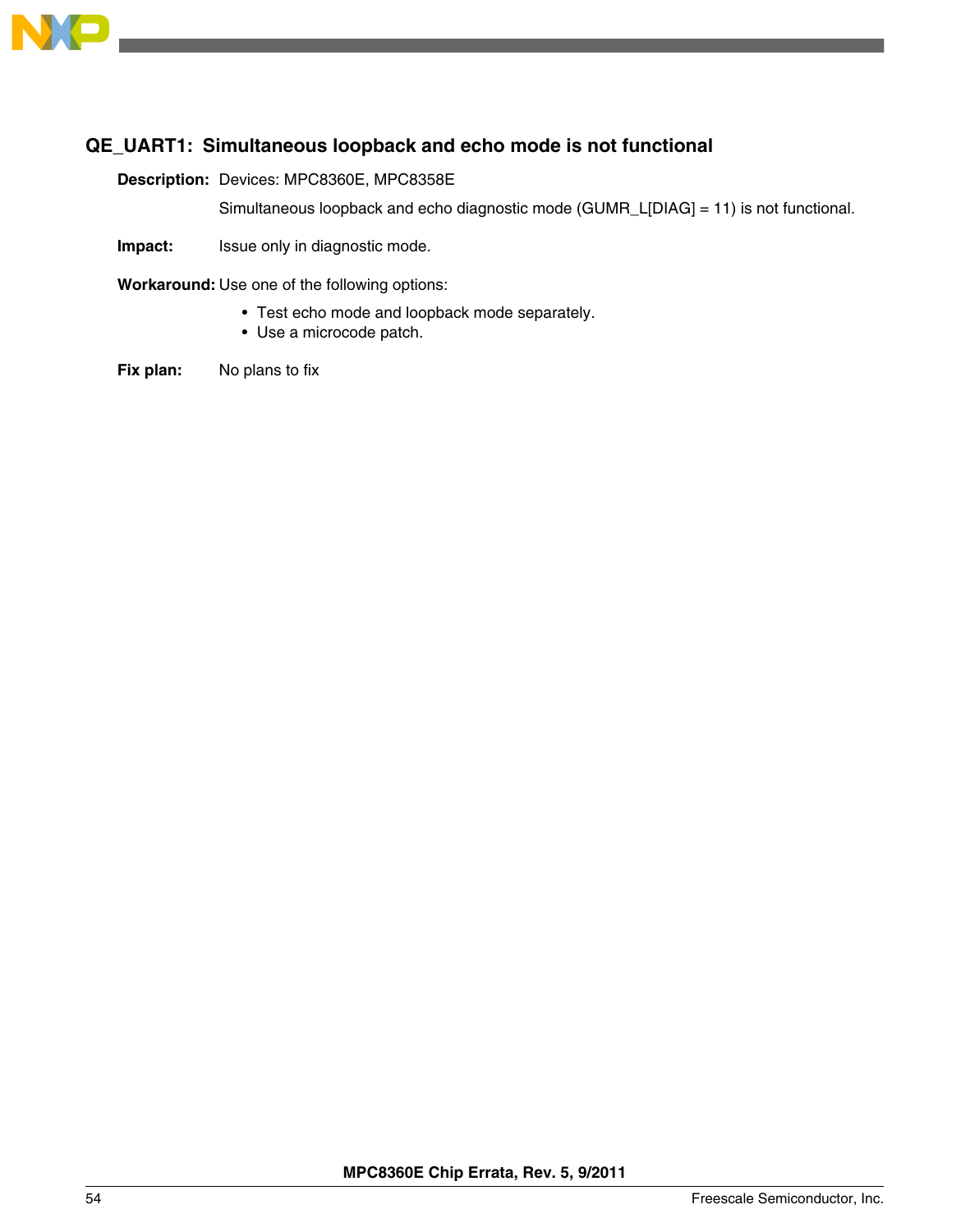

# **QE\_UART2: Overrun indication is not reported on the current BD**

**Description:** Devices: MPC8360E, MPC8358E

The overrun indication is not reported on the current Rx buffer descriptor but on first buffer descriptor related to the received data after the overrun condition ended.

**Impact:** The user will not have any knowledge about the overrun event until the event ends and data is received. Not backward compatible with the PowerQUICC II family.

**Workaround:** Use a microcode patch.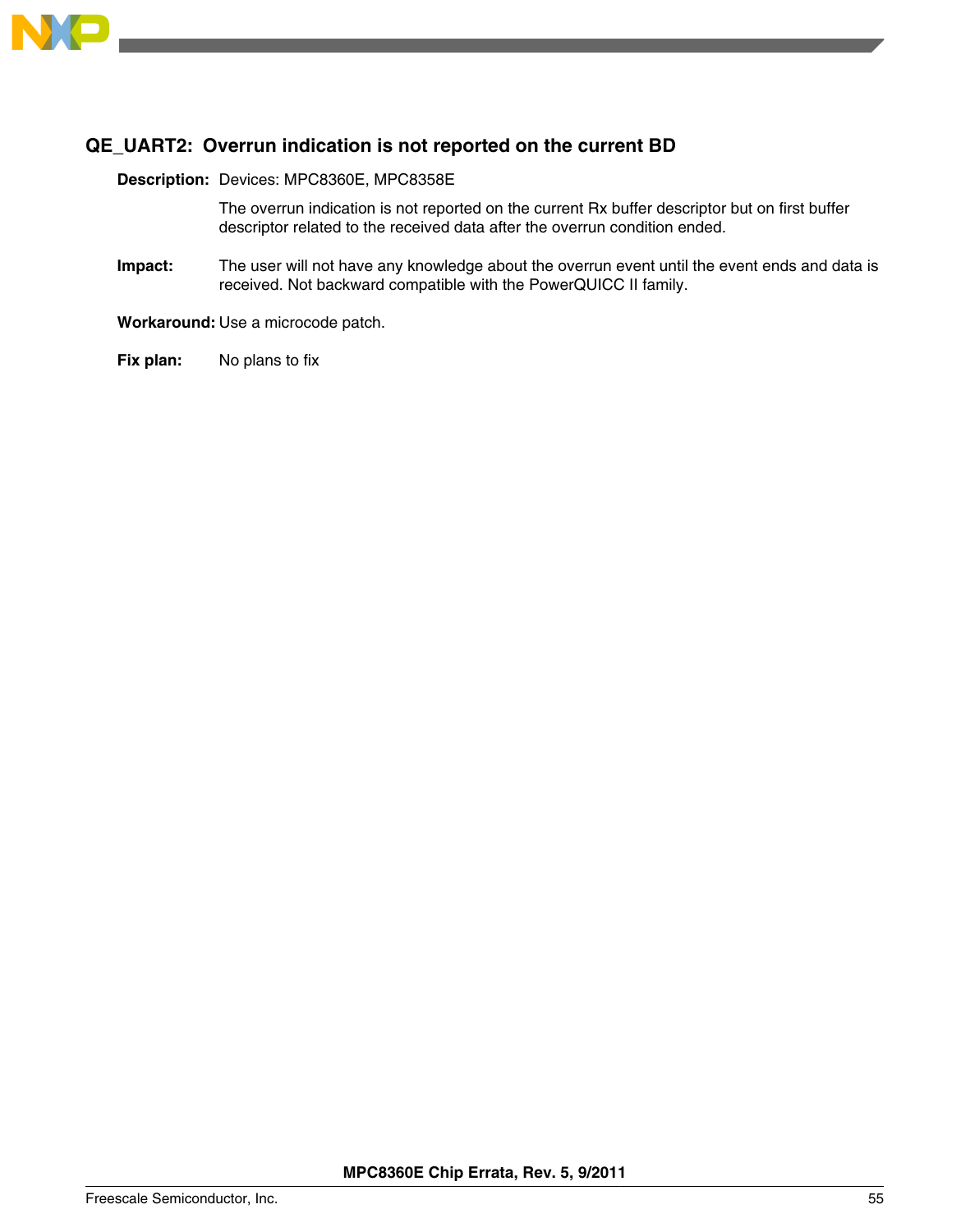

# **QE\_UART3: DRT mode (UPSMR[DRT] = 1) is not functional**

**Description:** Devices: MPC8360E, MPC8358E

Disable receive while in transmitting mode (UPSMR[DRT] = 1) is not functional.

**Impact:** DRT mode cannot be used.

**Workaround:** None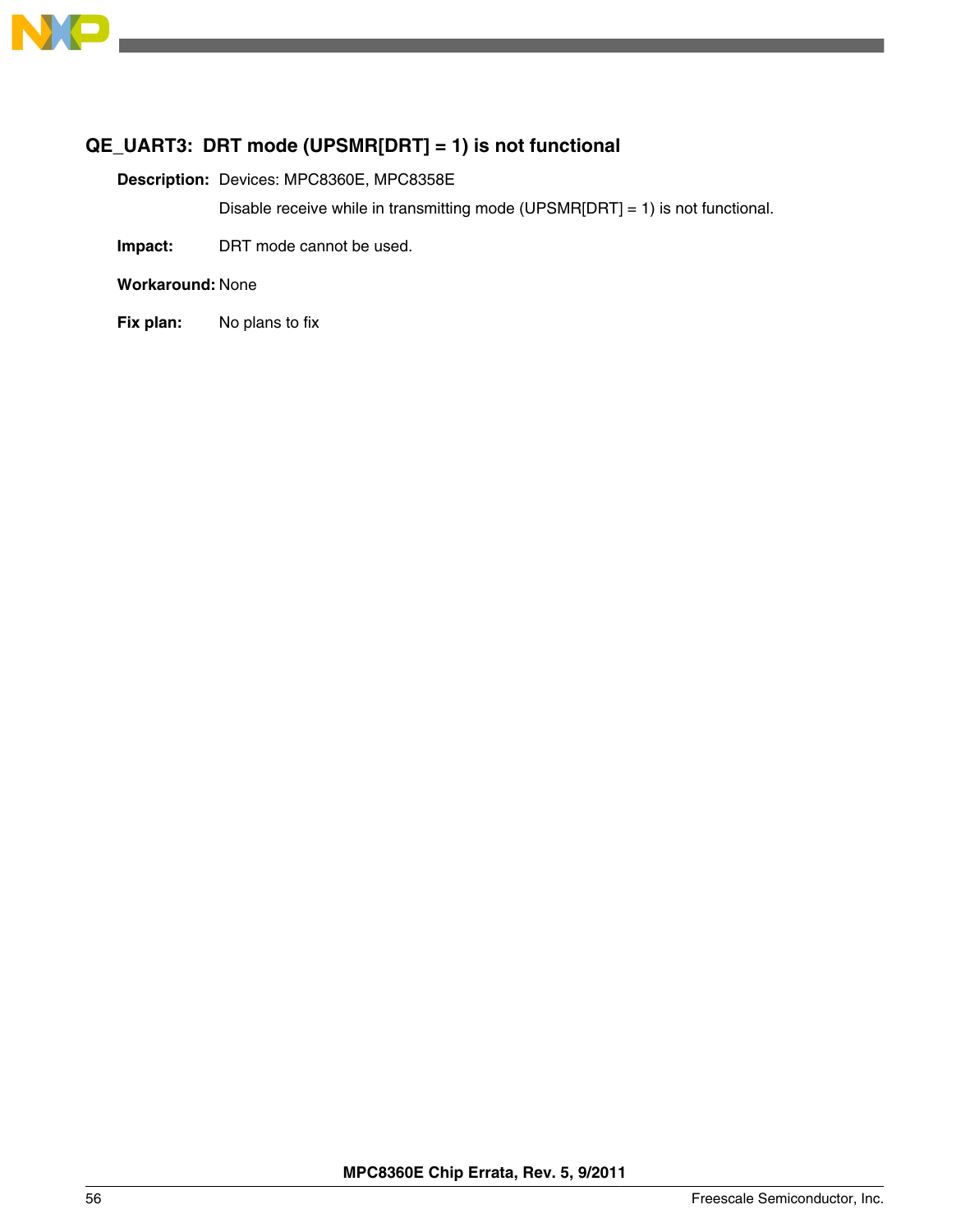

# **QE\_UART5: Rx FIFO data can be lost when ENTER HUNT MODE command is executed**

**Description:** Devices: MPC8360E, MPC8358E

RX ENTER HUNT MODE host command is not functional.

**Impact:** Data may be lost in the UART receive FIFO.

**Workaround:** Use a microcode patch.

**Fix plan:** Fixed in Rev 2.1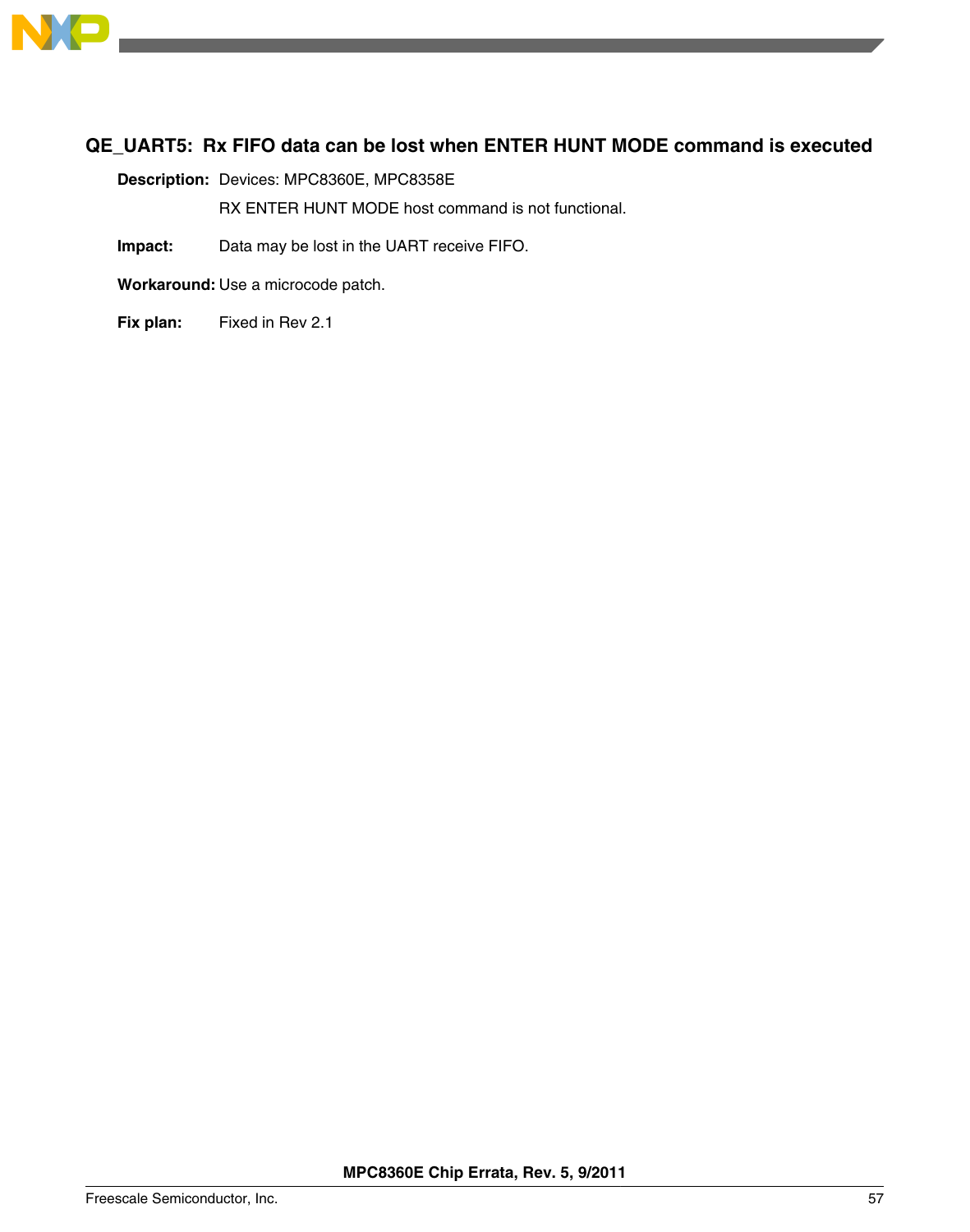

# **QE\_UART6: UART/AHDLC receive data corruption on QUICC Engine UCC**

#### **Description:** Devices: MPC8360E, MPC8358E

The QE UCC hardware may experience synchronization problems when it is configured for UART or Asynchronous HDLC in both normal operation and multidrop operation. Framing errors and/or CRC errors may be reported in the receive buffer descriptors (BDs) when synchronization issues occur. It is also possible for received data to be corrupted.

**Impact:** Data might be received incorrectly leading to data integrity errors, e.g. framing errors (for UART) or CRC errors (for AHDLC).

**Workaround:** Use one of the following options:

- Use DUART controller (for UART), if possible
- Use the microcode patch found in QERAMPKG. The microcode patch disables UART/ AHDLC mode, and instead collects all the data using Transparent mode. By oversampling, the microcode processes the data based on either the UART or AHDLC protocol that has been configured. There are some limits due to this software solution. Please see QERAM Microcode Release Note for details.
- Sample the recieve data signal before it reaches the device and connect the sampled version of the receive data signal to the device instead of the original signal. The clock that should be used for this sampling of receive data should be the one that is used by the UCC's UART hardware (either the external clock or BRGO clock that is driven to an external pin and used for sampling receive data). The negative edge of the clock should be used to sample the receive data.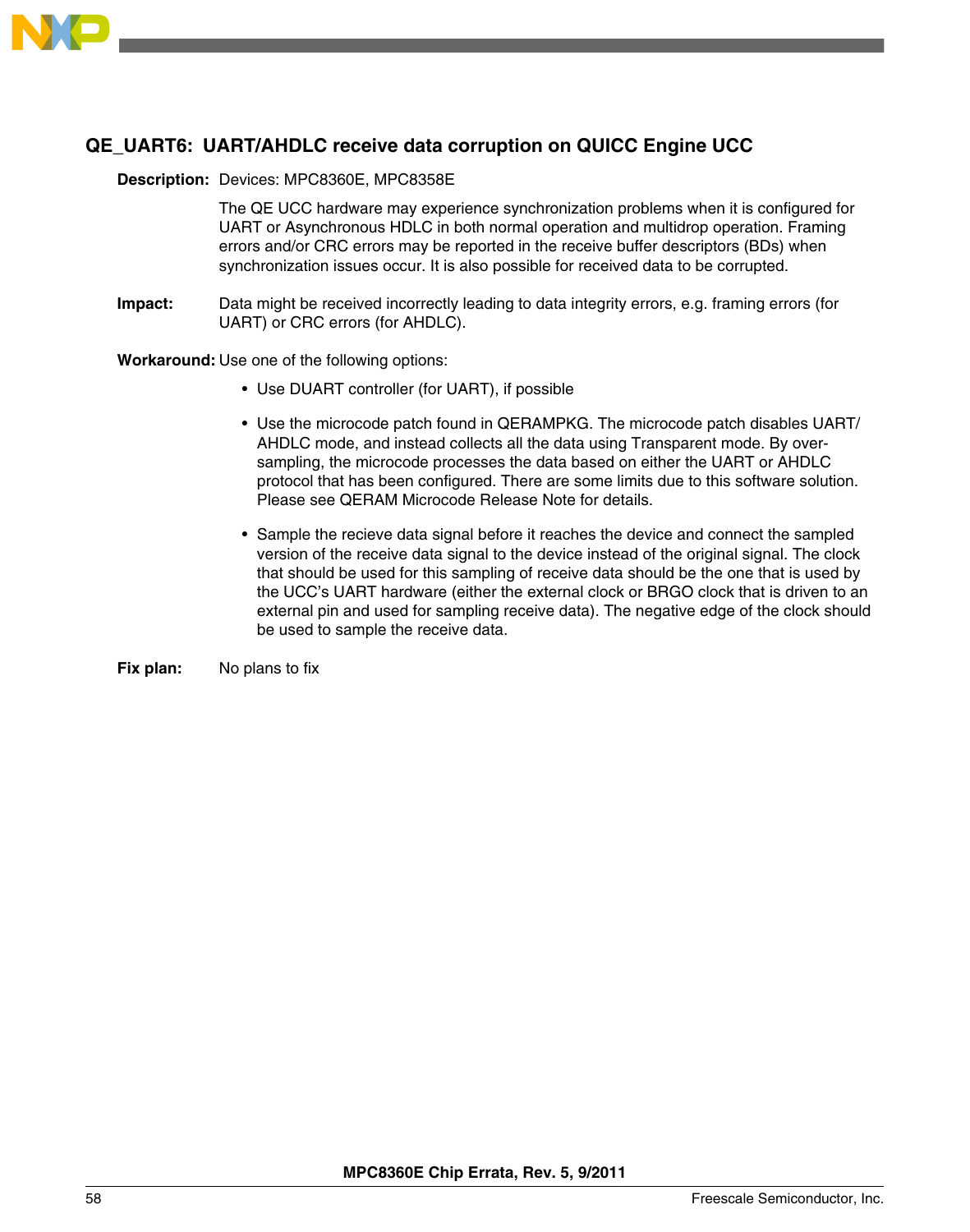

# **QE\_UART7: UART does not set UCCE[AB] correctly for autobaud**

#### **Description:** Devices: MPC8360E, MPC8358E

The QE UCC hardware does not set UCCE[AB] correctly when it is configured to be UART for the autobaud operation. The autobaud control function detects the baud rate on the corresponding RXDx input. The control function then writes the detected divide ratio to BRGCx[CD] and BRGCx[DIV16]. UCCE[AB] should be set at the same time so that the software (interrupt server routine (ISR)) can adjust the ratio to be an exact value. However, UCCE[AB] is not set due to this erratum.

- **Impact:** The UCCE[AB] bit cannot be used for checking the autobaud interrupt.
- **Workaround:** The following steps are required to ensure that the UCC operates correctly during the situation described above:
	- 1. Set UCCM[Rx] and UCCM[AB].
	- 2. Set MRBLR to 1 (BD contains 1 char) on system initialization.
		- Receive data is driven (AT commands) and triggers autobaud mechanism that sets BRGCx[CD] and BRGCx[DIV16], receive data is received to data buffer (one char).
		- UCCE[Rx] is set and an interrupt is issued on the received data character. This bit can be used instead of UCCE[AB], because it does not work due to this erratum.
	- 3. Configure as follows for the interrupt service routine (ISR):
		- a. Use the first receive(Rx) ISR to process the autobaud (AB) interrupt request. This can be done by setting BRGCx[CD] and BRGCx[DIV16], if necessary.
		- b. Re-configure MRBLR to the required value, so that later, the UCCE[Rx] bit can be used for a regular receive data interrupt.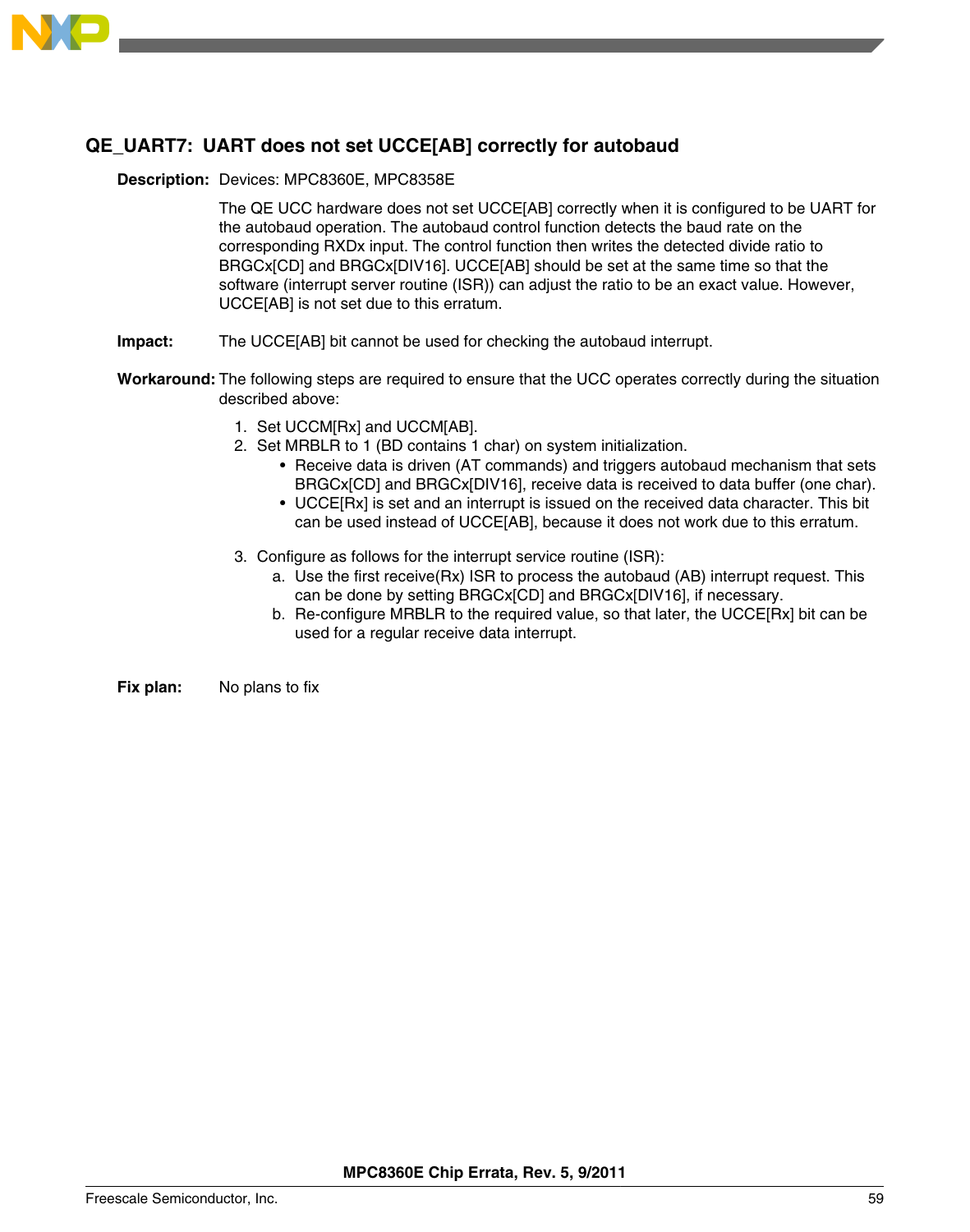

# **QE\_UART-A001: QE UART controller idle status bit may not be reliable**

**Description:** Devices: MPC8360E, MPC8358E

The idle status bit in the UCC UART status register, UCCS[ID], may not always reflect the actual status of the line.

**Impact:** The idle status bit cannot be used by software to monitor the line state.

**Workaround:** None. Software should not use the UART Idle status bit.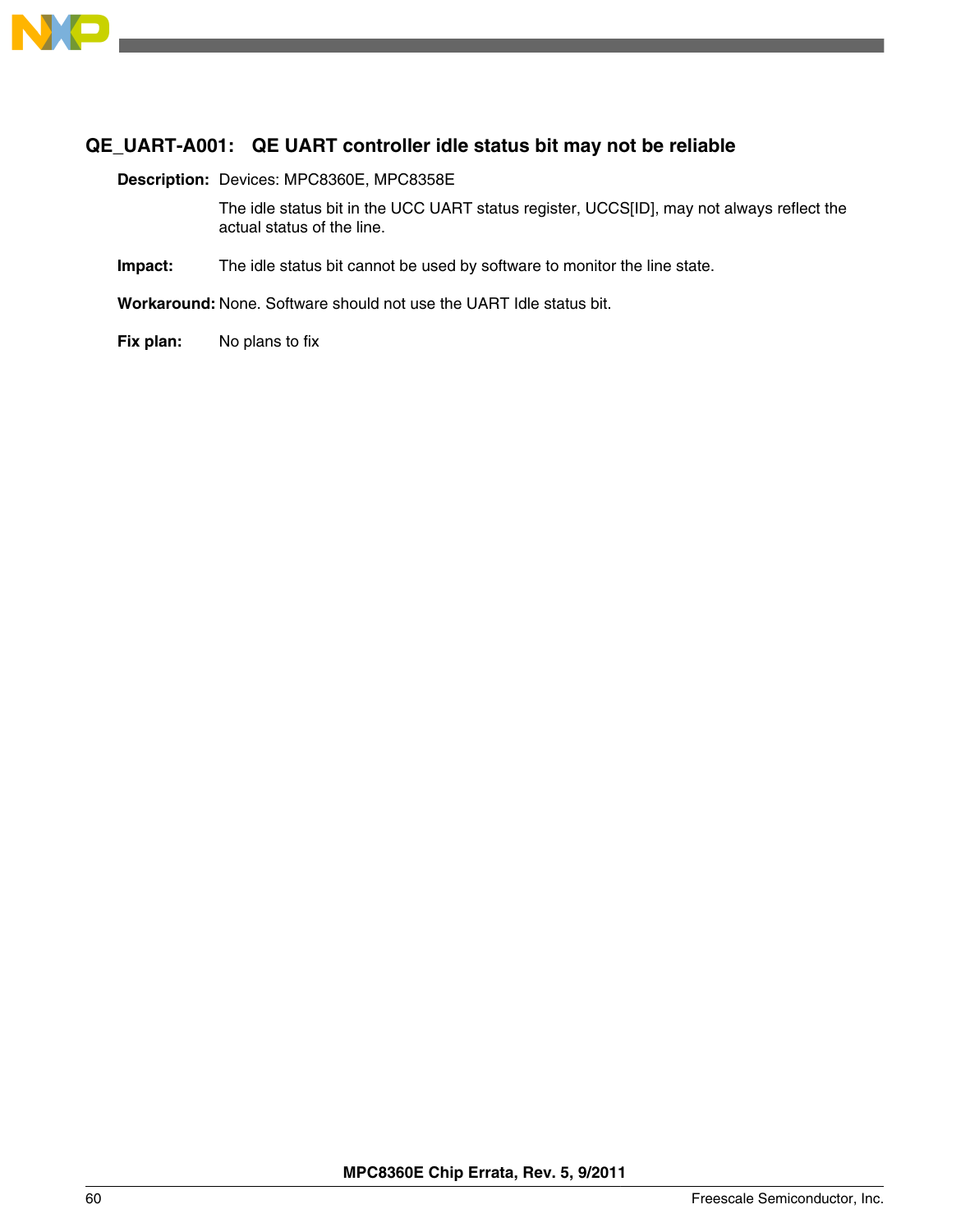

# **QE\_SI5: Disabling the TDM interface on-the-fly may cause an MCC GUN event**

#### **Description:** Devices: MPC8360E, MPC8358E

An MCC GUN event may occur if the TDM interface is disabled on-the-fly using the SI's global mode register.

Disabling a TDM interface during a transition between a time slot which is routed to the MCC (an actual channel transmitting data) and an unrouted time slot (unused time slot) or UCC slot, may lead to an MCC GUN event.

**Impact:** MCC GUN events may occur if TDM interface is disabled on-the-fly.

**Workaround:** The two proposed workarounds ensure that the TDM frame has ended before being disabled.

• TDM Sync Disable Option

The TDM sync signal is disconnected from the Time Slot Assigner by programming the corresponding parallel I/O pin. By doing so, the current TDM frame is allowed to end before the TDM interface is disabled. By disabling the TDM interface when the MCC hardware is inactive, the false data request and the subsequent GUN situation is avoided.

The TDM Sync Disable workaround procedure consists of the following steps:

- a. Disable the TDM sync input from GPIO: The TDM sync disable can be done by programming the CPPARx[SELn] to 0b00 and CPDIRx[DIRn] to 0b01. For example, if using PA16 as TxSYNC for TDMA, programming CPPAR2A[SEL16] = 0b00 and CPDIR2A[DIR16] = 0b01 will disable the TxSYNC for TDMA.
- b. Wait the equivalent time of 2 TDM frame length or more per activated TDM.
- c. Disable the TDM by clearing the SIGLMRx enable bit corresponding to the disabled TDM (SIGLMRx[ENx] = 0b0). For example, disabling TDMA is done by clearing SIGLMRH[ENA]. Before the TDM is enabled, the GPIO/CE\_MUX should be configured to enable TDM sync input.
- Neutralized MCC Option

The SIRAM for the corresponding TDM interface is programmed to a short, unrouted frame. The short frame will have no transition points between routed and unrouted time slots and will allow for the disabling of the TDM without the GUN event.

The Neutralize MCC workaround procedure is comprised of the following steps:

- a. Check that the command register is cleared for this TDM (SICMDRH/L[CSRTx]) so there is no pending switch command.
- b. Write to the first two lines of the current transmit SIRAM unrouted entries. The current SIRAM entry being used can be identified by reading SISTRH/L[CROTx], and the initial address is the first address of the SI RAM that is being used. For example, on the first line 0x0002\_0002 and on the second line 0x0003\_XXXX.
- c. Wait the equivalent time of 2 TDM frame length or more per activated TDM.
- d. Read SI RAM counter (SITxRC) until it is equal to the "INITIAL ADDRESS +1".
- e. Read SI RAM counter (SITxRC) until it is equal to the "INITIAL ADDRESS +0".
- f. Read SI RAM counter (SITxRC) until it is equal to the "INITIAL ADDRESS +1".
- g. Disable the TDM by clearing the SIGLMRx enable bit corresponding to the disabled TDM (SIGLMRx[ENx] = 0).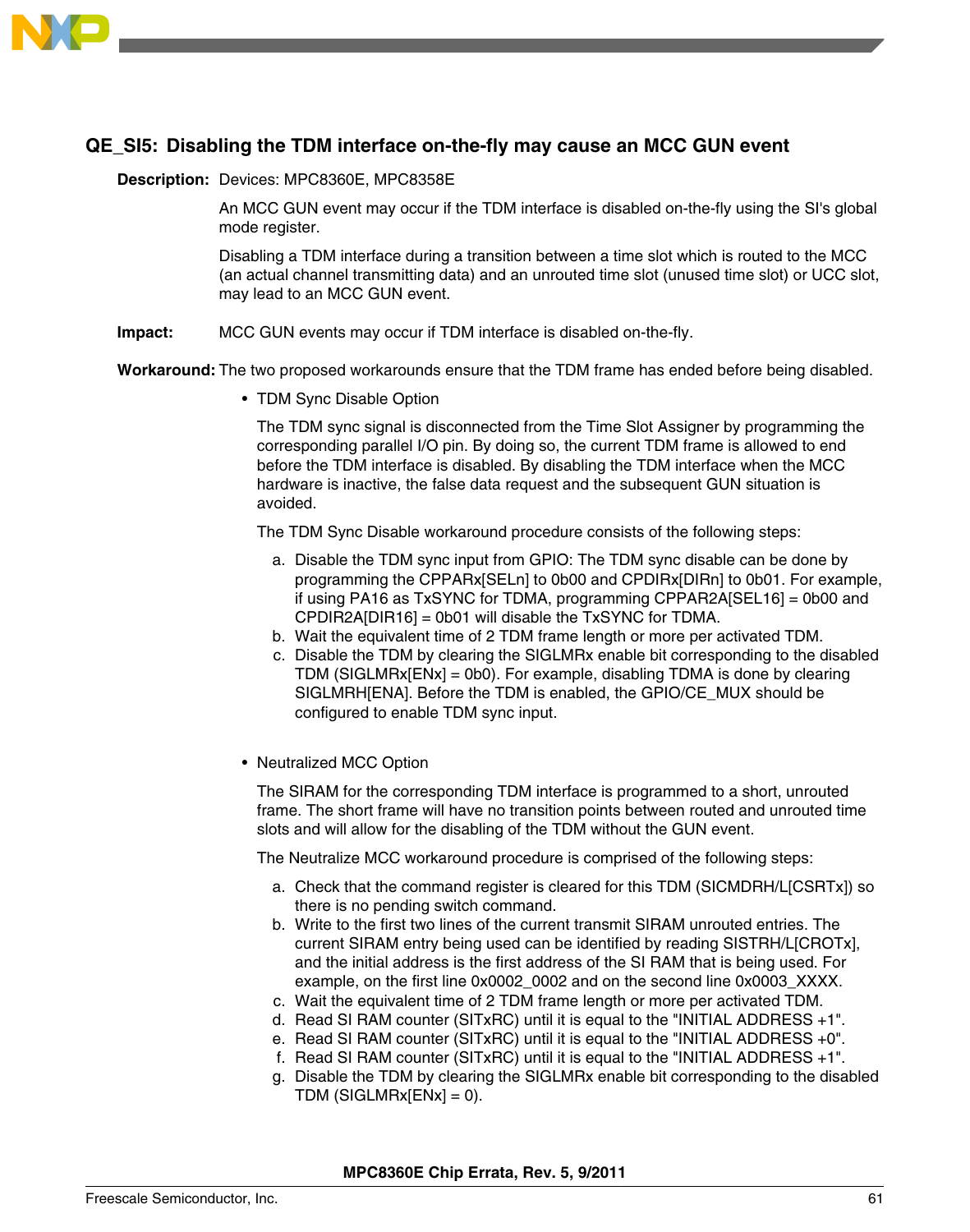

The SI hardware has counters that indicate the position of the transmitter in the transmitted frame. Depending on the workaround used, there are certain values that indicate the frame has ended and it is safe to issue DISABLE. Due to pipeline mechanisms in the hardware, waiting for those counters to indicate "First Line" is not always enough.

In this case, if the last entry is routed and first entry is unrouted, DISABLE may be asserted at exactly the moment of transition, which leads to a GUN event. The "Neutralize MCC" procedure contains the proper counter checks needed to guarantee that the TDM can be disabled safely.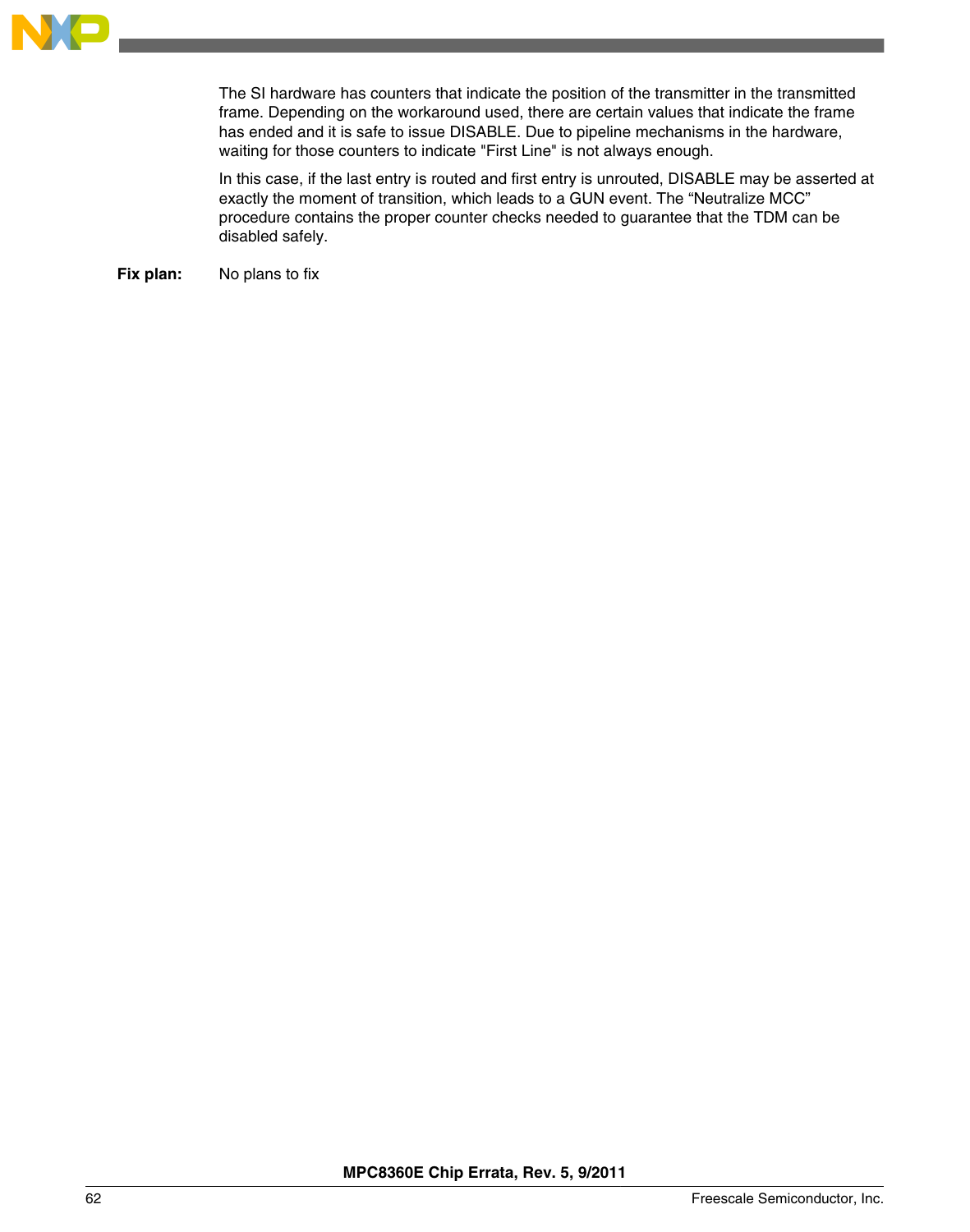

### **QE\_BISYNC2: RxBD in continuous mode is not closed after an Rx parity error**

#### **Description:** Devices: MPC8360E, MPC8358E

RxBD in continuous mode (CM is set in the RxBD) is not closed after an Rx parity error. After receiving a parity error, the controller sets the PR status bit in the RxBD, but does not clear the Empty control bit as expected.

- **Impact:** The receiver does not work as expected in continuous mode when an Rx parity error occurs.
- **Workaround:** When using CM in the receiver, the software should poll PR status during the routine handling of RxBD.
- **Fix plan:** No plans to fix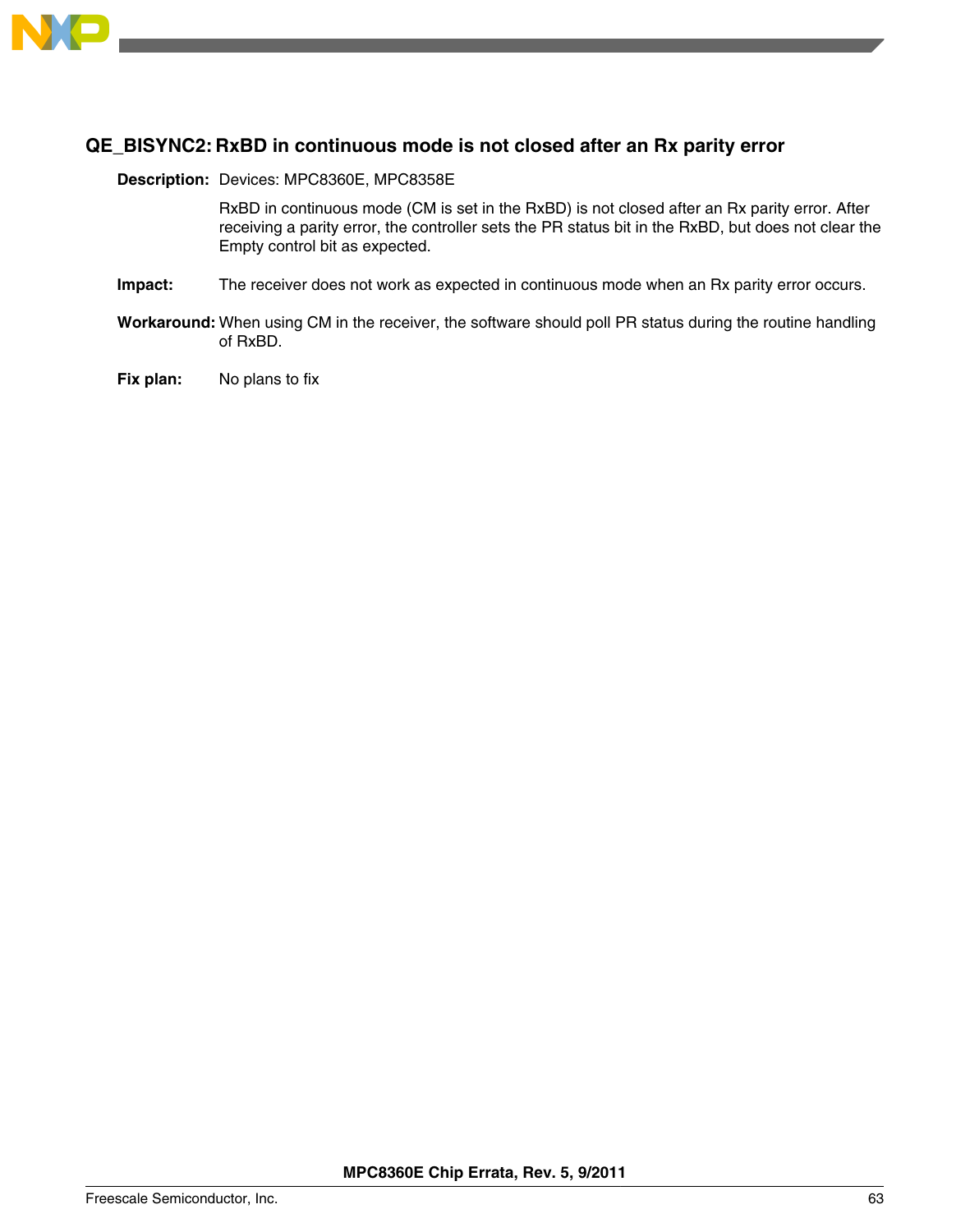

### **QE\_BISYNC3: BISYNC controller does not enter HUNT MODE**

#### **Description:** Devices: MPC8360E, MPC8358E

The BISYNC controller should revert to hunt mode (which means the current opened Receive BD is closed, no additional bytes will be written to the current data buffer, and the BISYNC controller will search for the SYN1/SYN2 sequence, after which reception continues using the next BD) when it receives an ENTER HUNT MODE command, upon an error condition, or after reception of a pre-defined control character (RCCM entry H bit is set). Instead, if the BISYNC controller was in a state of receiving a message, it continues the reception of characters.

**Impact:** The BISYNC controller keeps transferring data to the receive buffers and does not enter hunt mode.

**Workaround:** Use a microcode patch.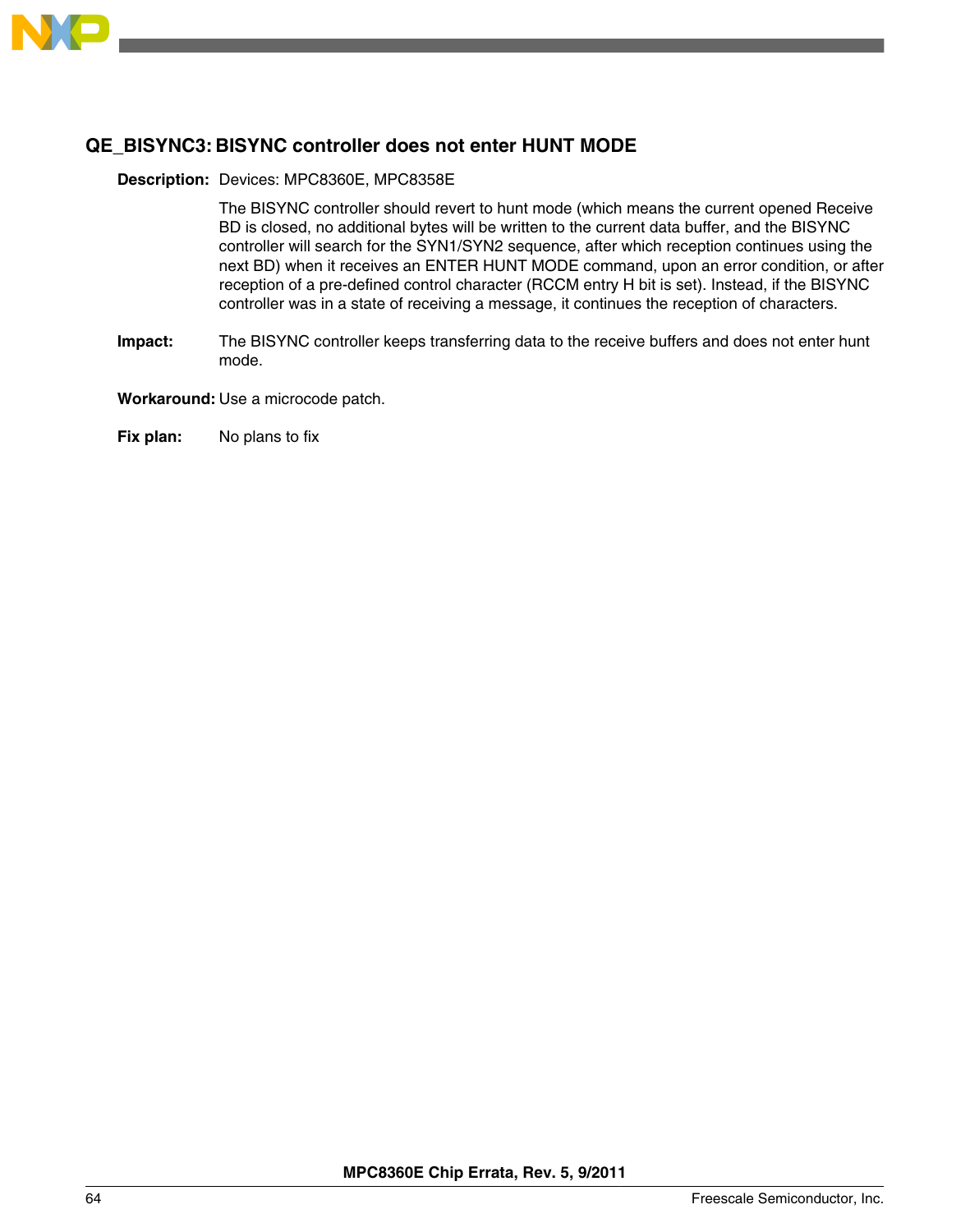

### **QE\_IEEE1588\_1: Out of band detection of PTP frames is not functional on UCC1 and UCC2**

**Description:** Devices: MPC8360E, MPC8358E

When UCC1 or UCC2 are set for PTP and a PTP frame is received, the RxBD[PTP] bit in the BD and the PTP event are not set.

**Impact:** Software can not detect PTP frames by polling the RxBD[PT] bit in the BD when UCC1 or UCC2 are used for PTP.

**Workaround:** Use in-band PTP frame detection or use UCC3–8.

**Fix plan:** Fixed in Rev 2.1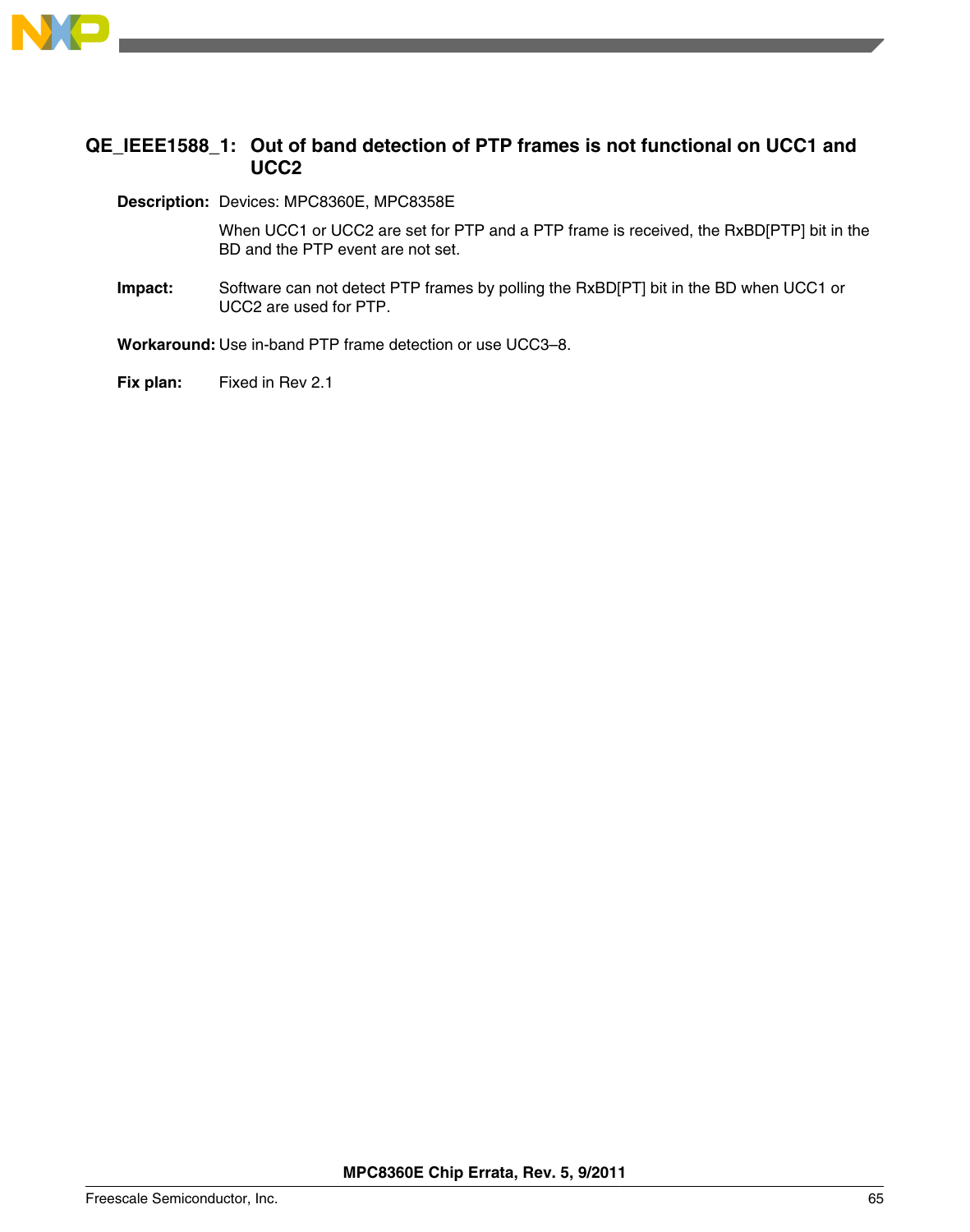

# **QE\_SPI1: SPI output hold timing (tNIKHOX) does not meet the specification**

**Description:** Devices: MPC8360E, MPC8358E

SPI output hold timing (data to output clock at transmitter) does not meet the specification. The tNIKHOX minimum value is -0.55 ns instead of 0.5 ns.

- **Impact:** SPI interface may encounter sporadic data corruption.
- **Workaround:** In order to improve tNIKHOX to 0ns, write 0b00 to bits 12:13 at address IMMRBAR + 0x14AC. The board design should take into account the output hold timing violation.
- **Fix plan:** Hardware Specfication updated for revision 2.1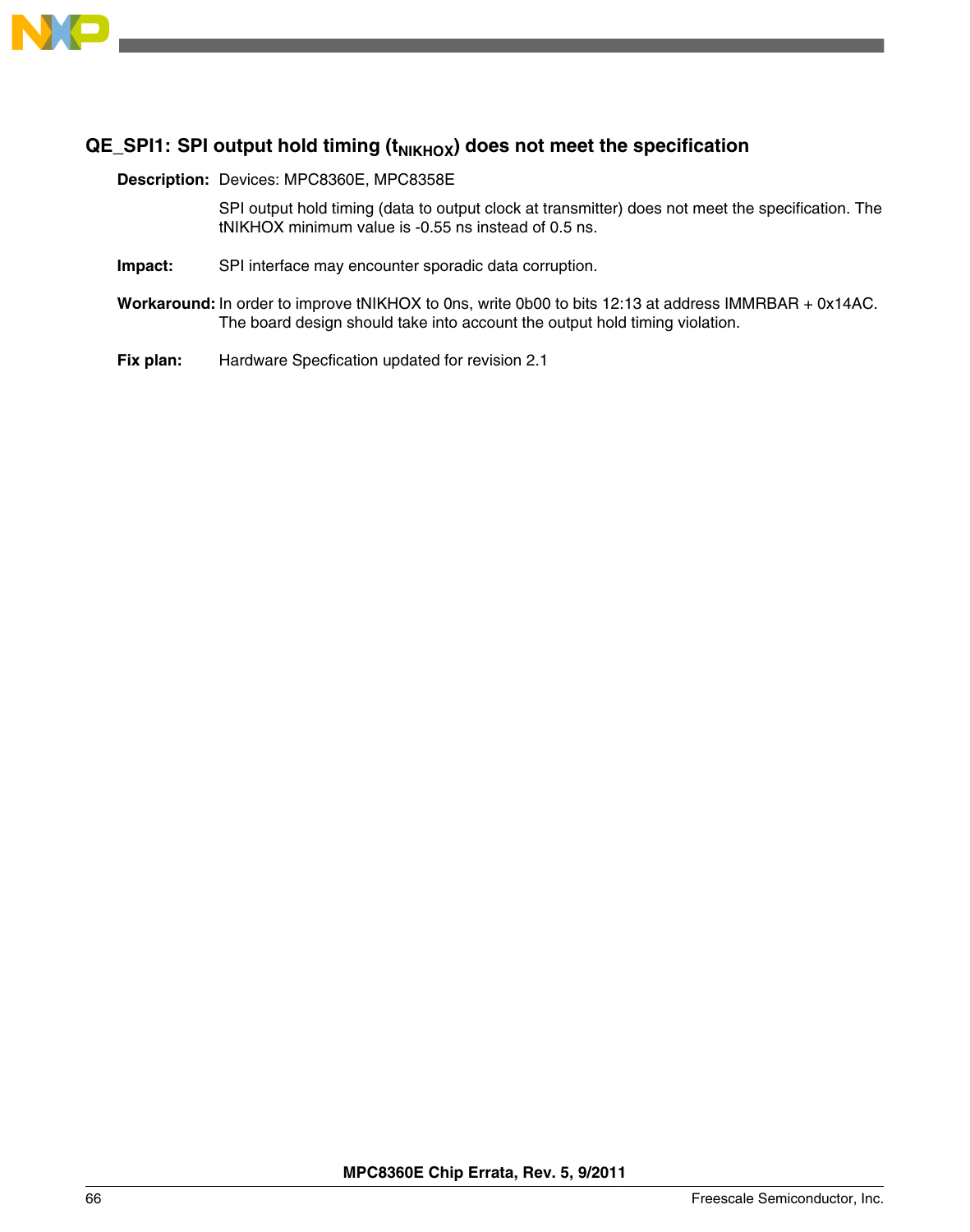

# **QE\_QMC1: Corruption of interrupt queue entries**

**Description:** Devices: MPC8360E, MPC8358E

QMC interrupt queue entries may be corrupted when two RISCs are operating concurrently, one working on UCC Rx and the other working on UCC Tx, and both want to generate an interrupt. Both RISCs could change the same internal registers used for preparing the interrupt event entry.

**Impact:** QMC interrupt queue entries may be corrupted.

**Workaround:** Use a microcode patch.

**Fix plan:** Fixed in Rev 2.1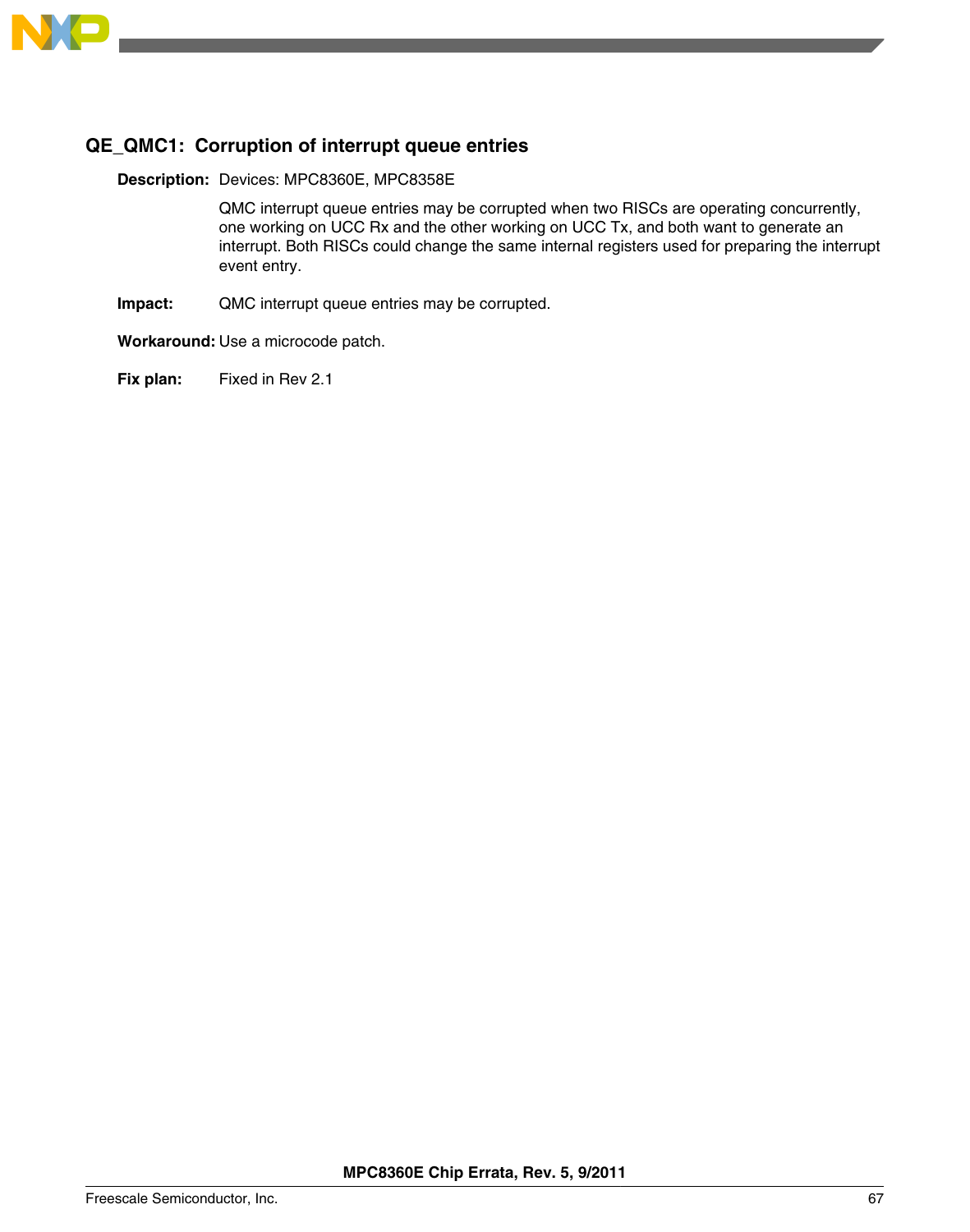

#### **QE\_QMC2: Data may be shifted if QMC is disabled and enabled during reinitialization or reconfiguration**

#### **Description:** Devices: MPC8360E, MPC8358E

If the QMC transmitter is disabled and enabled through GUMR\_L[ENT] during a reconfiguration or reinitialization procedure, data may be transmitted in the wrong timeslot.

- **Impact:** Data may be shifted up to three timeslots if the QMC is disabled and enabled during a reconfiguration or reinitialization procedure.
- **Workaround:** Before enabling the QMC transmit controller (before GUMR\_L[ENT] is set), always initialize the UCC transmit startup ROM address to 0x80 with the PushSched host command and the UCC receive startup ROM address to 0x82 with the PushSched host command.

See the "Serial Number (SNUM)" and "QUICC Engine Commands" section of the *QUICC Engine Block Reference Manual with Protocol Interworking*.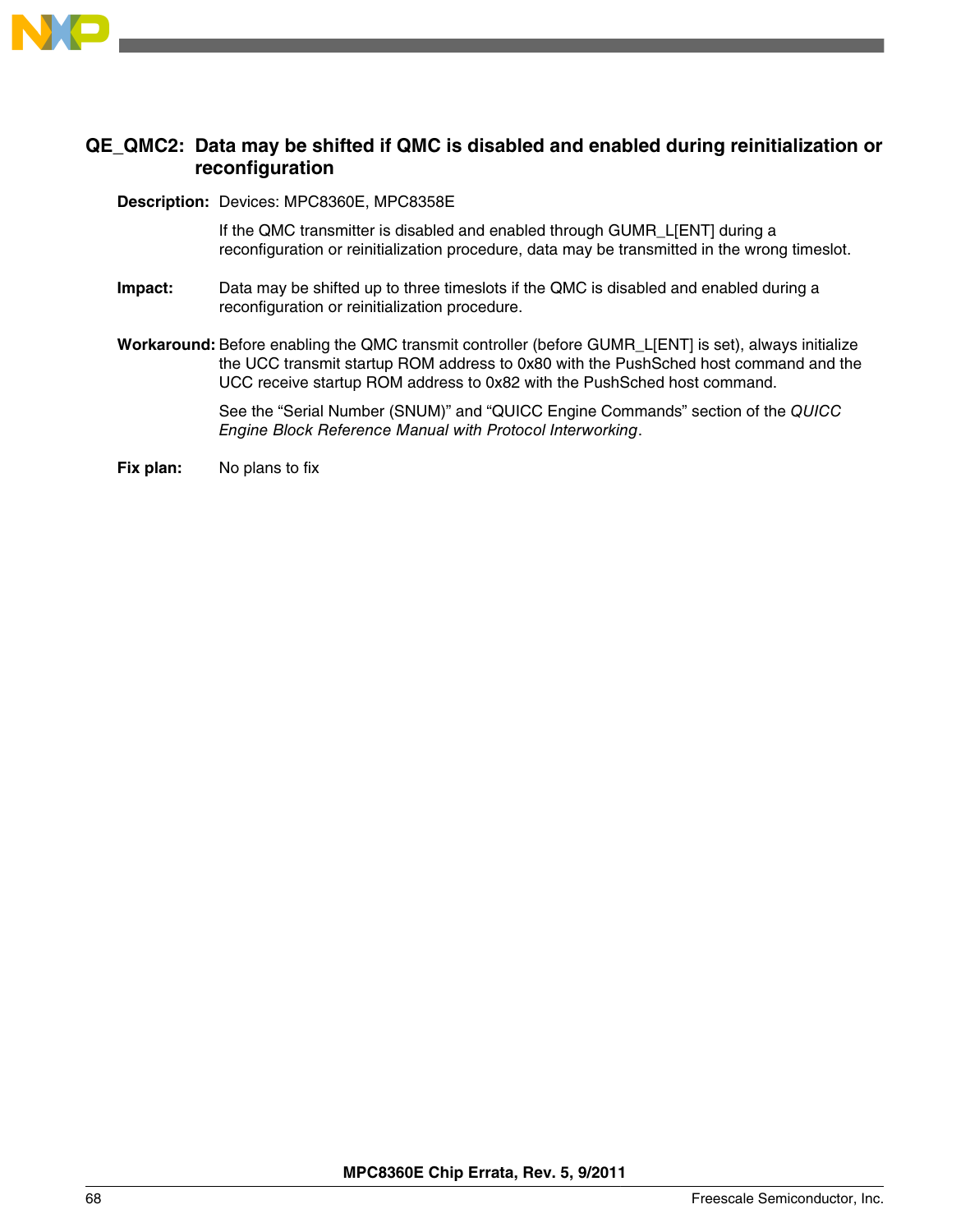

# **QE\_QMC3: Missing Interrupt after Stop Rx Host command**

**Description:** Devices: MPC8360E, MPC8358E

When a Stop Rx Host Command is issued, channel specific RXB and RXF interrupts may not be generated for data written to buffer prior to the command. The receive BD status indications are not affected.

- **Impact:** RXB and RXF interrupts may be missing after Stop Rx Host Command.
- **Workaround:** After issuing Stop Rx Host Command to a specific channel, RxBD[E] should be polled for the indication of data that was written to Rx buffer.
- **Fix plan:** No plans to fix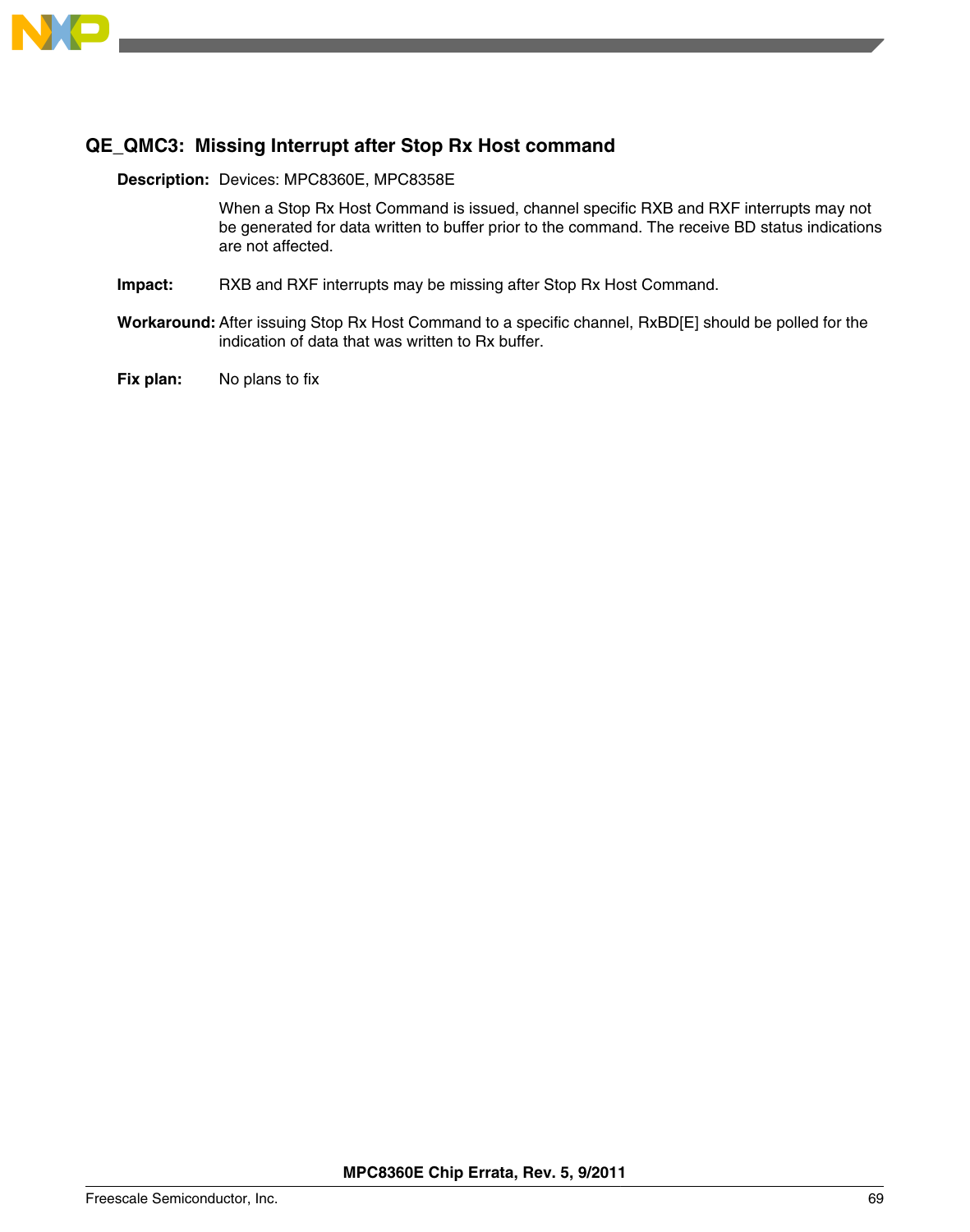

# **QE\_QMC-A001: QMC GOV event is not reported in the UCC event register**

**Description:** Devices: MPC8360E, MPC8358E

GOV events are not reported in the UCC event register.

**Impact:** UCCE[GOV] is not set and an interrupt is not issued on QMC GOV event.

**Workaround:** Use a microcode patch.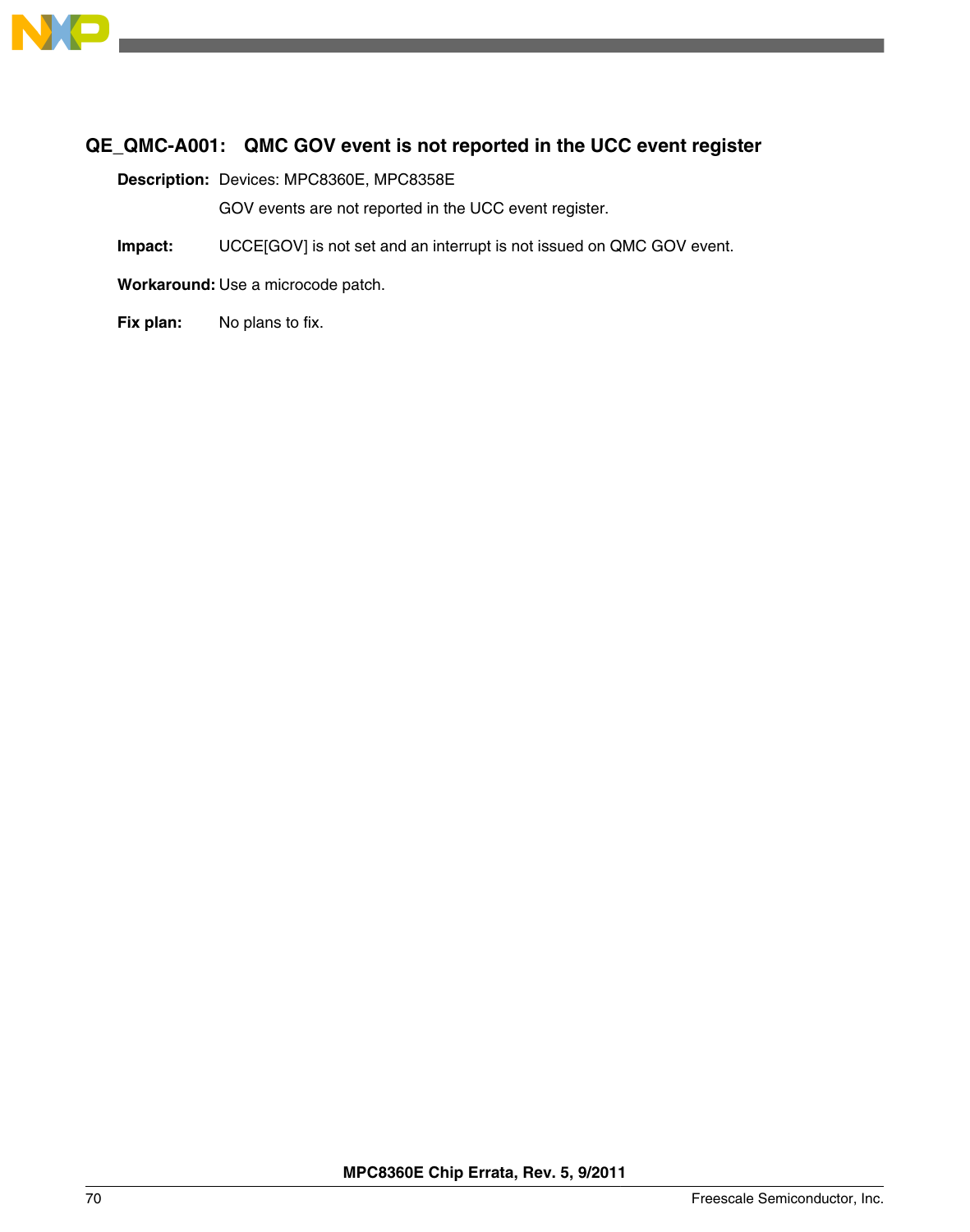

### **QE\_Transparent1: The CRC error is not checked in transparent mode if CD is deasserted**

**Description:** Devices: MPC8360E, MPC8358E

When operating the UCC transparent protocol in the following modes, the Carrier Detect ( $\overline{CD}$ ) lost bit is always set when the  $\overline{\text{CD}}$  signal is de-asserted at the end of the packet:

- $\overline{CD}$  envelope mode: GUMR[CDP] = 0
- External sync mode: GUMR[SYNL] = 00

However, when the QUICC Engine detects and reports the CD loss, it no longer checks for CRC error.

**Impact:** The QUICC Engine might receive a bad packet with wrong CRC, but RxBD[CR] will not be set by the QUICC Engine to indicate the CRC error.

**Workaround:** Use a microcode patch.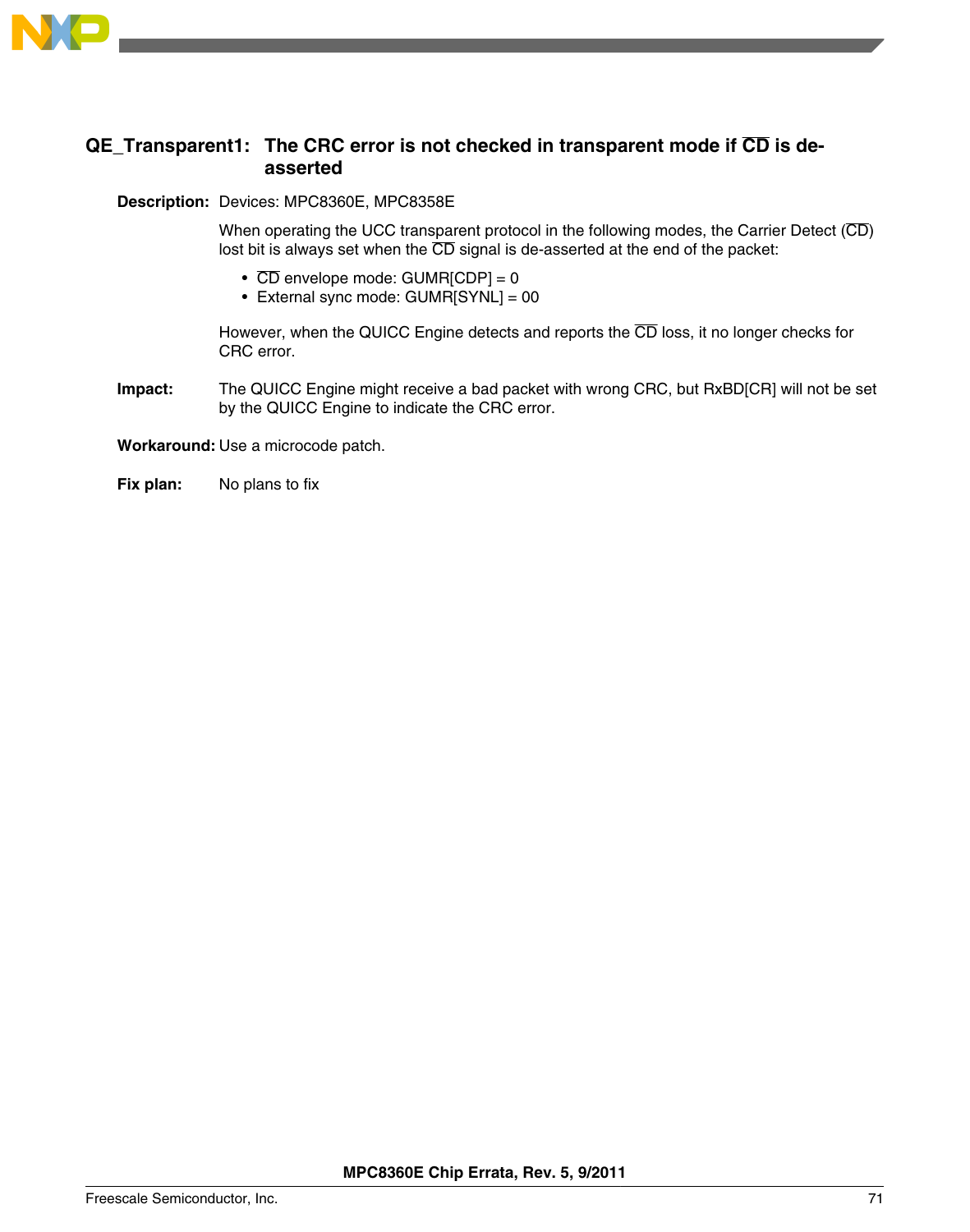

### **QE\_Transparent2: QE may erroneously report CRC error if GUMR[REVD] is set to 1 in transparent mode**

**Description:** Devices: MPC8360E, MPC8358E

In UCC transparent mode, if GUMR[REVD] is set to 1, the receiver may calculate a wrong CRC for a packet.

**Impact:** Due to wrong CRC calculation, the QUICC Engine block may report a CRC error for a correct packet.

**Workaround:** Use a microcode patch.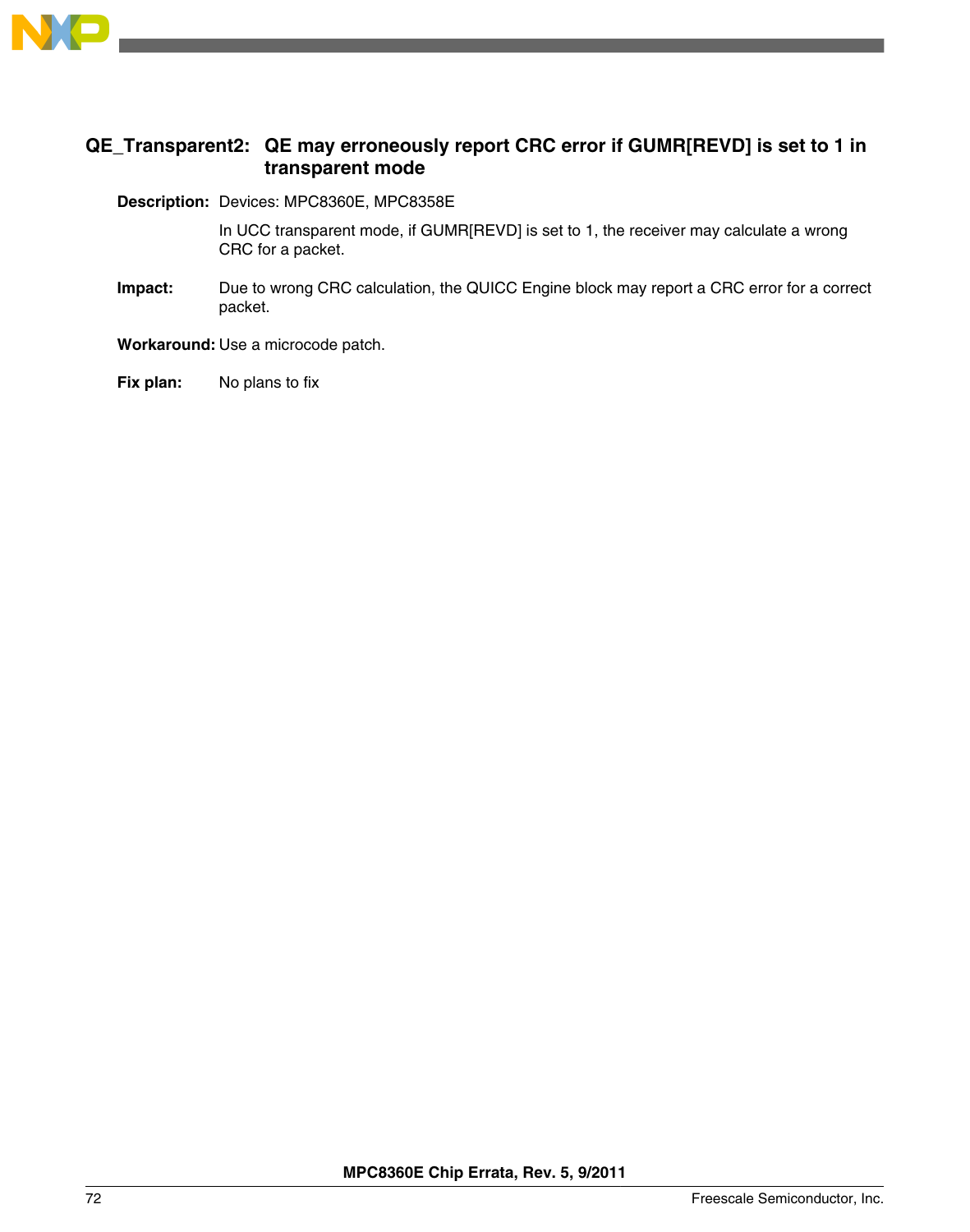

# **QE\_General4: Potential spikes on BRG output clock when using odd divisions**

## **Description:** Devices: MPC8360E, MPC8358E

When the BRG is dividing the clock using an odd division factor greater than 3, there are potentially spikes on the BRG output clock.

- Clock Division Factor = BRGCx[CD] + 1
- **Impact:** BRG division factor cannot be odd (greater than 3).

**Workaround:** Use one of the following options:

- Use an even division factor, i.e. (BRGCx[CD] + 1) is divisible by 2
- Use an odd division factor only in DIV16 mode

**Fix plan:** Fixed in Rev 2.1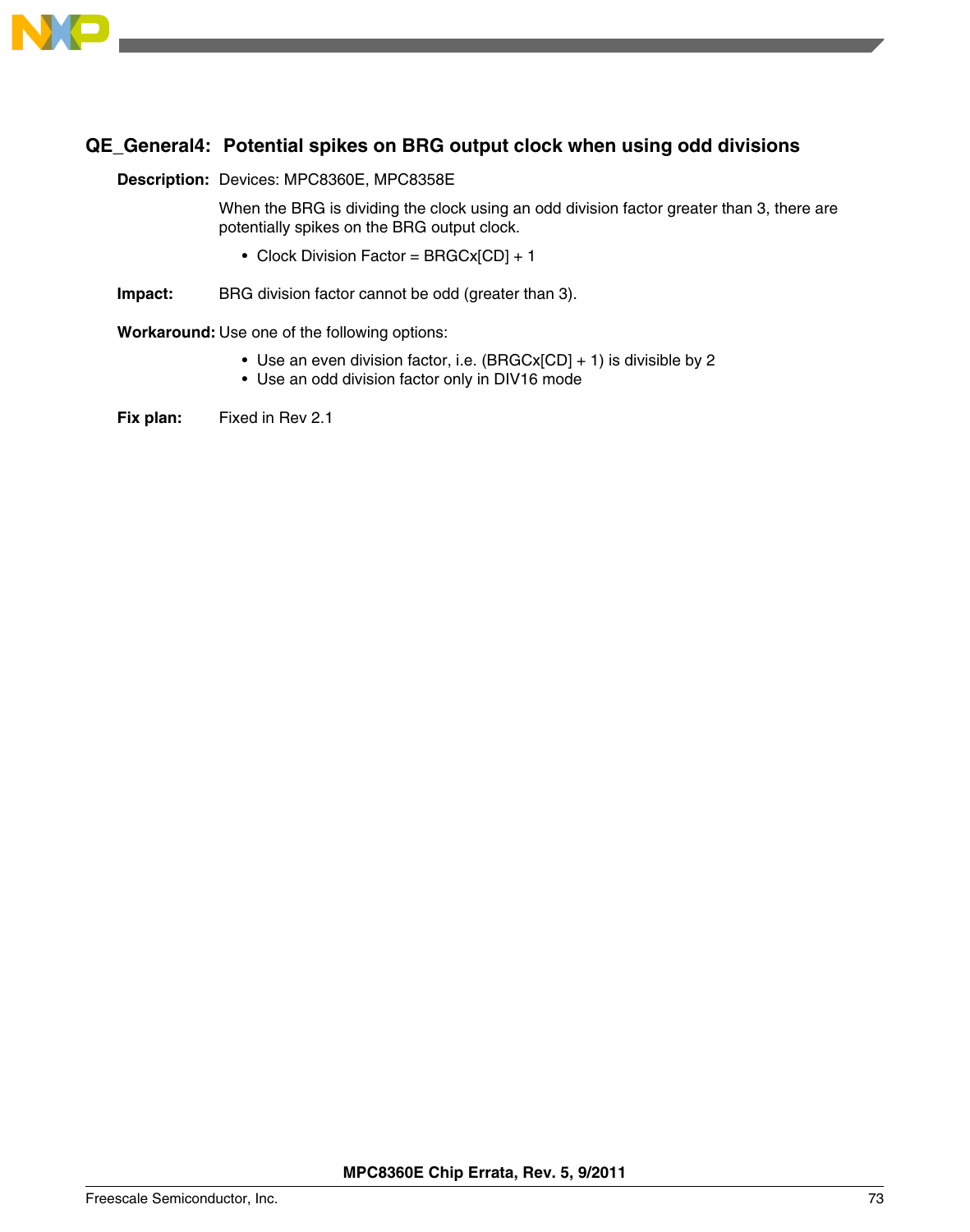

# **QE\_General-A003: High Tx Virtual FIFO threshold size can cause UCC to halt**

## **Description:** Devices: MPC8360E, MPC8358E

Due to the structure of Tx Virtual FIFO, it is possible for the Tx Virtual FIFO to contain part of a frame when there is no room for the remainder of the frame (i.e. when the frame size is on the scale of magnitude of the Tx Virtual FIFO size).

If the Tx Virtual FIFO contains a partial frame, the transmission of the frame may start even if fewer than UTFTT (UCC Tx Virtual FIFO Threshold) bytes of data reside in the Tx Virtual FIFO. The only reason the frame will not start transmission is if it meets a specific sequence in which the UCC transmit-start condition is not met for the frame. This is rare but possible.

The erroneous behavior is a result of incorrect recovery after the pausing data-retrieve phase from the BD buffer to the Tx Virtual FIFO in a certain internal stage.

Reaching the UTFTT watermark in the Tx Virtual FIFO for each transmit frame prevents this sequence. UTFTT has an upper limit value, which is less than the UTFS (UCC Tx Virtual FIFO Size). For each UTFS value there is a maximum value of UTFTT that corresponds to it. Setting UTFTT higher than the suggested value can result in a UCC halt, and Ethernet transmission stops.

**NOTE**

- 1. As defined in the reference manual, UTFTT refers to the payload of a single Ethernet frame.
- 2. Transmission may start before surpassing the threshold if there is no space for additional data in Tx Virtual FIFO. This is the correct behavior.
- **Impact:** The UCC may stop transmitting when a large frame is partially stored in the Tx Virtual FIFO before the transmission of the frame starts.

Note that the Tx BD ring buffer configuration (data allocation to BD buffers) may adversely affect Tx Virtual FIFO utilization, thus preventing the Tx Virtual FIFO from reaching the threshold for transmission.

### **Workaround:** Use one of the following options:

- To recover from a possible failure, the application code should configure UTFTT to 0x40 and then set it back to the original value. This sequence triggers transmission from the point it stopped. Detection of a UCC halt can be done by monitoring Tx BD ring vacancy. A full Tx BD ring may indicate the UCC has halted.
- To prevent the failure, configure UTFS and UTFTT so that it is possible to store UTFTT data (payload) bytes in Tx VFIFO.
	- a. For the usage of a single buffer per frame, here are the maximum UTFTT values that can be used:
		- Ethernet Controller: Set UTFTT < [(0.9375 x UTFS) 128]
		- HDLC Controller: Set UTFTT <  $[(0.7500 \times UTFS) 32]$
		- For example, for an Ethernet controller with UTFS = 1024, set UTFTT < 832.
	- b. For the usage of a multiple buffer per frame, here are the maximum UTFTT values that can be used: (M is the smallest buffer size used)
		- Ethernet Controller: Set UTFTT <  $[(UTFS x (M-8) \div M) 128]$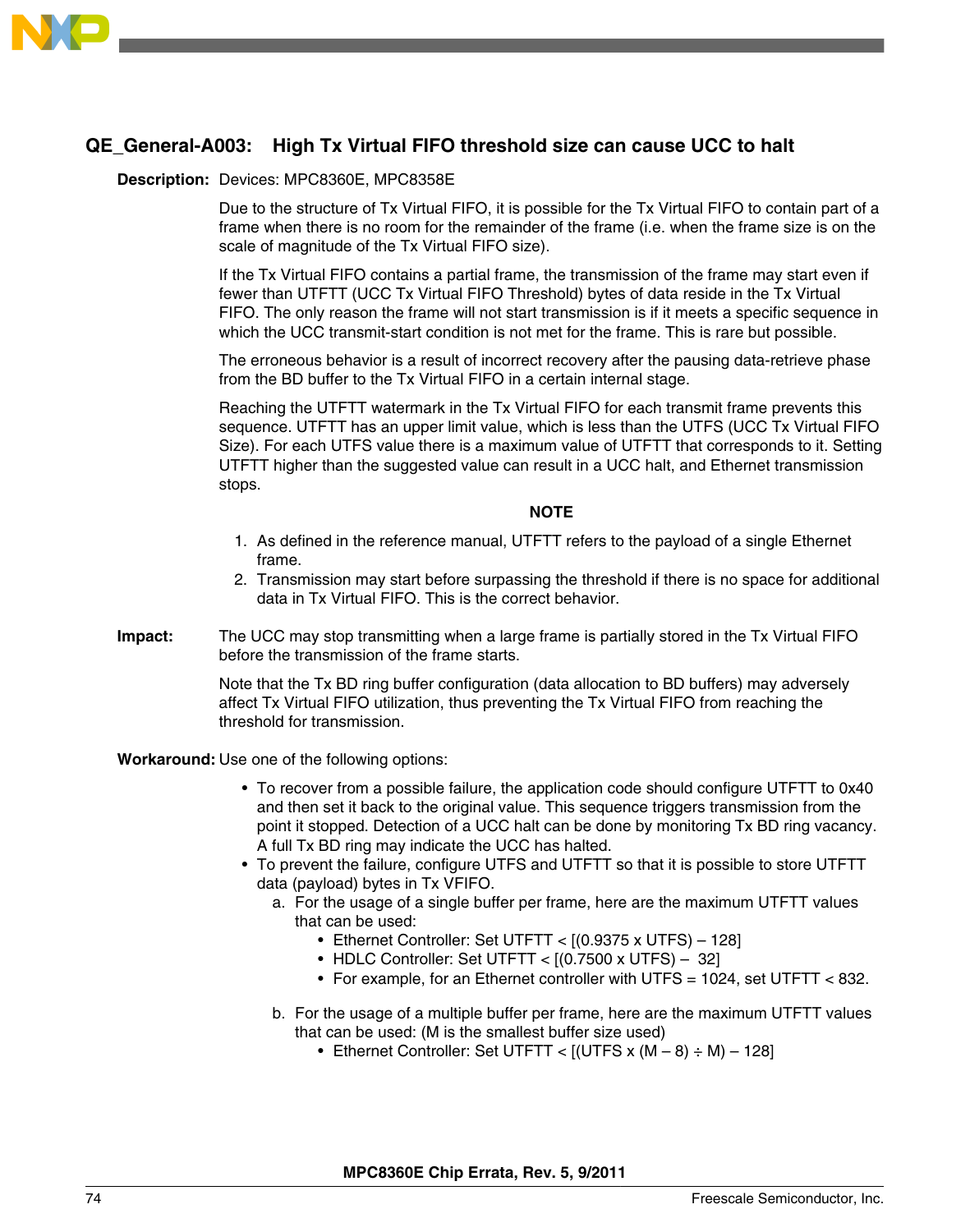

- HDLC Controller: Set UTFTT <  $[(UTFS x (M-8) ÷ M)-32]$
- For example, for an Ethernet Controller with UTFS = 1024 and  $M = 64$ , set UTFTT  $< 768$ .

**Fix plan:** No plans to fix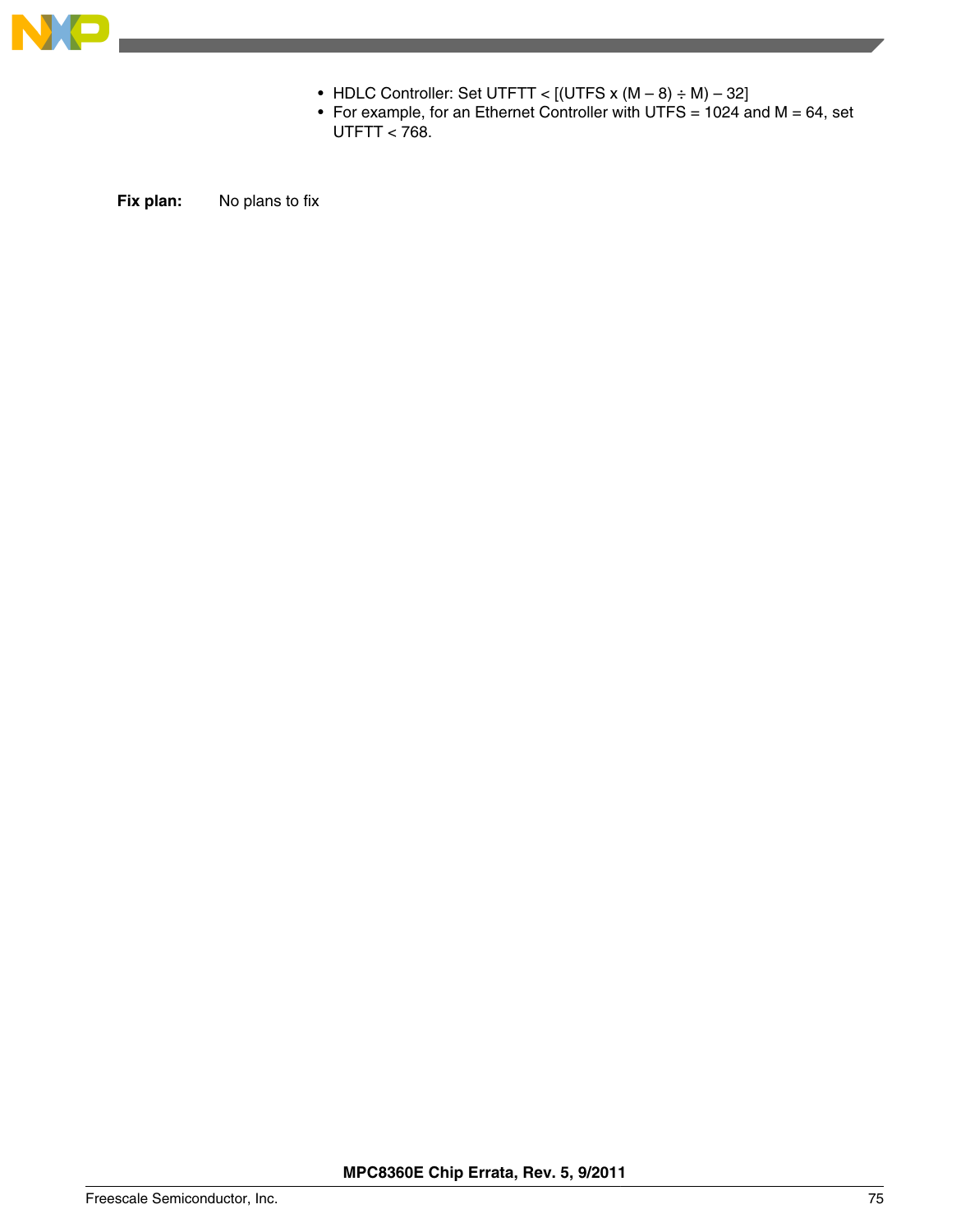

# **DMA2: Data corruption by DMA when destination address hold (DAHE) bit is used**

## **Description:** Devices: MPC8360E, MPC8358E

There can be corruption of the DMA data under the following conditions:

- DMAMR[DAHE] = 1 (destination address hold)
- DMAMR[DAHTS] = 10 (4 bytes) or 11 (8 bytes)
- DMA source address is not aligned to the transaction size specified by DAHTS
- The source port width is smaller than the destination transaction size or the source port returns valid read data only in the valid byte lanes

Examples of error condition are as follows:

- DAHTS is 8 bytes and the source port is a 32-bit PCI bus
- The source memory space is on the PCI bus and is not prefetchable

### **Impact:** Corrupted data written to the destination peripheral or memory.

**Workaround:** Use one of the following options:

- Use a source address aligned to the destination transaction size
- Do not access any DMA registers while this type of DMA transfer is active
- **Fix plan:** No plans to fix